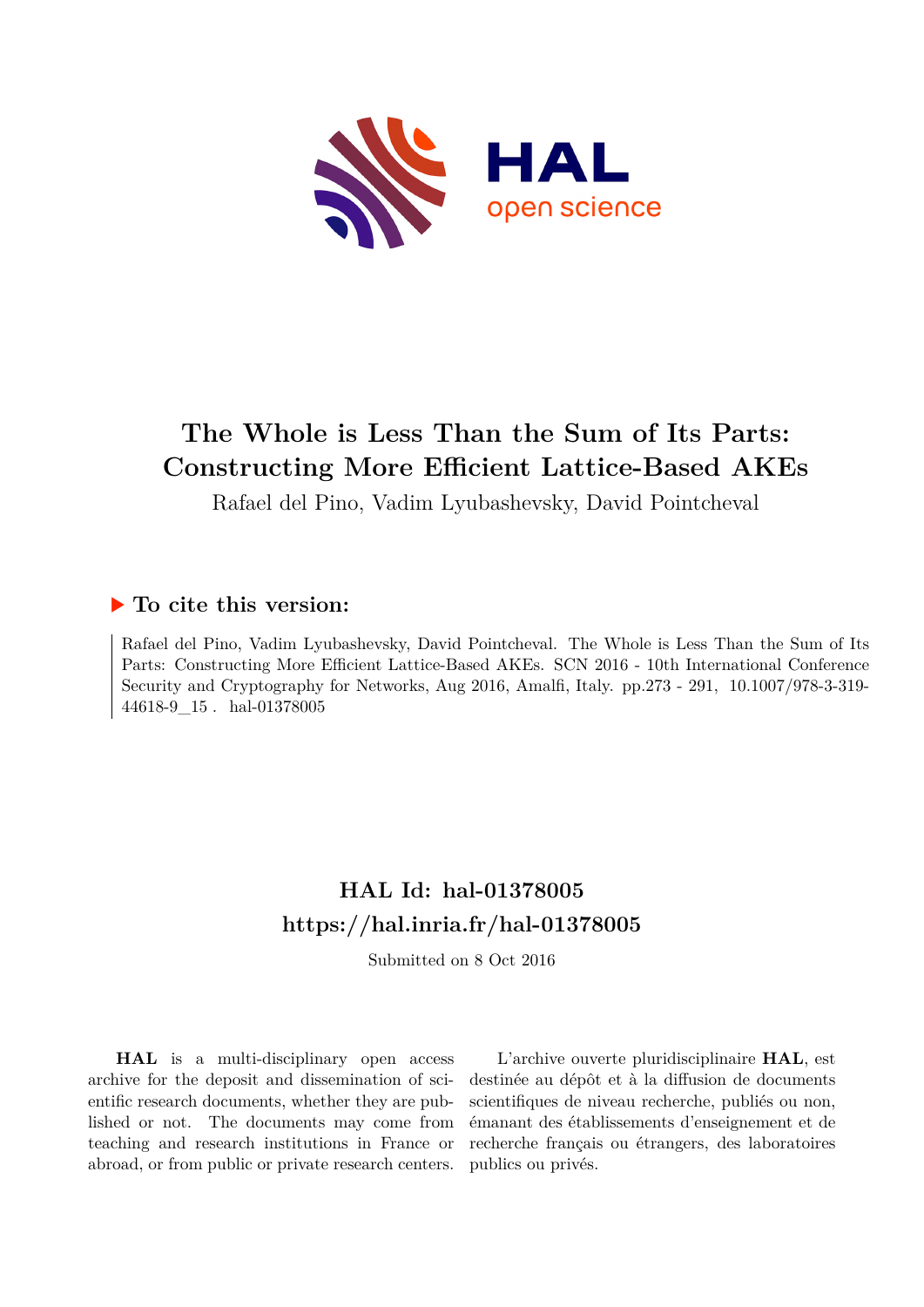# The Whole is Less than the Sum of its Parts: Constructing More Efficient Lattice-Based AKEs?

Rafael del Pino<sup>1,2,3</sup>, Vadim Lyubashevsky<sup>4</sup>, and David Pointcheval<sup>3,2,1</sup>

<sup>1</sup> INRIA, Paris INRIA, Paris  $2$  École Normale Supérieure, Paris  $3$  CNRS 4 IBM Research Zurich

Abstract. Authenticated Key Exchange (AKE) is the backbone of internet security protocols such as TLS and IKE. A recent announcement by standardization bodies calling for a shift to quantum-resilient crypto has resulted in several AKE proposals from the research community. Because AKE can be generically constructed by combining a digital signature scheme with public key encryption (or a KEM), most of these proposals focused on optimizing the known KEMs and left the authentication part to the generic combination with digital signatures.

In this paper, we show that by simultaneously considering the secrecy and authenticity requirements of an AKE, we can construct a scheme that is more secure and with smaller communication complexity than a scheme created by a generic combination of a KEM with a signature scheme. Our improvement uses particular properties of lattice-based encryption and signature schemes and consists of two parts – the first part increases security, whereas the second reduces communication complexity.

We first observe that parameters for lattice-based encryption schemes are always set so as to avoid decryption errors, since many observations by the adversary of such failures usually leads to him recovering the secret key. But since one of the requirements of an AKE is that it be forward-secure, the public key must change every time. The intuition is therefore that one can set the parameters of the scheme so as to not care about decryption errors and everything should still remain secure. We show that this naive solution is not quite correct, but the intuition can be made to work by a small change in the scheme. Our new AKE, which now remains secure in case of decryption errors, fails to create a shared key with probability around  $2^{-30}$ , but adds enough security that we are able to instantiate a KEM based on the NTRU assumption with rings of smaller dimension.

Our second improvement is showing that certain hash-and-sign lattice signatures can be used in "message-recovery" mode. In this mode, the signature size is doubled but this longer signature is enough to recover an even longer message – thus the signature is longer but the message does not need to be sent. This is advantageous when signing relatively long messages, such as the public keys and ciphertexts generated by a lattice-based KEM. We show how this technique reduces the communication complexity of the generic construction of our AKE by around 20%. Using a latticebased signature in message-recovery mode is quite generic (i.e it does not depend on the structure of the message), and so it may be used in AKE constructions that use a different KEM, or even simply as a way to reduce the transmission length of a message and its digital signature.

<sup>?</sup> Supported by the European Horizon 2020 ICT Project SAFEcrypto (H2020/2014-2020 Grant Agreement ICT-644729 – SAFECrypto), the French FUI Project FUI AAP 17 – CRYPTOCOMP, and the SNSF ERC Transfer Grant CRETP2-166734 – FELICITY.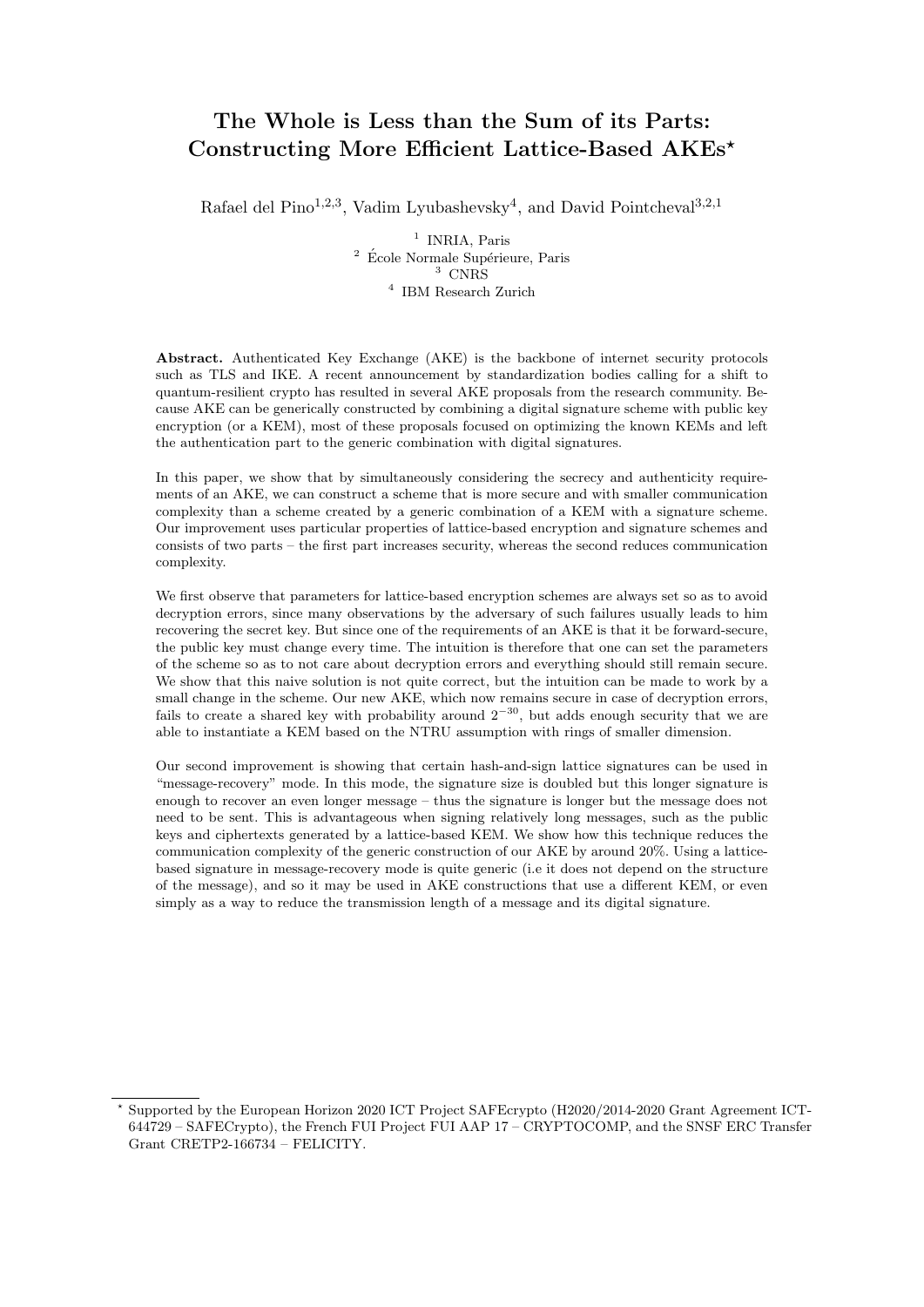### 1 Introduction

Lattice-based cryptography has matured to the point that it is seen as a viable replacement to number-theoretic cryptography. There are very efficient public-key encryption schemes (and thus Key Encapsulation Mechanisms) based on the NTRU [HPS98, HPS+15] and Ring-LWE problems [LPR10, DXL12, LPR13b, Pei14], as well as digital signature schemes that are also based on NTRU [DDLL13,HPS+14,DLP14] and Ring-LWE [Lyu12,GLP12].

Once we have practical protocols for digital signatures and public key encryption / key encapsulation, it is clear that one can construct an authenticated key exchange (AKE) scheme, and even a forward-secure one which guarantees the key privacy after long-term authentication means are compromised. A rough outline for a simple construction is described in Figure 1, which uses a generic key encapsulation scheme and a digital signature scheme. The simple idea is that Party 1 picks an encapsulation/decapsulation key pair  $(\mathcal{K}_e, \mathcal{K}_d)$ , sends the encapsulation key in an authenticated way to Party 2, which in turn uses it to encapsulate a random seed  $k$ , in an authenticated message. Only Party 1 is then able to decapsulate the seed  $k$  derived into a session key sk. Authentication means are the signing keys, and their compromise or the compromise of any future or past encryption/decryption keys does not have any impact on the privacy of the session encrypted under key sk.



Fig. 1. A Generic AKE Construction from a KEM and a Digital Signature

#### 1.1 Recent Work

There has been a lot of recent work that deals with proposing optimizations of lattice-based KEMs. The works of [DXL12, Pei14, BCNS15, ADPS16] gave constructions (and instantiations) of a KEM derived from the Ring-LWE encryption scheme [LPR13a], while the work of  $[HPS^+15]$ optimized the parameters for a particular version of the NTRU KEM. All these papers left the authentication part of the AKE to known signature schemes and the generic composition in Figure 1. The work of Zhang et al.  $[ZZD+15]$  adapted the  $(H)MQV$   $[LMQ+03, Kra05]$  discrete log-based AKE protocol to the Ring-LWE problem. But it seems that this approach leads to schemes that have larger communication complexity (for similar security levels) than the approach in Figure 1. Thus, it currently appears that the most efficient way of constructing lattice-based AKE schemes is a generic composition of a KEM with a digital signature scheme.

#### 1.2 Our Contributions

In our work, we propose two enhancements to the generic AKE construction – allowing decapsulation errors, which increases security, and using digital signatures with message recovery, which decreases the communication.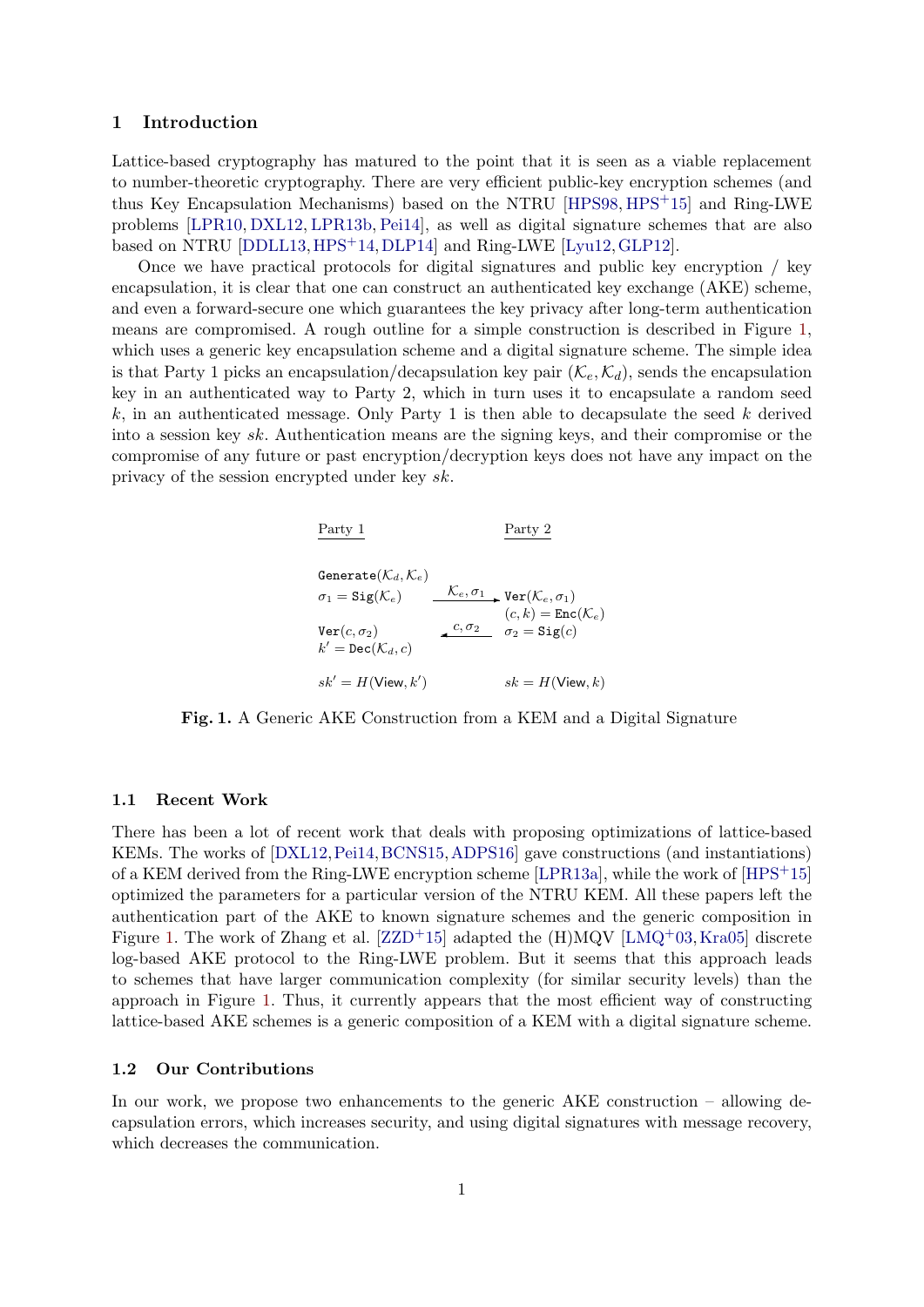Handling Decapsulation Errors. The security of lattice-based encryption / encapsulation schemes relies on the hardness of solving linear equations in the presence of noise. The larger the noise is (with respect to the field that we are working over), the harder it is to recover the solution. On the other hand, if the noise is too large, decryption may fail. These decryption failures are not just an inconvenience – their detection usually results in the adversary being able to recover the secret key (c.f.  $[HNP<sup>+</sup>03]$ ). For this reason, stand-alone encryption schemes use parameters such that decryption failures occur with only a negligible probability.

In a forward-secure AKE, however, where the encryption keys are ephemeral, there is *intu*itively no danger of decryption failures (which will result in the users not agreeing on a shared key) since the users will restart and a fresh public key will be used in the next key-agreement attempt. The cost of a restart is an increase in the expected run-time and communication complexity of the scheme. For example, if one run of the protocol uses  $T$  of some resource and has a failure probability of  $\epsilon$ , then the expected amount of this resource the complete protocol will require until it completes successfully is  $T/(1 - \epsilon)$ . For values of  $\epsilon$  that are small, this is very close to T.

A natural idea to construct such an AKE is to take a KEM that may have decapsulation failures and plug it into the prototype in Figure 1. This solution, however, is not necessarily secure. Consider an encapsulation scheme where *invalidly* formed ciphertexts immediately lead to the recovery of the *decapsulated* key<sup>1</sup>. The Adversary's attack would then involve intercepting the ciphertext sent by Party 2 and recovering the key  $k'$  that will be the one decapsulated by Party 1 in the event of a decapsulation error (which occurs with non-negligible probability). The Adversary and Party 1 now share a session key. While a KEM in which malformed ciphertexts can be opened by the Adversary to the decapsulated key may appear to be contrived, it does show that the protocol in Figure 1 cannot be proven to be secure when instantiated with a generic scheme with decryption failures.

Our first contribution (Section 5) is a construction of a forward-secure AKE that remains secure even when instantiated with a KEM that leads to decapsulation failures. In particular, we prove that our scheme is secure as long as recovering the *encapsulated* key is a hard problem (regardless of what happens during decapsulation) – so essentially all we need for security is for the KEM to be a one-way function. The modification of the scheme is not particularly complicated – Party 2 simply needs to apply a hash function to  $k$  and include it in his message (see the informal description in Figure 2 and the formal one in Figure 3)– but the proof contains several subtleties.

In order to instantiate the AKE, we show that a KEM based on NTRU (Section 3) very naturally fits into the requirements of our generic construction. We give a quick description of it, and leave the full details to Section 3. The decapsulation key is a polynomial g with small coefficients (chosen according to Table 3) in the ring  $\mathbb{Z}_q[\mathbf{x}]/\langle \mathbf{x}^n+1 \rangle$  for  $q = 12289$  and  $n = 512$  or 1024. The encapsulation key is  $\mathbf{h} = \mathbf{f}/\mathbf{g}$ , where f is another polynomial with small coefficients. The encapsulation procedure works by picking two polynomials  ${\bf r}$  and  ${\bf e}$  with small coefficients and computing the ciphertext/shared key pair  $(2hr+e, e \mod 2)$ . To decapsulate the ciphertext  $c = 2hr + e$  using the decapsulation key g, one computes

$$
cg \bmod q \bmod 2/g = (2fr + ge \bmod q) \bmod 2/g = e \bmod 2,
$$

<sup>&</sup>lt;sup>1</sup> It is simple to construct such a scheme. Suppose we have an encapsulation scheme (without decapsulation errors) with encapsulation procedure Enc and a decapsulation procedure where  $\text{Dec}(\mathcal{K}_d, 0) = 0$ . We modify it to a scheme where the encapsulation procedure  $Enc'$  runs Enc to obtain  $(c, k)$  and outputs it with probability  $1 - \epsilon$ . With probability  $\epsilon$ , it outputs  $(0, k)$ . Notice that this new scheme is still secure (i.e. one-way) because k is still hard to recover (and actually information-theoretically hard to recover when  $(0, k)$  is the output), but with probability  $\epsilon$ , the decapsulated key is the constant  $\text{Dec}(\mathcal{K}_d, 0) = 0$ .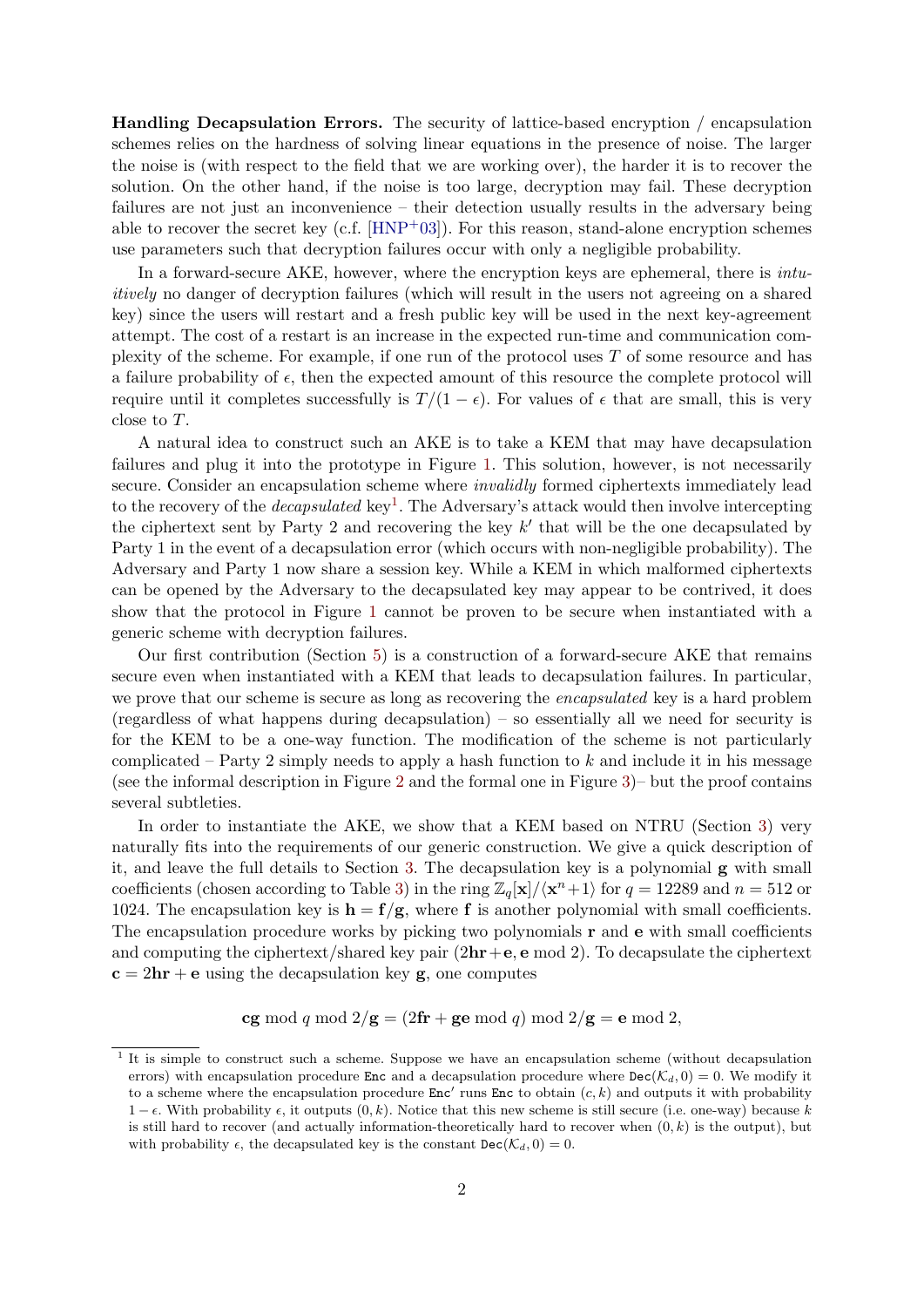$$
Party\ 1
$$

Party 2

Generate $(\mathcal{K}_d, \mathcal{K}_e)$  $\sigma_1 = \text{Sig}(\mathcal{K}_e) \qquad \qquad \frac{\mathcal{K}_e, \sigma_1}{\sqrt{\mathcal{K}_e \cdot \sigma_1}} \quad \text{Ver}(\mathcal{K}_e, \sigma_1)$  $(c, k) = \text{Enc}(\mathcal{K}_e)$  $a=H_2(\mathcal{K}_e,\sigma_1,c,k)$  $\text{Ver}(c, a, \sigma_2)$   $\qquad \qquad \frac{c, a, \sigma_2}{\sigma_2} = \text{Sig}(c, a)$  $k' = \textsf{Dec}(\mathcal{K}_d, c)$ if  $a \neq H_2(\mathcal{K}_e, \sigma_1, c, k')$ then RESTART  $sk' = H_1(\mathsf{View}, k')$  $sk = H_1(V$ iew,  $k)$ 

Fig. 2. Informal AKE Construction from Encapsulation and Digital Signatures with Decapsulation Errors

which is the shared key. Note that for the above equality to hold, it is crucial that  $2\mathbf{fr} +$ ge mod q mod  $2 = 2$ fr + ge mod 2, which happens exactly when the coefficients of f, r, e, g are small enough that a reduction modulo q does not take place. If a reduction does take place, then we will end up with a decapsulation error.

Because in our construction decapsulation errors are no longer a security risk, we can set the parameters such that these failures occur a non-negligible number of times – for example with probability 2−30. If a failure does occur, then the protocol can be safely restarted. We believe that  $2^{-30}$  is a low-enough failure probability that some external, for example, networking error may have a higher probability of occurring. Table 3 shows the security gained when we instantiate our scheme such that it has decapsulation error of  $2^{-30}$  vs.  $2^{-128}$ . We discuss the security of our proposals later in this section.

Signatures in Message Recovery Mode. Just as for signatures based on standard numbertheoretic assumptions, lattice-based signatures come in two flavors – Fiat-Shamir and hash-andsign.<sup>2</sup> The improvement we present in this paper is only for hash-and-sign signature schemes – in particular for the specific parameters of the scheme presented in [DLP14]. We now give a brief description of that scheme, which combines the pre-image sampling algorithm from [GPV08] with a particular instantiation of an NTRU lattice [HHGP+03].

The public key is a polynomial  $\mathbf{h} \in \mathbb{Z}_q[\mathbf{x}]/\langle \mathbf{x}^n+1\rangle$  which is equal to  $\mathbf{f}/\mathbf{g}$ , where the coefficients of f and g are somewhat small.<sup>3</sup> The secret key, which is a basis of a particular lattice induced by h, allows the signer to find polynomials  $s_1, s_2$  with small coefficients such that  $hs_1 + s_2 = H(m)$ , where m is the message and H is a hash function modeled as a random oracle that maps  $\{0,1\}^*$ to random elements in  $\mathbb{Z}_q[\mathbf{x}]/\langle \mathbf{x}^n + 1 \rangle$ .

The signature of a message m is  $(s_1, s_2)$ , and the verification procedure checks that  $s_1, s_2$ have small coefficients and that  $\mathbf{hs}_1+\mathbf{s}_2 = H(m)$ . Note that because  $\mathbf{s}_2$  is completely determined by  $s_1$  and m, there is no reason to send it. Thus the signature can be just  $s_1, m$ . For ease of exposition of our improvement, assume that the bit-length of  $m$  is a little less than the bit-length of elements in  $\mathbb{Z}_q[\mathbf{x}]/\langle \mathbf{x}^n + 1 \rangle$  (e.g.  $n \log q - 256$  bits). Then rather than sending  $\mathbf{s}_1, m$  as the signature, we will send  $s'_1, s'_2$  that satisfy the equation  $\mathbf{hs}'_1 + s'_2 = \mathbf{t}$  where  $\mathbf{t}$  is the polynomial in  $\mathbb{Z}_q[\mathbf{x}]/\langle \mathbf{x}^n + 1 \rangle$  whose first coefficients are  $m + F(H'(m))$  and its last 256/ $\lfloor \log q \rfloor$  coefficients are  $H'(m)$ . Here H' is a random oracle mapping  $\{0,1\}^*$  to  $\{0,1\}^{256}$  (thus its output fits into

<sup>&</sup>lt;sup>2</sup> There are also lattice signature schemes that do not use random oracles, but those are much less practical.

<sup>&</sup>lt;sup>3</sup> The distribution of f and g is different from the way the secret key is constructed for the KEM. In particular, we do not want **f** and **g** to be too small. Full details are provided in [DLP14].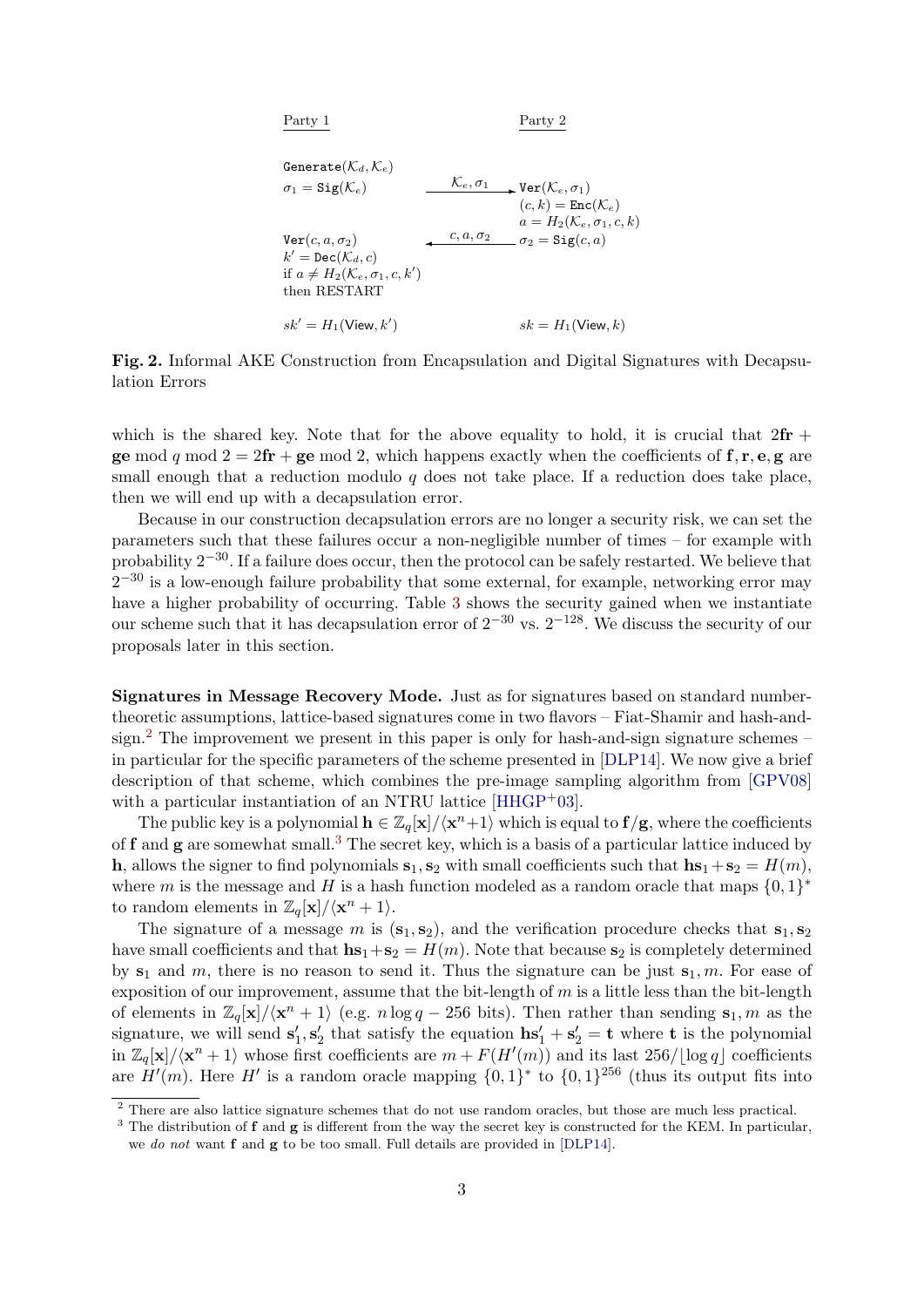|                 | One-way authenticated KE |                 | Two-way authenticated KE |                 |
|-----------------|--------------------------|-----------------|--------------------------|-----------------|
| Dimension $n$   | 512                      | 1024            | 512                      | 1024            |
| Modulus         | 12289                    | 12289           | 12289                    | 12289           |
| First flow size | $\approx 7200$           | $\approx 14400$ | $\approx 9800$           | $\approx 19300$ |
| (bits)          |                          |                 |                          |                 |
| flow<br>Second  | $\approx 10300$          | $\approx 19600$ | $\approx 10300$          | $\approx 19600$ |
| size (bits)     |                          |                 |                          |                 |
| Signing<br>kev  | $\approx 2100$           | $\approx 3700$  | $\approx 2100$           | $\approx 3700$  |
| size (bits)     |                          |                 |                          |                 |
| Verification    | 7168                     | 14336           | 7168                     | 14336           |
| key size (bits) |                          |                 |                          |                 |

Table 1. Parameter sizes and communication length for our AKE. We consider the versions where both parties authenticate themselves and the version in which only the server is authenticated.

 $256/\lfloor \log q \rfloor$  coefficients) and F is another random oracle whose output range is  $n \log q - 256$ bits. Notice that if we send  $s'_1$  and  $s'_2$  as the signature, the message m can be recovered by first computing  $\mathbf{t} = \mathbf{as}'_1 + \mathbf{s}'_2$ . Then from  $\mathbf{t}$ , we can recover  $H'(m)$ , then  $F(H'(m))$ , and finally m. More details (in particular how one would handle messages that are longer than  $n \log q$  bits) and a full security proof are provided in Section 4.2.

The main advantage of the message recovery signature scheme is that instead of sending the message  $m$ , one can send the shorter element  $s_2$ . Note that if the message we are signing is short, then our technique of sending  $s_2$  instead of a message is counterproductive and should not be used.<sup>4</sup> The public key and the ciphertext of a KEM, however, are polynomials that are pseudorandom over  $\mathbb{Z}_q[\mathbf{x}]/\langle \mathbf{x}^n + 1 \rangle$ , and so require n log q bits to represent, and their signatures would benefit from the message-recovery technique. The efficacy of the message recovery technique clearly does not depend on anything except the message size, and so it may also be appropriate to use in combination with other KEMs. In Table 2, we illustrate the savings of this technique when working over the ring  $\mathbb{Z}_q[\mathbf{x}]/\langle x^{1024} + 1 \rangle$ . When combining our signature scheme with our KEM, or with the Ring-LWE based KEM in [ADPS16], the savings are about 20%. Note that our complete scheme has less total communication complexity due to the fact that our NTRU KEM is a little bit more compact than the Ring-LWE one.

#### 1.3 Putting Everything Together

Table 1 shows the communication complexity of our full AKE when instantiated with  $n = 512$ and  $n = 1024$  (the security of these choices will be discussed later) for the case of two-sided authentication and for the case of when only the second party needs to be authenticated (as is often the case in TLS). In addition, Section 6 describes a modification of our protocol in which the identities of the parties are hidden from a passive adversary (this is sometimes a desirable property and is an option in the IKE protocol). This anonymity property is impossible to achieve in a 2-round scheme, $5$  and so a third round is required. Additionally, since maintaining anonymity requires the splitting of the key/signature pair usually sent in the first round, we

<sup>&</sup>lt;sup>4</sup> We point out that this is in contrast to using message-recovery mode in other hash-and-sign signatures, such as RSA. In those cases, the signature size does not increase in message-recovery mode, and so this mode is always advantageous to use.

<sup>&</sup>lt;sup>5</sup> The intuition is that the player who moves first has to send his signed message in the clear because there is no encryption key (public or private) available to him at the start of the protocol. Therefore a passive adversary can simply perform a verification procedure with that player's public verification key to see if he is indeed the sender.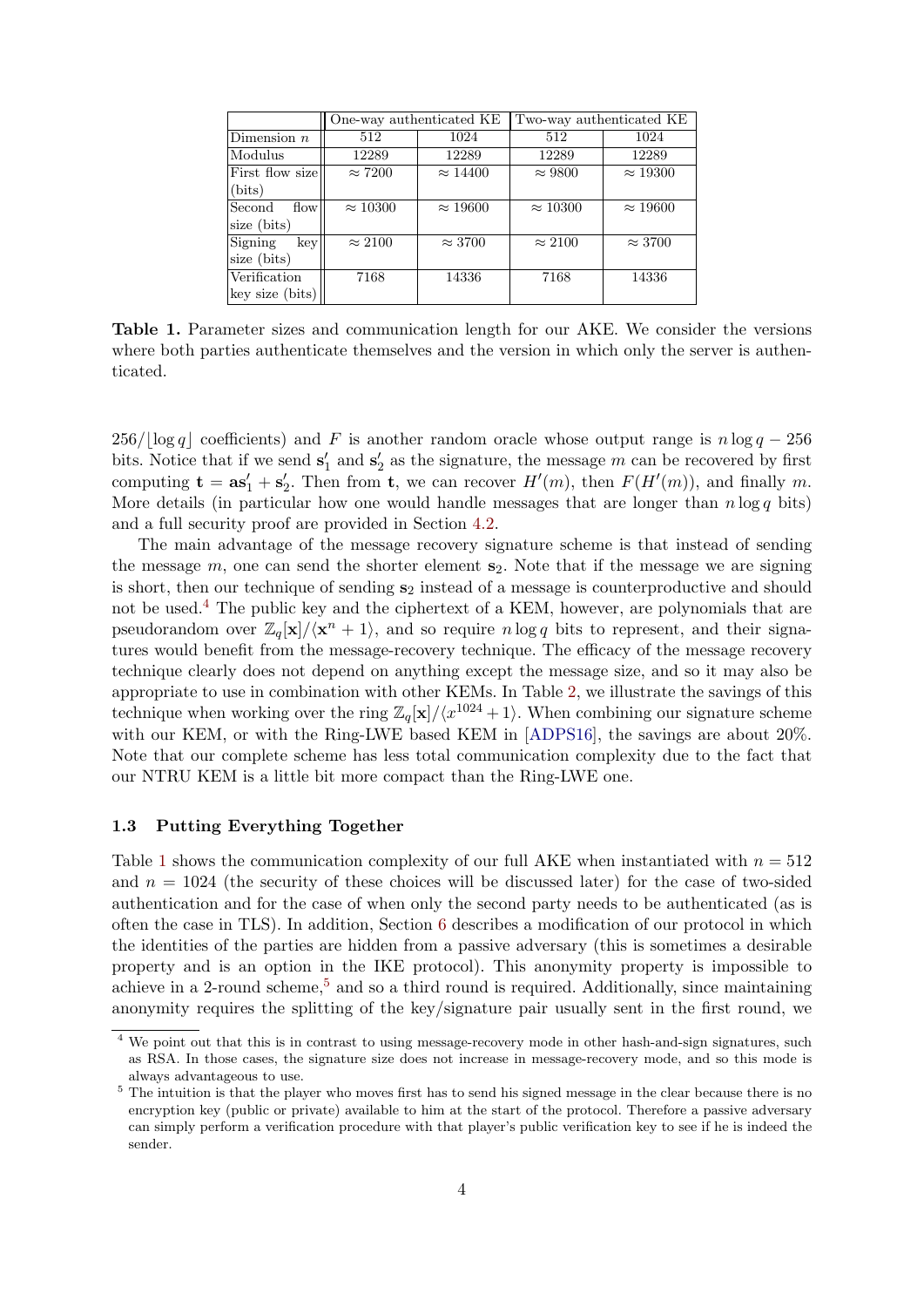|                                 | New Hope [ADPS16] |                      | Our Scheme      |                      |
|---------------------------------|-------------------|----------------------|-----------------|----------------------|
| Hash-and-<br>Sign               | naive             | message-<br>recovery | naive           | message-<br>recovery |
| First flow size<br>(bits)       | $\approx 24000$   | $\approx 19600$      | $\approx 23300$ | $\approx 18900$      |
| Second<br>flow<br>size (bits)   | $\approx 25800$   | $\approx 21400$      | $\approx 23600$ | $\approx 19200$      |
| Total commu-<br>nication (bits) | $\approx 49800$   | $\approx 41000$      | $\approx 46900$ | $\approx 38100$      |

Table 2. Comparison of our paper with [ADPS16]. For the comparison to be meaningful we consider the AKE obtained by adding a Hash-and-Sign signature (either without or with message-recovery) to the scheme in [ADPS16]. We illustrate the savings of message-recovery mode by presenting the naive generic AKE construction and one that uses the digital signature in message-recovery mode.

cannot use the message-recovery technique there (but it can still be used when signing the ciphertext in the second flow), thus the total communication complexity will be somewhat larger than in our 2-round scheme.

The comparison of our AKE with  $n = 1024$  to the one in [ADPS16] is given in Table 2. Because [ADPS16] only proposed a KEM, we combine it with the digital signature scheme that we use for our KEM in this paper. One can see that our AKE is slightly shorter than the one from [ADPS16] for essentially the same security level. Also, the message-recovery technique reduces the communication lengths of both AKEs by the same amount.

#### 1.4 Computational Efficiency

We will now discuss the efficiency of our AKE. The KEM part of our scheme requires generation of small polynomials and arithmetic operations in the ring  $\mathbb{Z}_q[\mathbf{x}]/\langle \mathbf{x}^n+1\rangle$ . Rather than generating polynomials with each coefficient being independently chosen from some distribution, we follow the original NTRU way of generating such polynomials by prescribing exactly how many of each coefficient the polynomial should have. Such polynomials can be created using n random swaps within an integer array. We remark that while such an algorithm would be weak to timing attacks the permutation can be done in constant time using a sorting network, as in e.g. [BCLvV16], this incurs a small overhead resulting in a complexity of  $O(n \log^2 n)$ . Addition and subtraction similarly requires  $O(n)$  integer operations. Multiplication and division can be done in quasi-linear time by employing the Number Theoretic Transform (i.e. FFT over a finite field) which has very efficient implementations (e.g. [LN16]). The prime  $q = 12289$  was chosen such that  $x^n + 1$  (for  $n = 512$  and  $n = 1024$ ) splits into n linear terms and is therefore amenable to the number theory transform. We point out that this is the same ring that was used in [DDLL13,ADPS16], and those works produced schemes that were faster than numbertheoretic schemes of comparable security parameters. The KEM part of our scheme is therefore very efficient.

Lattice-based signatures that use the hash-and sign approach use a technique known as lattice pre-image sampling [GPV08,Pei10,MP12] and this generally results in digital signatures that are longer and much less efficient to compute than those generated using the Fiat-Shamir approach [Lyu12, GLP12, DDLL13]. But there has been a lot of recent work on trying to optimally (and securely) instantiate hash-and-sign signatures over polynomial rings. In [DLP14], it was shown that hash-and-sign signatures over carefully-constructed NTRU lattices that are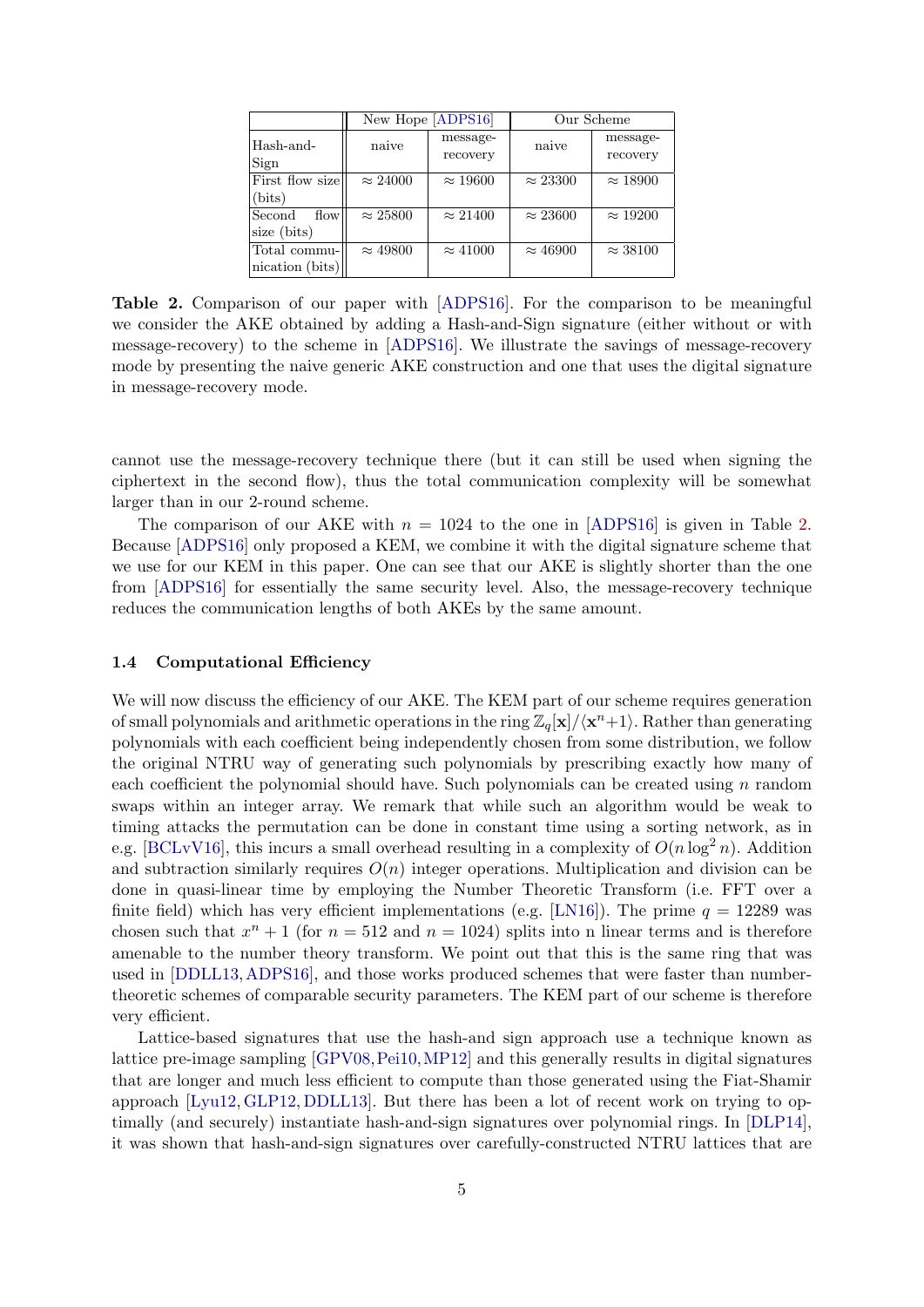very similar to those in  $[HHGP+03]$  may be instantiated in a way such that they have signature sizes that are somewhat smaller than the most compact Fiat-Shamir NTRU-based signature [DDLL13]. Then it was shown in [LP15] that for many polynomial rings, the GPV sampling algorithm [GPV08] that is used to produce the compact signatures in [DLP14], can actually be run in time  $O(n^2)$  (and in  $O(n)$  space) rather than  $O(n^3)$  time required for general lattices. And very recently, it was further shown that pre-image sampling can be done in quasi-linear time over rings  $\mathbb{Z}_q[\mathbf{x}]/\langle \mathbf{x}^n + 1 \rangle$  using ideas from the FFT procedure [DP15].

Asymptotically, therefore, hash-and-sign signatures are as efficient as the Fiat-Shamir ones. The caveat is that the lattice pre-image sampling requires the intermediate storage of a vector of a high precision approximations to real numbers.<sup>6</sup> This requires roughly  $300$  -  $700K$  bits of storage and so may not be a suitable option for constrained devices. One should therefore consider the situation in which the AKE is used before deciding whether using hash-and-sign signatures (and thus benefiting from their message-recovery mode) is appropriate. The most common scenario in which it would be appropriate is TLS where only the server (which is usually not a device with strong computational constraints) is being authenticated. On the other hand, if mutual authentication is required and one of the devices has resource limitations, then the hash-and-sign approach may not be appropriate and one may choose to forego the savings in the communication complexity.

#### 1.5 Security

Obtaining the exact computational hardness of lattice-based schemes is an extremely difficult problem. In order to put our work into context and obtain an "apples-to-apples" comparison, we will use some security estimates from the recent work in [ADPS16]. The most efficient attacks against the KEM and signature scheme which comprise lattice-based AKEs are lattice reduction attacks.7 The lattice attacks fall into two categories – sieving and enumeration (we discuss these in more detail in Section 3.2).

The attacks based on sieving are asymptotically more efficient, but have a very big downside in that the space complexity is essentially equivalent to the time complexity. Moreover, all known approaches to sieving have lower bounds to the required space complexity, and it would be a huge breakthrough if an algorithm were discovered that required less space. The attacks based on enumeration are less efficient time-wise, but do not require a lot of space, and thus are the attacks that are preferred in practice. We analyze our schemes with respect to both attacks following the methodology in  $[ADPS16]$ <sup>8</sup>. All the schemes that we propose have complexity against enumeration attacks (with quantum speedup) larger than 128 bits (see Tables 3 and 4). Furthermore, all our schemes, with the exception of the digital signature component of the AKE for  $n = 512$  have security larger than 128 bits against sieving attacks as well. While the signature scheme for  $n = 512$  appears to have less than 128 bits of security, we point out that the sieving complexity we state follows that from [ADPS16], which uses the asymptotic complexity while leaving out the lower order terms. Those lower-order terms are in fact quite significant in practice, and put the security of the signature scheme above 128-bits. The analysis in [ADPS16] was purposefully done to be extremely optimistic in favor of the attacker, and for

<sup>&</sup>lt;sup>6</sup> It was shown in [LW15] that one can do pre-image sampling without high-precision arithmetic, but the resulting vector (and thus the signature size) ends up being larger than when using sampling procedures such as [GPV08].

<sup>7</sup> There are also combinatorial attacks (e.g. [How07]), but the dimensions considered in this paper are too high for them to be effective.

<sup>8</sup> The paper [ADPS16] also discussed a "distinguishing" attack, but such an attack does not seem to be relevant in our case because the security in our AKE is based on the 1-wayness of the KEM – thus on a search, rather than a decision, problem.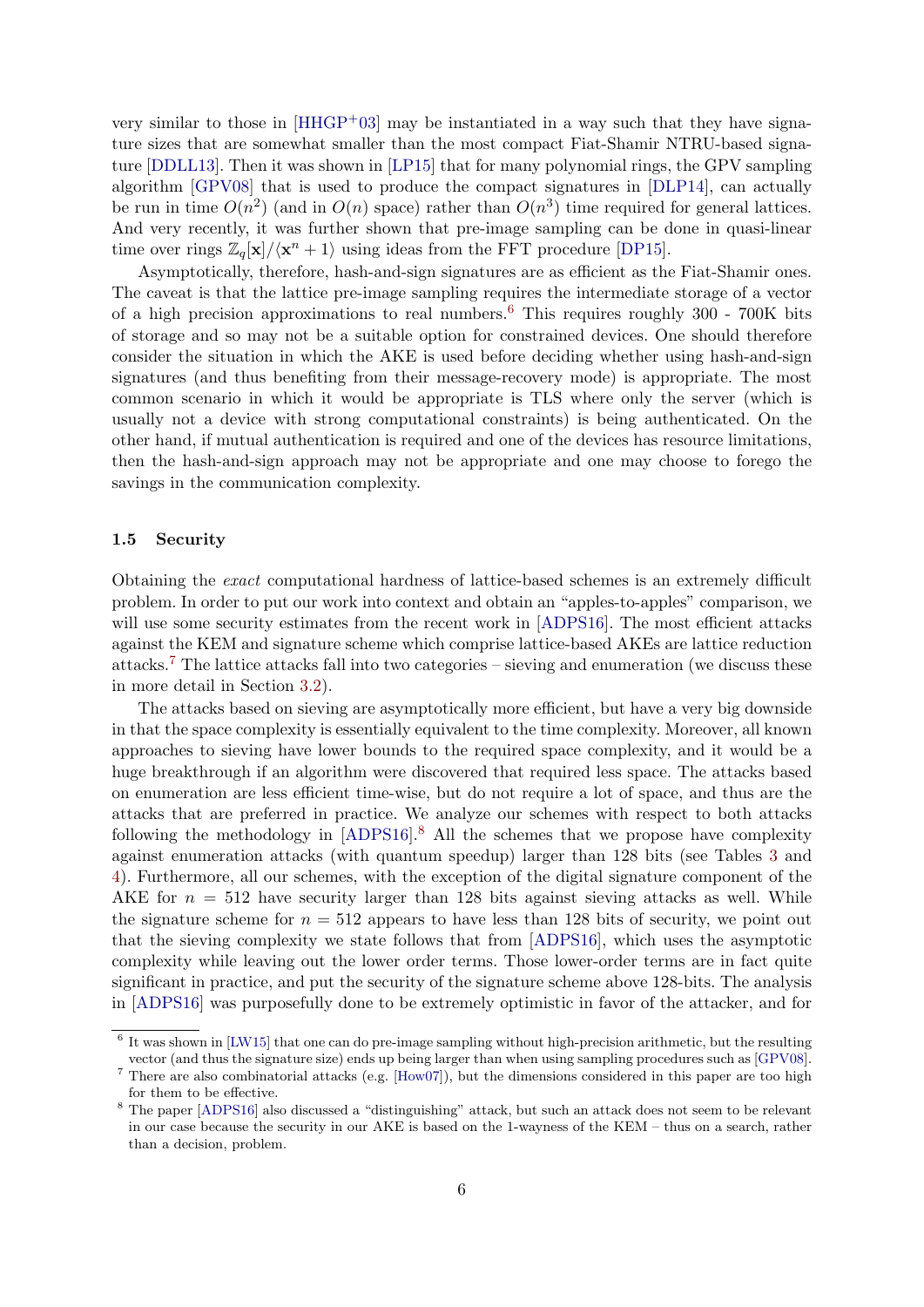that reason, that paper only proposes parameters for  $n = 1024$ . But they admit that there is no currently-known attack that exceeds  $2^{128}$  for  $n = 512$ .

There have recently been recent attacks on NTRU encryption schemes where the modulus is much larger than the size of the secret polynomials  $f, g$  [ABD16, CJL16]. But those attacks do not apply to schemes such as ours, where the size of these polynomials is not too far from the range in which their quotient will be uniformly-random in the ring [SS11].

## 1.6 Our Recommendations for Lattice-Based AKE

We presented two approaches for improving the generic construction of an AKE scheme from lattice assumptions. The first approach introduces a very small chance of protocol failure, but increases security. The second approach reduces the communication size of the flows in the AKE assuming that the public key and ciphertexts of the KEM are "large enough".

If one were to make a recommendation for parameter sizes to be used today, one should probably err on the side of caution and recommend that one use  $n = 1024$ . In this sense, we agree with the decision to only propose parameters for  $n = 1024$  in the Ring-LWE based KEM of [ADPS16]. On the other hand, there are currently no attacks that make our scheme with  $n = 512$  less than 128-bit secure. Nor are there really algorithmic directions that look promising enough to make a significant impact on this parameter range. Thus the main reason for recommending  $n = 1024$  is to guard against completely surprising novel attacks – in other words, to guard against "unknown unknowns." But we believe that if cryptanalysis over the next several years intensifies and still does not reveal any novel attack ideas, it is definitely worth re-examining the possibility that the parameters for  $n = 512$  are indeed secure enough.

As in [ADPS16], when we set  $n = 1024$ , the security against even the most optimistic attacks is way above the 128-bit threshold. In this case, we see little sense for using KEM parameters that increase security at the expense of having a  $2^{-30}$  chance of decapsulation errors (i.e. those in column III of Table 3). Thus if one were to set  $n = 1024$ , then we recommend using parameters in column IV of Table 3 along with those in column II of Table 4 for the signature. And one should use the signature in message-recovery mode. The communication size of the resulting AKE is in Table 2.

If one were to use  $n = 512$ , then one could use the KEM parameters in column I of Table 3. In this case, an increase in 13 bits (compare to column II) of the security against sieve attacks may be worthwhile. One could then also use the parameters from column I of Table 4 for the signature. Note that the complexity against sieving attacks is not quite 128 bits, but we remind the reader that this does not take into account the lower order terms of the sieving attack, which are significant. Also, such an attack requires over  $2^{85}$  space, which makes it impossible to mount. Because the enumeration complexity is still higher than 128 bits, and authentication is not as critical as secrecy,<sup>9</sup> we believe that using the parameters in column I gives a good trade-off between security and efficiency in all but the most sensitive applications.

As mentioned in Section 1.4, the hash-and-sign signatures that we propose may not be suitable if the device doing the signing is extrememly limited in computational resources. In this case, we would recommend combining our KEM with a Fiat-Shamir signature such as BLISS (perhaps adapted to  $n = 1024$ ) [DDLL13]. And if one does not want to perform any high precision arithmetic or Gaussian sampling, then one can combine our KEM with the Fiat-Shamir scheme in [GLP12] which only requires sampling from the uniform distribution. Also, if one uses the AKE in a way that is not completely forward-secure, i.e. the KEM public key does not change with each interaction, then our security reduction in case of decapsulation errors no

<sup>&</sup>lt;sup>9</sup> If an attack on the signature scheme were discovered, the scheme could be changed. Whereas an attack on the KEM would reveal all previous secret communication.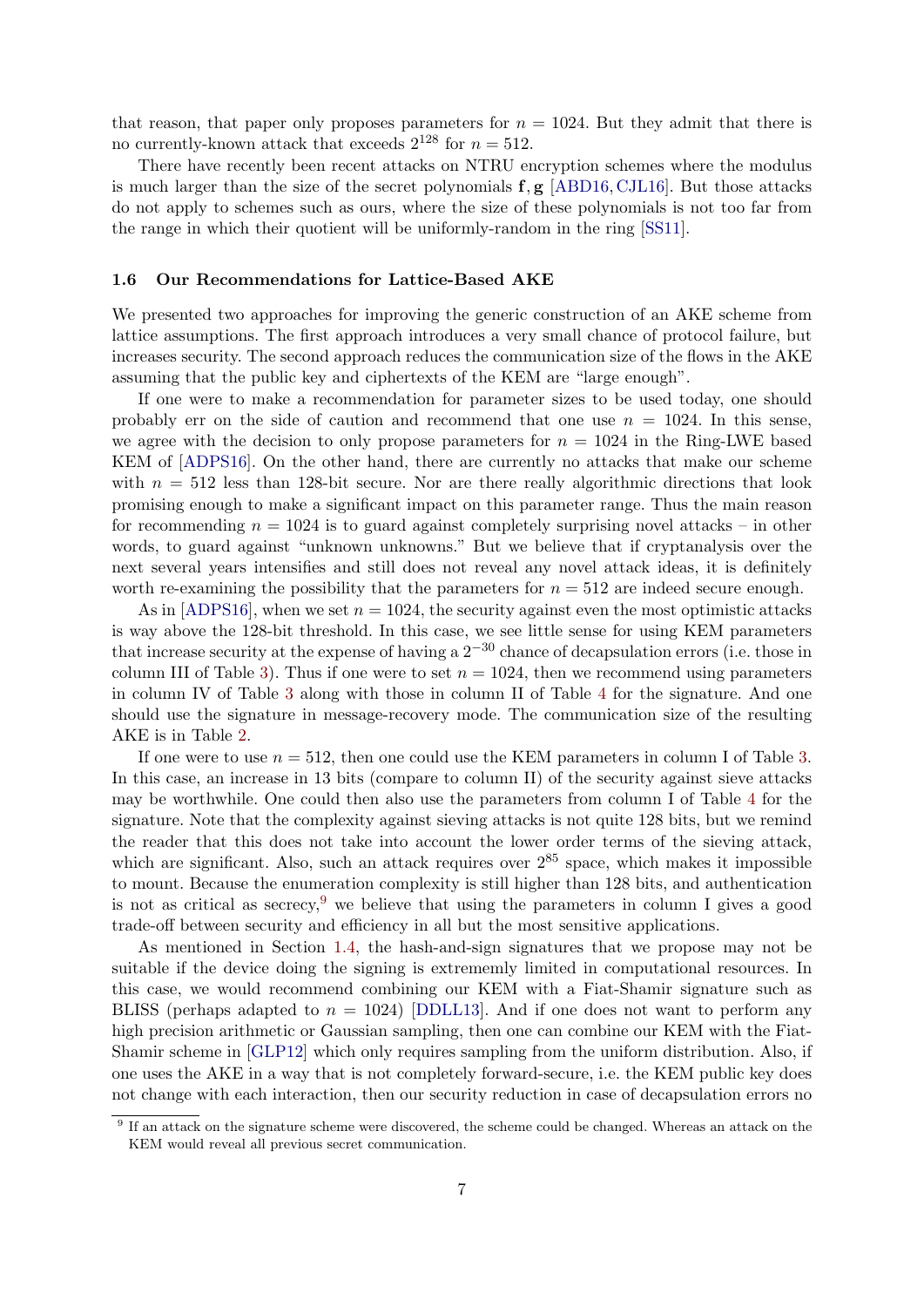longer holds. In this case, one should use our KEM with the parameters in columns II and IV of Table 3.

We also mention that the modulus of the rings we use in the paper  $-12289 -$  was chosen for efficiency purposes. It is the smallest integer q such that the polynomial  $x^n + 1$ , for  $n =$ 512 or 1024, can be factored into linear factors with integer coefficients modulo q. Such a factorization, combined with the fact that  $n$  is a power of 2, allows one to perform multiplication and division operations in quasi-linear time using the Number Theory Transform. If one did not care about optimizing the efficiency of the AKE, then we could have chosen a smaller  $q$ and then performed multiplication using other techniques (e.g. Karatsuba's multiplication). The advantage of choosing a smaller modulus is that the ciphertext, which is of length  $\approx n \log q$  would be shorter. Of course, if we use our schemes with a different modulus, we would have to change the distribution of all the variables in order to maintain similar security and decapsulation error. So while one cannot choose this modulus to be too small, it seems that something on the order of  $2^{11}$  would be possible. Compared to using the current modulus of 12289, this could result in a savings of approximately 3n bits in the length of the KEM public key and ciphertext. Whether this is something worth doing would depend on the scenario in which the AKE is employed. The main reason that we only use 12289 in this paper is to obtain a fair comparison to [ADPS16], whose scheme also used this modulus.

#### 1.7 Paper Organization

In Section 2, we state the formal security definitions of a digital signature, a KEM, and an AKE. In Section 3, we describe our KEM and discuss its security for the concrete parameters in Table 3. In Section 4, we present the construction and security proof for using a lattice-based hash-and-sign signature in message-recovery mode. In Section 5, we then present a generic construction of an AKE scheme from a KEM and a digital signature scheme, where the KEM may result in decapsulation errors. In Section 6, we also discuss a protocol in which the identity of the participants is hidden from a passive eavesdropper.

#### 1.8 Acknowledgements

We thank L<sub>i</sub>eo Ducas for very helpful discussions related to lattice reduction algorithms and to [ADPS16].

#### 2 Cryptographic Preliminaries

In this section, we describe the formalisms and security models of authenticated key exchange and its underlying building blocks.

#### 2.1 Digital Signatures

A digital signature scheme  $\Sigma$  consists of 3 (randomized) algorithms – SigKeyGen, Sig, and Ver. The key generation algorithm, SigKeyGen, takes as input a string whose length is the security parameter, and outputs a secret signing key  $\mathcal{K}_s$  and a public verification key  $\mathcal{K}_v$ . The signing algorithm Sig takes as input a signing key  $\mathcal{K}_s$  and a message m, and outputs a signature  $\sigma$ . In order to get a unified notation for both "signature with appendix", where the signature is appended to the unmodified message, and "signature with message-recovery", where the message is embedded in the signature itself, we assume that the signature  $\sigma$  contains (either explicitly or implicitly) the message. The verification algorithm Ver takes the verification key  $\mathcal{K}_v$  and a signature  $\sigma$ , and outputs either a message m or  $\perp$  (for failure, or invalid signature).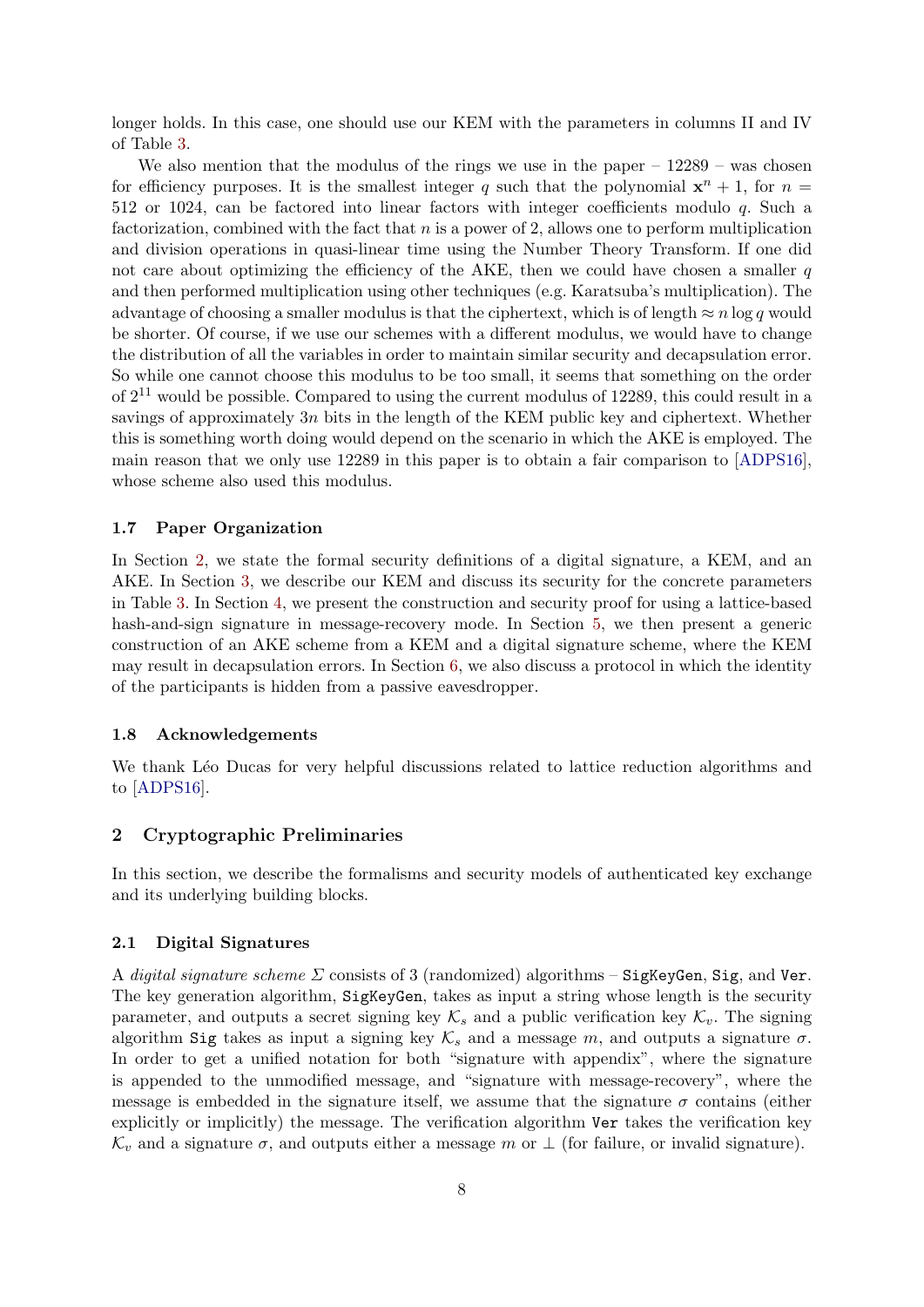The correctness of the digital signature scheme is satisfied if for all  $(\mathcal{K}_s, \mathcal{K}_v)$  pairs output by the key generation algorithm, and all messages  $m$  in the message space, we have  $\text{Ver}(\mathcal{K}_v, \text{Sig}(\mathcal{K}_s, m)) = m$ . On the other hand, the security of a digital signature scheme is usually defined via the standard existential unforgeability against adaptive chosen message attacks [GMR88]: Upon getting the public verification key  $\mathcal{K}_v$ , the adversary is allowed to query a signing oracle and then attempts to produce a signature of a new message.

In our generic AKE construction, a slightly stronger security notion will be required, the so-called *strong unforgeability* (a.k.a. non-malleability) against adaptive chosen message attacks [SPMLS02, ADR02]: Upon getting the public verification key  $\mathcal{K}_v$ , the adversary is allowed to query a signing oracle and then attempts to produce a new signature (possibly on an already signed message).

The quality of an adversary  $\mathcal A$  is measured by its success probability, denoted  $\mathsf{Succ}^{\mathsf{suf-cma}}_{\Sigma}(\mathcal A),$ in forging a new valid signature, and we denote by  $\mathsf{Succ}^{\mathsf{suf-cma}}_{\Sigma}(t)$  the best success probability an adversary can get within time t.

### 2.2 Key Encapsulation Mechanism (KEM)

A key encapsulation mechanism  $KEM$  [Sho01] is defined via 3 (randomized) algorithms – KEMKeyGen, Enc, and Dec. The key generation algorithm, KEMKeyGen, takes as input a string whose length is the security parameter, and outputs a secret decapsulation key  $\mathcal{K}_d$  and a public encapsulation key  $\mathcal{K}_e$ . The encapsulation algorithm Enc takes as input the public key  $\mathcal{K}_e$ and outputs an ordered pair  $(c, k)$ , where c is a ciphertext that encapsulates the key k. The decapsulation algorithm Dec takes as input the secret key  $\mathcal{K}_d$  and c and outputs a key  $k'$ .

The key encapsulation algorithm is *correct* if for all  $(\mathcal{K}_d, \mathcal{K}_e)$  key pairs produced by KEMKeyGen and  $(c, k)$  produced by  $Enc(\mathcal{K}_e)$ , we have  $Dec(\mathcal{K}_d, c) = k$ . But this may not always be the case: we then say that  $KEM$  is  $\varepsilon$ -correct (or is an  $\varepsilon$ -KEM) if

$$
\Pr_{\mathcal{K}_d,\mathcal{K}_e,c,k}[\text{Dec}(\mathcal{K}_d,c) = k] \geq \varepsilon,
$$

where all the input variables follow the distribution probability  $(\mathcal{K}_d, \mathcal{K}_e) \leftarrow$  KEMKeyGen $(1^{\lambda})$  and  $(c, k) \leftarrow \text{Enc}(\mathcal{K}_e)$ . We will say that such a key encapsulation c, that can be decapsulated to the expected key k, is valid, or by abuse of notation, the pair  $(c, k)$  will be said to be valid.

On the other hand, the security of a key encapsulation mechanism is usually defined via the classical *indistinguishability* of the encapsulated key k: Upon getting a pair  $(c, k)$  where k is either the actual key encapsulated in  $c$  or a random key, independent from the key encapsulated in  $c$ , the adversary attempts to guess whether this is the actual or a random key.

However, in our application, a much weaker security notion will be enough, the so-called one-wayness property: Upon getting the encapsulation c of the key  $k$ , the adversary has to output k. The quality of an adversary  $A$  is measured by its success probability in outputting k:

$$
\mathsf{Succ}^{\mathsf{ow}}_{\mathcal{KEM}}(\mathcal{A}) = \Pr[\mathcal{A}(\mathcal{K}_e,c) = k | (\mathcal{K}_d,\mathcal{K}_e) \leftarrow \mathsf{KEMKeyGen}(1^\lambda), (c,k) \leftarrow \mathsf{Enc}(\mathcal{K}_e)].
$$

As above, we denote by  $\text{Succ}_{\mathcal{KEM}}^{\text{ow}}(t)$  the best success probability an adversary can get within time t.

We stress that in the above definition with possible invalid ciphertexts (a.k.a. decryption failures), we only consider the hardness of recovering the encapsulated key, and do not say anything about the decapsulated key (if they are not the same), as exploited in the counterexample in the previous section.

An additional property is the *checkability* of the encapsulated key, when for  $(\mathcal{K}_e, c)$  and a candidate k, it is easy to check whether k is the actual encapsulated key. This is a classical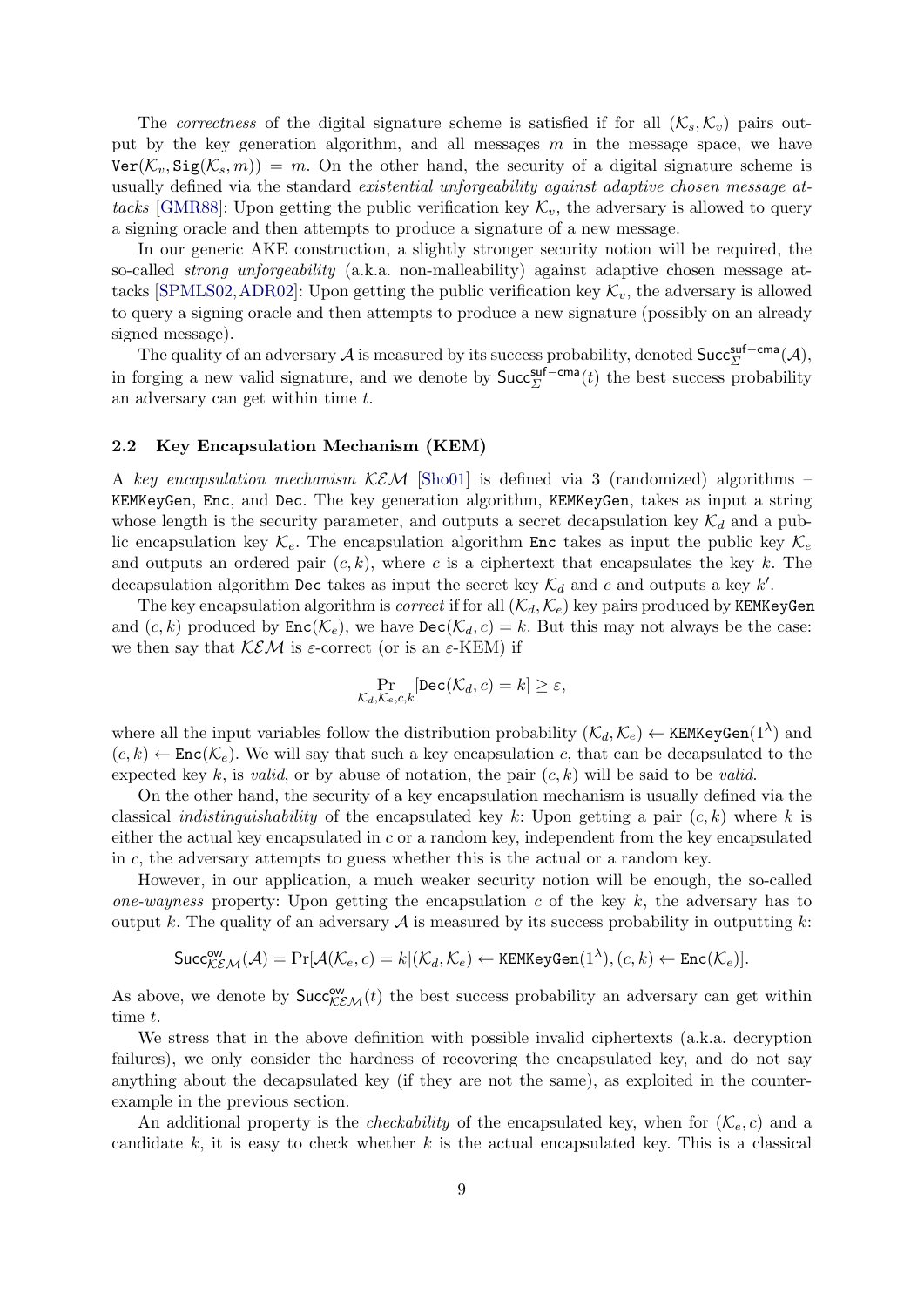result that from a one-way KEM, one gets an indistinguishable KEM by simply using  $H(k)$  as the new encapsulted key, when  $H$  is modeled as a random oracle [BR93]. Checkability allows for a tight reduction between the two security notions in the random oracle model.

#### 2.3 Authenticated Key Exchange (AKE)

An *authenticated key exchange*  $AK\mathcal{E}$  [BR94, BCK98] is an interactive protocol between 2 entities that hold authentication means (a common secret key, a common password, or private keys for a public-key digital signature scheme) and that eventually agree on a common random ephemeral session key sk.

The correctness of an authenticated key exchange protocol is satisfied if when the two players interact with their intended partners (the players with whom they want to agree on a session key), they end up terminating the protocol in possession of the same session key. But as in the above KEM, this may not always be the case: we then say that  $\mathcal{AKE}$  is  $\varepsilon$ -correct (or is an  $\varepsilon$ -AKE) if honest players agree on the same session key with probability greater than  $\varepsilon$ . In case of failure, we run the protocol again: it just needs not to fail too often, and perhaps even a 10% failure rate would not be a major issue in practice.

On the other hand, the security of an authenticated key exchange protocol means that no adversary should be able to distinguish the actual session key agreed on by an honest player from a random bitstring. Let us thus define more formally the security game. An honest player P has several instances  $P<sup>i</sup>$  that can run concurrent executions of the protocol and the adversary has access to the following oracles to interact with the various instances of the different honest players:

- Send $(P^i, m)$  makes the message m to be sent to the i<sup>th</sup>-instance  $P^i$  of the player P, and the output is the message that  $P$  generates from such a message  $m$ . A special message "Start" is used to ask the instance  $P^i$  to initiate a new execution of the protocol. This models the fact that the adversary controls the network and any communication routed through it. In particular, he can forward, replay, block, or alter the messages;
- Reveal( $P<sup>i</sup>$ ), if  $P<sup>i</sup>$  has terminated and holds a session key, this key is output. This models the later misuse of the session key which might be leaked if used with a weak cryptographic system;
- Test( $P^i$ ), if  $P^i$  is fresh, one flips a bit b: if  $b = 1$ , the session key sk held by  $P^i$  is sent back, otherwise a truly random key is sent. However, if  $P<sup>i</sup>$  is not fresh, the actual value of sk (possibly  $\perp$ , if not yet defined) is returned. This query can be asked once only, and it characterizes the randomness of fresh session keys.

The adversary eventually has to guess the bit  $b$ . We stress that we are using the find-then-guess flavor of indistinguishability [BDJR97] only, where a unique session key can be tested. But it is well-known that using hybrids, this security notion implies the real-or-random definition, where the adversary could test many session keys, which thus guarantees randomness and independence of session keys that are fresh. The restriction to fresh keys, or fresh instances, is to avoid trivial attacks: an instance  $P^i$  is fresh if

- $P^i$  holds a key;
- neither  $P<sup>i</sup>$  nor its partner have been asked a Reveal-query.

The latter restriction thus excludes situations where the adversary has already asked for that key and therefore already knows it. For this case, the notion of partnership is also important, and is defined by matching sessions: two instances are partners if their views of the protocol are the same.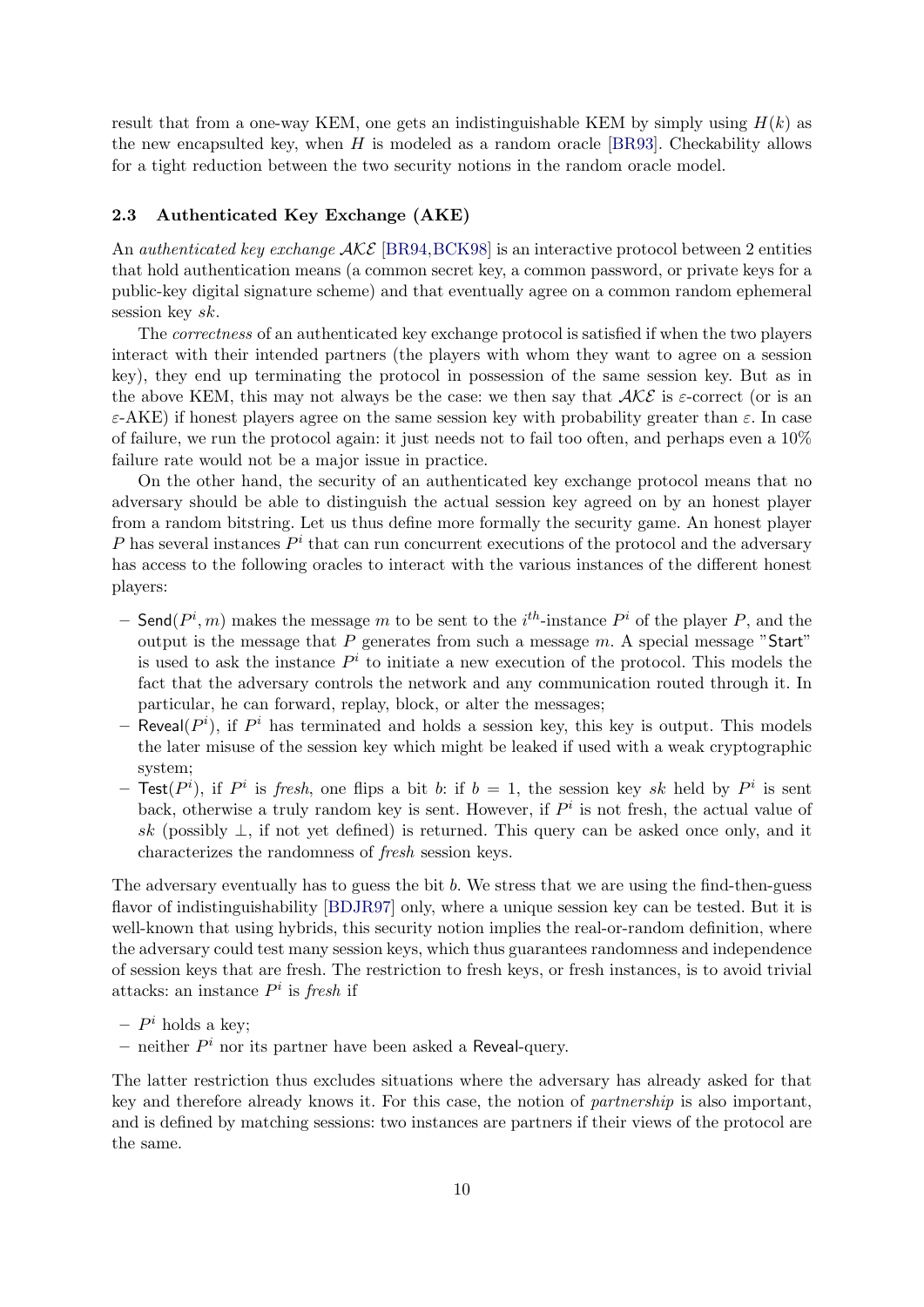Basically, two partners should terminate with the same session key with reasonable probability ( $\varepsilon$ -correctness) or abort. On the other hand, for all the fresh instances/keys, the adversary should not be able to distinguish the actual session keys from random bitstrings. Hence the adversary  $A$  outputs its guess  $b'$  for the bit  $b$  involved in the Test-query. The quality of the adversary A is measured by its advantage in guessing b:  $\text{Adv}_{\mathcal{AKE}}^{\text{ind}}(\mathcal{A}) = |\Pr[b' = 1|b = 1] - \Pr[b' = 1|b = 0]|.$ As above, we denote by  $\mathsf{Adv}^{\text{ind}}_{\mathcal{AKE}}(t)$  the best advantage an adversary can get within time t.

#### 2.4 Forward-Secure AKE

An enhanced security notion for AKE and  $\varepsilon$ -AKE is *forward secrecy*, which means that the above indistinguishability of the actual session key for a random bitstring should hold for previous sessions, even after the corruption of the long-term authentication means. In the security game, the adversary has access to an additional oracle:

– Corrupt(P) makes the long-term authentication means of the player P to be given to the adversary.

Then, the forward-secure freshness property is slightly different: an instance  $P^i$  is fs-fresh if

- $P^i$  holds a key;
- none of  $P^i$  nor its partner have been asked for a Reveal-query;
- none of  $P^i$  nor its partner have been asked for a Corrupt-query before terminating the AKE protocol execution.

The quality of the adversary A is then measured by the advantage  $\text{Adv}_{\mathcal{AKE}}^{\text{fs-ind}}(\mathcal{A}) = |\Pr[b' = 1|b = 1]$ 1] –  $Pr[b' = 1|b = 0]$ . As above, we denote by  $Adv_{\mathcal{AKE}}^{\mathsf{fs-ind}}(t)$  the best advantage an adversary can get against the forward-secure indistinguishability security game within time t.

#### 2.5 Identity Hiding AKE

In the context of the "post-specified peer" model [CK02], in which the two parties do not know the identity of their partner before exchanging keys but learn it during the protocol, it can be natural to require *identity protection* from the key exchange protocol. This is an identity hiding notion, where parties should only learn each other's identity if they are interacting with their intended partner. The anonymity of the key exchange can be defined against either passive or active attackers and requires that an adversary should not be able, after either observing an exchange or interacting with an honest player, to distinguish the identity of an honest player in the protocol from any other identity. We specify the security game in a more formal way in Section 6.

## 3 KEM from NTRU

In this section, we instantiate a KEM based on the hardness of the NTRU problem.

The NTRU problem deals with finding short solutions to polynomial equations over certain rings. Some of the more "popular" rings to use are  $\mathbb{Z}[\mathbf{x}]/\langle \mathbf{x}^n - 1 \rangle$  where n is a prime integer and  $\mathbb{Z}[\mathbf{x}]/\langle \mathbf{x}^n + 1 \rangle$  where n is a power of 2. Starting from the seminal work of [HPS98] where the NTRU problem was first defined, there have been many different flavors of the problem mostly differing on the underlying distributions from which the keys and randomness are generated.

Elements in  $\mathbb{Z}[\mathbf{x}]/\langle \mathbf{x}^n \pm 1 \rangle$  are represented as polynomials of degree at most  $n-1$  and reduction modulo an odd q maps the coefficients into the range  $[-(q-1)/2,(q-1)/2]$ . We also define the norm of an element in  $\mathbb{Z}[\mathbf{x}]/\langle \mathbf{x}^n \pm 1 \rangle$  to simply be the  $\ell_2$ -norm of the vector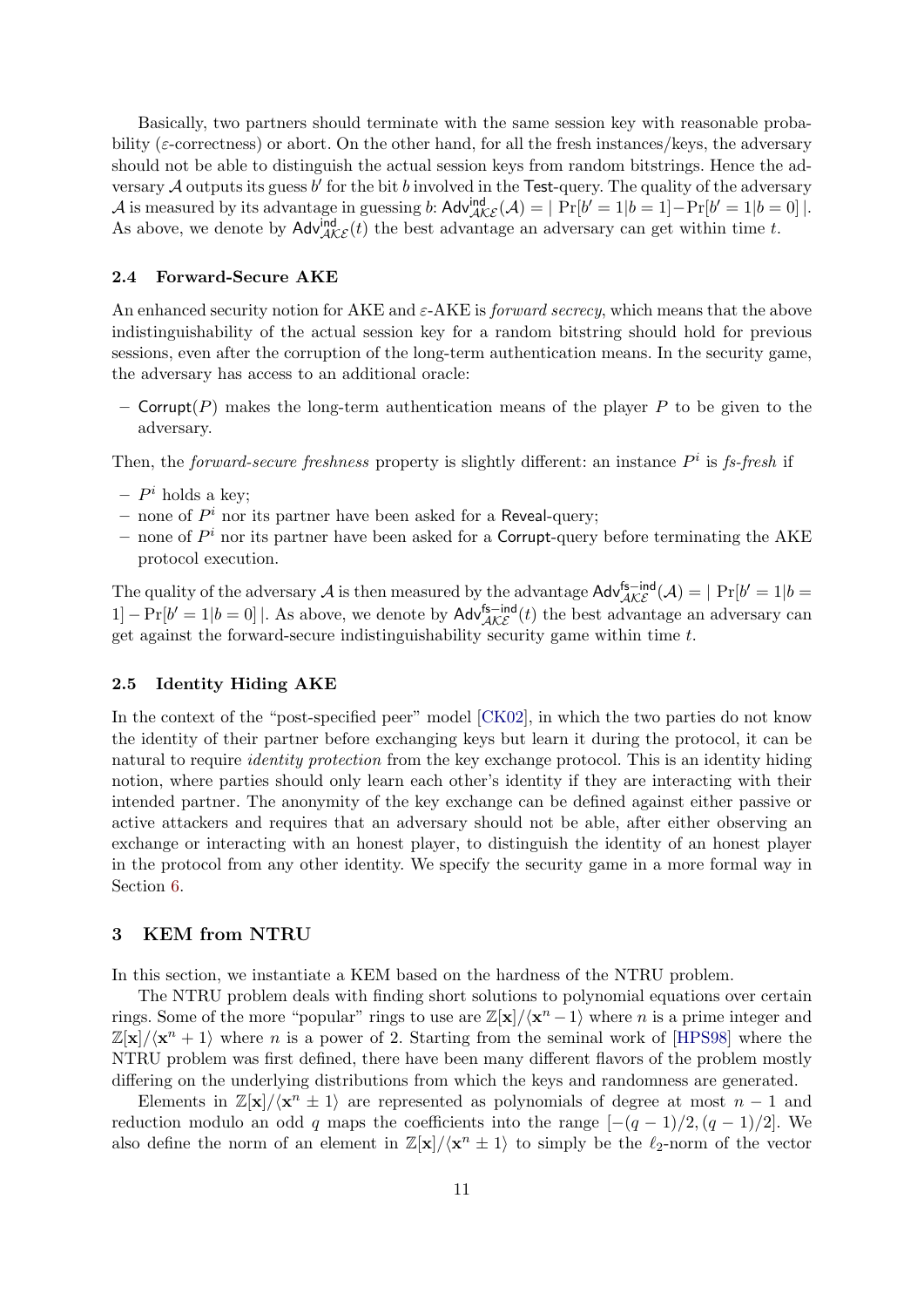formed by its coefficients. In all variants of the NTRU problem, there are some subsets  $D_e, D_f$ of  $\mathbb{Z}[\mathbf{x}]/\langle \mathbf{x}^n \pm 1 \rangle$  that consist of polynomials with coefficients of small norms. Furthermore, the polynomials from the set  $D_f$  are also invertible in both  $\mathbb{Z}_q[\mathbf{x}]/\langle \mathbf{x}^n \pm 1 \rangle$  and  $\mathbb{Z}_2[\mathbf{x}]/\langle \mathbf{x}^n \pm 1 \rangle$ .

The NTRU trap-door function intuitively rests on two assumptions. The first is that when one is given a polynomial  $h = f/g \mod q$  where  $f, g \leftarrow D_f$ , it is hard to recover f and g. The second assumption is that when one is given an **h** generated as above and  $t = 2hr + e \mod q$ where  $\mathbf{r}, \mathbf{e} \leftarrow D_e$ , it is hard to recover **e** mod 2.<sup>10</sup> When one has the trap-door **g**, however, one can recover e by first computing  $gt \mod q = 2$ fr + ge. If the modulus q is large enough (i.e.  $2\mathbf{fr} + \mathbf{g}\mathbf{e}$  in  $\mathbb{Z}[\mathbf{x}]/\langle \mathbf{x}^n \pm 1 \rangle$  is equal to  $2\mathbf{fr} + \mathbf{g}\mathbf{e}$  in  $\mathbb{Z}_q[\mathbf{x}]/\langle \mathbf{x}^n \pm 1 \rangle$ , then the preceding is equal to ge in the ring  $\mathbb{Z}_2[\mathbf{x}]/\langle \mathbf{x}^n \pm 1 \rangle$ . Since g has an inverse in  $\mathbb{Z}_2[\mathbf{x}]/\langle \mathbf{x}^n \pm 1 \rangle$ , one can then divide by g to recover e mod 2.

**Definition 1.** For some ring  $R = \mathbb{Z}_q[\mathbf{x}]/\langle \mathbf{x}^n \pm 1 \rangle$  and subsets of the ring  $D_f$  and  $D_e$ , generate polynomials  $f, g \leftarrow D_f$  and  $e, r \leftarrow D_e$ . Define  $h = f/g \mod q$  and  $t = 2hr + e \mod q$ . The  $NTRU(R, D_f, D_e)$  problem asks to find **e** mod 2 when given **h** and **t**.

The distributions of  $D_f$  and  $D_e$  will depend on the security and failure probability of our scheme. We direct the reader to Table 3 and Section 3.1. We now present a simple KEM whose one-wayness (see Section 2.2) is directly based on the  $NTRU(R, D_f, D_e)$  problem in Definition 1, and whose correctness is based on the discussion preceding the definition.

$$
KEMKeyGen{ f, g \stackrel{\$} \leftarrow D_f, h \leftarrow f/g \mod q
$$
  
Return  $(K_d, K_e) = (g, h)$  }

$$
\begin{aligned}\n\text{Enc}(\mathbf{h})\{ \quad \mathbf{r}, \mathbf{e} \stackrel{\$} \leftarrow D_e, \mathbf{t} \leftarrow 2\mathbf{h}\mathbf{r} + \mathbf{e} \bmod q \\
\text{Return } (c, k) = (\mathbf{t}, \mathbf{e} \bmod 2)\n\end{aligned}\n\}
$$

$$
\texttt{Dec}(\mathbf{g}, \mathbf{t}) \{
$$

$$
Return k = \frac{gt \mod q \mod 2}{g} \mod 2
$$

#### 3.1 KEM Parameters

Table 3 contains our proposed parameter choices for the KEM. To explain the table, we will use the first column as a running example. The polynomial ring considered in this instantiation is  $\mathbb{Z}_{12289}[\mathbf{x}]/\langle \mathbf{x}^{512} + 1 \rangle$  and the secret key and randomness parameters  $\mathbf{f}, \mathbf{g}, \mathbf{e}$ , and r are chosen as random permutations of degree 512 polynomials that have 1 coefficient set to  $\pm 12$  (each), 1 to  $\pm 11$ , 3 to  $\pm 10$ , etc. and 48 set to 0. The norm of the secret key and error elements  $(f, g)$  and (r, e) in this instance is approximately 93.21.

Note that for security, one should use a distribution that produces the largest vectors possible while not resulting in too many decryption failures. The most appropriate such distribution is the normal distribution (either the discrete normal or a rounded continuous).<sup>11</sup> Such an operation,

<sup>&</sup>lt;sup>10</sup> This is somewhat different from the standard NTRU assumption in that we are going to allow the coefficients of e to be larger than 2, but only require e mod 2 to be recovered. This is actually more related to an NTRU encryption scheme that was first introduced in [SS11] where the message was hidden in the lower order bits of the error. One could then think of our KEM as an encryption of a random message. But since the message itself is random, its randomness contributes to the noise making it larger.

<sup>&</sup>lt;sup>11</sup> The paper of [ADPS16] proposes to use the binomial distribution, which is a good approximation of the normal distribution and is not too difficult to generate. It should be pointed out that the distribution does not really affect the security of the scheme – of main importance is the norm of the generated vectors.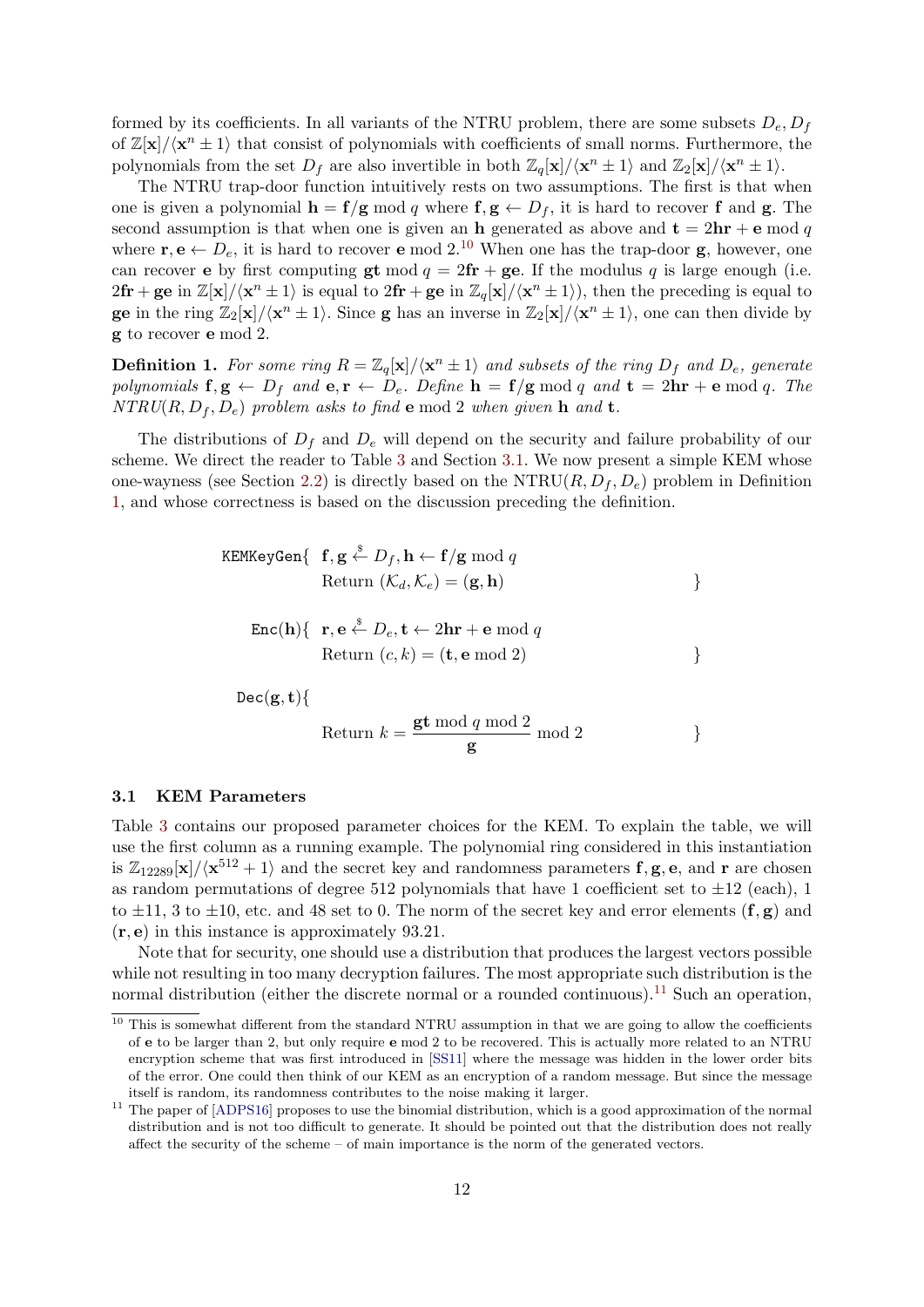|                  | T                 | П                  | $\overline{\rm III}$                                                                       | <b>IV</b>          |
|------------------|-------------------|--------------------|--------------------------------------------------------------------------------------------|--------------------|
| Polynomial       |                   |                    | $\overline{\mathbf{x}^{512}+1} \mathbf{x}^{512}+1 \mathbf{x}^{1024}+1 \mathbf{x}^{1024}+1$ |                    |
| Modulus          | 12289             | 12289              | 12289                                                                                      | 12289              |
| $\pm 12$ coeff.  | 1                 | $\overline{0}$     | $\overline{0}$                                                                             | $\theta$           |
| $\pm 11$ coeff.  | 1                 | $\overline{0}$     | 1                                                                                          | $\overline{0}$     |
| $\pm 10$ coeff.  | $\overline{3}$    | $\overline{0}$     | $\overline{2}$                                                                             | $\theta$           |
| $\pm 9$ coeff.   | 5                 | $\mathbf{1}$       | $\overline{4}$                                                                             | $\theta$           |
| $\pm 8$ coeff.   | 8                 | $\overline{2}$     | 8                                                                                          | 1                  |
| $\pm 7$ coeff.   | $\overline{12}$   | $\overline{4}$     | 15                                                                                         | $\overline{3}$     |
| $\pm 6$ coeff.   | 17                | 9                  | 26                                                                                         | 9                  |
| $\pm 5$ coeff.   | 24                | 17                 | 42                                                                                         | 22                 |
| $\pm$ 4 coeff.   | 31                | 28                 | 61                                                                                         | 46                 |
| $\pm 3$ coeff.   | $\overline{38}$   | 41                 | 81                                                                                         | 80                 |
| $\pm 2$ coeff.   | 44                | 55                 | 100                                                                                        | 118                |
| $\pm 1$ coeff.   | 48                | 65                 | 113                                                                                        | 150                |
| $0$ coeff.       | 48                | 68                 | 118                                                                                        | 166                |
| $\sigma$         | 4.151             | 2.991              | 3.467                                                                                      | 2.510              |
| sk norm          | $\approx 93.21$   | $\approx 67.17$    | $\approx 110.42$                                                                           | $\approx 79.54$    |
| bits (pk and     | 7168              | 7168               | 14336                                                                                      | 14336              |
| ciphertext)      |                   |                    |                                                                                            |                    |
| bits sk          | 2560              | 2560               | 5120                                                                                       | 5120               |
| failure prob.    | $\approx 2^{-30}$ | $\approx 2^{-128}$ | $\approx 2^{-30}$                                                                          | $\approx 2^{-128}$ |
| block size       | 487               | 438                | 1026                                                                                       | 939                |
| sieving com-     | >128              | >115               | > 269                                                                                      | > 246              |
| plexity (log     |                   |                    |                                                                                            |                    |
| #opera-          |                   |                    |                                                                                            |                    |
| tions)           |                   |                    |                                                                                            |                    |
| sieving          | >114              | >104               | >227                                                                                       | > 209              |
| space<br>$(\log$ |                   |                    |                                                                                            |                    |
| bits)            |                   |                    |                                                                                            |                    |
| enumeration      | >185              | >157               | > 645                                                                                      | > 503              |
| complexity       |                   |                    |                                                                                            |                    |
| $(\log \#oper-$  |                   |                    |                                                                                            |                    |
| ations)          |                   |                    |                                                                                            |                    |

Table 3. Parameters for the NTRU KEM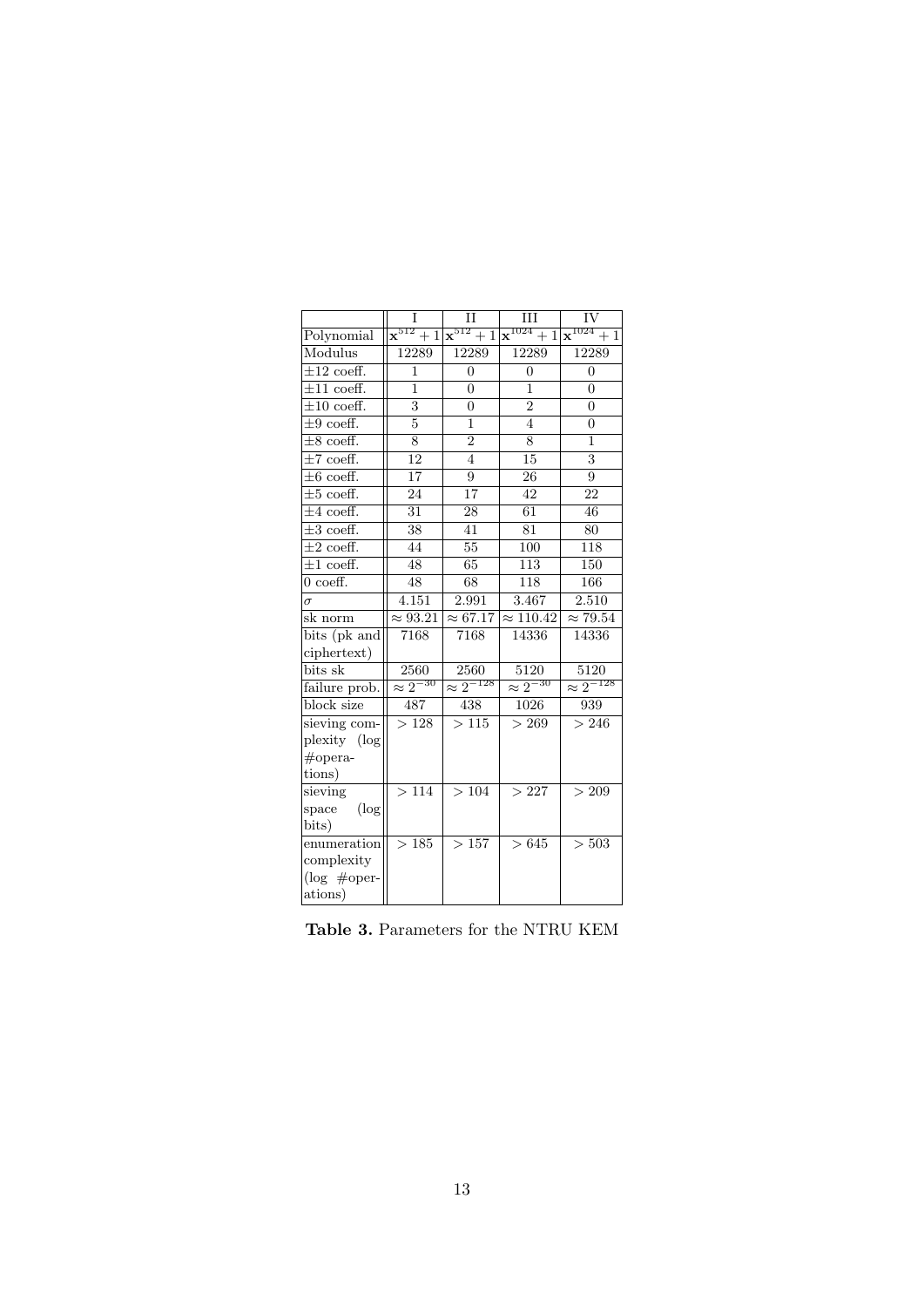though, might be somewhat more costly than simply creating a random permutation of a fixed vector. We thus fix the coefficients of our polynomials to be as close to a discrete Gaussian as possible. Concretely the number of coefficients set to an integer  $k$  is the probability that a discrete Gaussian of parameter  $\sigma$  outputs k multiplied by the degree of the polynomial, e.g.  $512 \cdot Pr[D_{4.151} = 12] \approx 1$  so we fix the number of coefficient with value 12 to one in our first parameter set. Public keys and ciphertexts are polynomials in  $\mathbb{Z}_{12289}[\mathbf{x}]/\langle \mathbf{x}^{512} + 1 \rangle$  and thus need  $512 \cdot \lfloor \log 12289 \rfloor = 7168$  bits of storage memory. On the other hand, since the coefficients of the secret key are no larger than 12 they can be stored in 5 bits, resulting in a secret key of size  $512 \cdot 5 = 2560$  bits. To evaluate the failure probability of decapsulation we model the polynomial as having Gaussian coefficients, using an error analysis similar to the one of Section 5.4.1 in [MR08], we obtain the following probability of failure:

$$
\Pr\left[\left\|2\mathbf{fr} + \mathbf{ge}\right\|_{\infty} > \frac{q-1}{2}\right] = 1 - erf\left(\frac{q-1}{\sqrt{40n\sigma^2}}\right)
$$

where  $erf$  is the Gauss error function. Though we use permutations of fixed polynomials rather than Gaussians, experiments show that the error rate is close to the expected one.

#### 3.2 Security of the KEM

The most effective attacks against the NTRU problem involve lattice reduction, and this is the reason why cryptographic constructions based on NTRU are usually referred to as lattice-based schemes. Consider an attack that tries to find the key e from the public key h and the ciphertext  $t = 2hr + e \mod q$ . We know that  $2hr + e - t = 0 \mod q$ . If we define the set

$$
\Lambda = \{(\mathbf{y}_1, \mathbf{y}_2, z) : \mathbf{y}_i \in \mathbb{Z}[\mathbf{x}]/\langle \mathbf{x}^n \pm 1 \rangle, z \in \mathbb{Z} \& 2\mathbf{hy}_1 + \mathbf{y}_2 - z\mathbf{t} = \mathbf{0} \bmod q\},
$$

then it is not hard to see that it is an additive group over  $\mathbb{Z}^d$  with  $d = 2n + 1$ , and thus a lattice. Also notice that the tuple  $\mathbf{v} = (\mathbf{r}, \mathbf{e}, 1)$ , if seen as a vector over  $\mathbb{Z}^d$ , is in fact a "short vector" in this lattice. Note that we could have also tried to find the secret key g from the public key h but that problem is strictly harder (as a lattice problem) than the one we consider here.

The best known approach to solving this problem is through the use of the BKZ algorithm. This algorithm reduces a basis of the lattice by iteratively solving the shortest vector problem (SVP) in sublattices of fixed dimension  $\beta$ . To assess the hardness of finding the key e we need to compute the necessary block size  $\beta$  and evaluate the hardness of solving SVP in dimension  $\beta$ . We follow the analysis of [ADPS16]. <sup>12</sup> This attack tries to recover the vector  $\mathbf{v} = (\mathbf{r}, \mathbf{e}, 1) \in \Lambda$ by solving a unique SVP problem in this lattice, i.e. we exploit the fact that v is constructed in such a way that all the other linearly-independent vectors in  $\Lambda$  will be much larger.

We model the behavior of BKZ using the geometric series assumption, i.e. the basis output by BKZ is such that  $\|\mathbf{b}_i^*\| = \delta^{d-2i-1} \cdot \text{Vol}(\Lambda)^{1/d}$  where  $(\mathbf{b}_i^*)_{1 \leq i \leq d}$  is the Gram-Schmidt orthogonalization of the basis and  $\delta = ((\pi \beta)^{1/\beta} \beta / 2\pi e)^{1/2(\beta - 1)}$ . By construction of the BKZ algorithm we know that  $\parallel$ we know that  $\left\|\mathbf{b}_{d-\beta+1}^*\right\|$  will be the norm of the shortest vector in the lattice obtained by projecting  $\Lambda$  onto the last  $\beta$  vectors of the Gram-Schmidt basis. Thus if the norm of the projection of **v** is smaller than the expected norm of  $\parallel$  $\mathbf{b}_{d-\beta+1}^*$  this vector will be detected when using BKZ. The expected norm of the projection of **v** is  $\|\mathbf{v}\| \sqrt{\beta/d}$ , and using the fact that  $\Lambda$  has volume  $q^n$  we obtain the following condition on the block size  $\beta$ :

$$
\|\mathbf{v}\| \sqrt{\beta/d} \leq \delta^{2\beta - d - 3} q^{n/d}
$$

 $12$  It is worth noting that the attack defined as the dual attack in that paper does not apply: this attack creates a distinguisher (in our case to know whether t is well-formed or completely random), but it is not clear how such a distinguisher can be used to break the one-wayness of our KEM.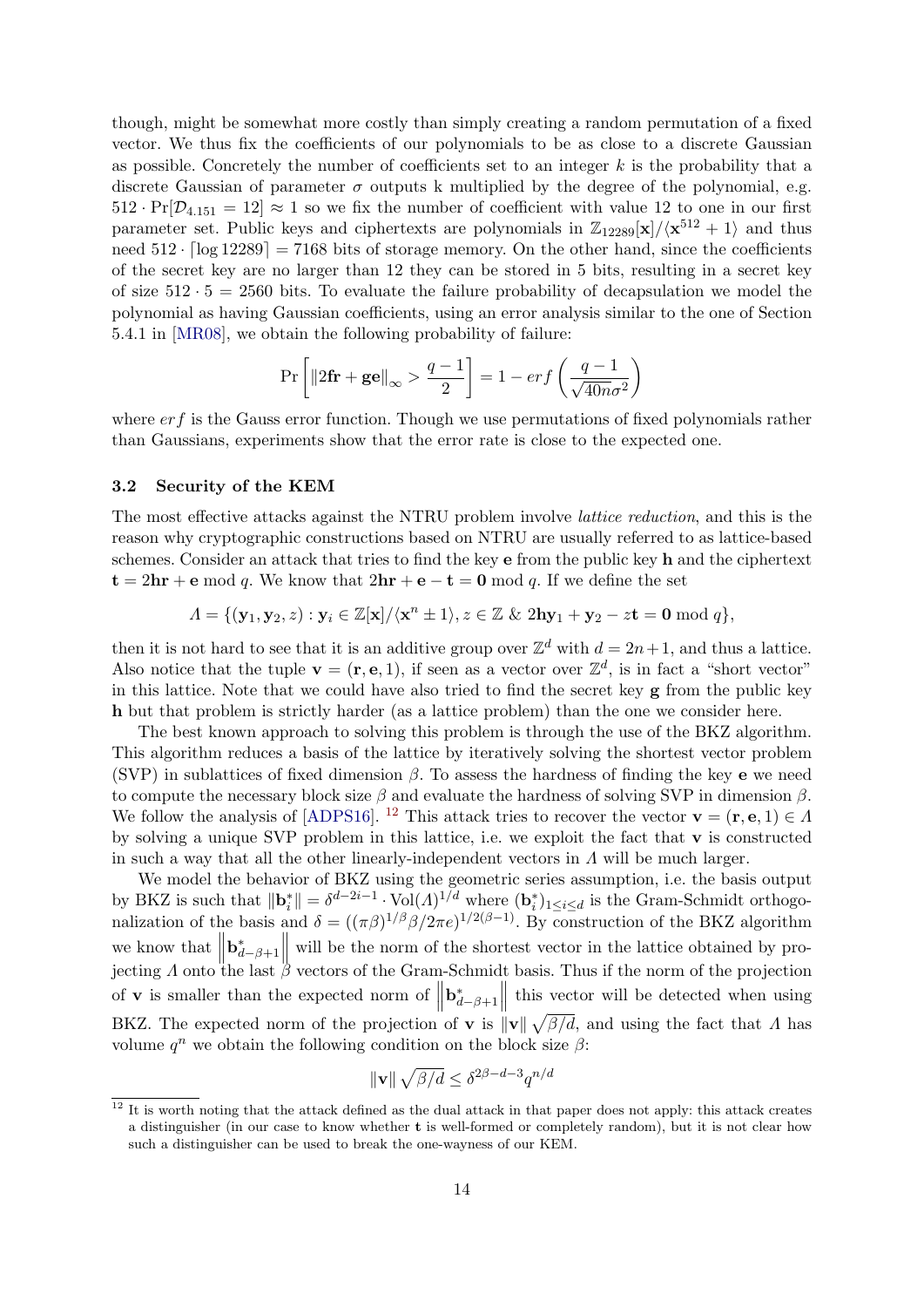We obtain the block sizes given in table 1 by solving this equation (we in fact consider a slightly more general equation which relates to the one given in [ADPS16]).

We now consider the time needed to solve the SVP problem in dimension  $\beta$ , it is worth noting that the BKZ algorithm in fact needs to do a large number of calls to its SVP solving oracle which implies that the complexity of running BKZ can be much larger than the complexity of solving SVP in dimension  $\beta$ . There exist two main approaches to solving SVP:

- Enumeration: The shortest vector of the lattice is found by enumerating all the vectors in a sphere of a given radius. This approach does not need large storage space as it proceeds by backtracking down a search tree. It is however (asymptotically) slower than Sieving as it runs in time  $2^{O(n^2)}$ . The complexity of the enumeration algorithm depends on the quality of the input basis, as such the best known algorithm for enumeration relies on recursively applying BKZ basis reduction as a subroutine of enumeration and pruned enumeration as a subroutine of BKZ reduction. While this algorithm remains super-exponential (and thus highly impractical in high dimensions such as the one of our parameter sets III and IV) it has rather small constants in the exponents and benefits from a quadratic speedup in the quantum setting by applying the results of [Mon15]. We extrapolate the results of [Che13] to the block size given in Table 1 and halve the result to obtain our (quantum) enumeration complexity.
- Sieving: The shortest vector of the lattice is found by sampling an exponential number of lattice vectors and combining them to create increasingly shorter vectors. All known sieving algorithms need a list of at least  $(4/3)^{\beta/2+o(\beta)} \approx 2^{0.2075\beta+o(\beta)}$  vectors to be successful (improving the space complexity is an open problem which seems rather unrealistic as this lower bound is already the result of a rather optimistic heuristic assumption). The best known algorithm has complexity  $2^{0.292\beta}$  [Laa15, BDGL16] which can be reduced to  $2^{0.262\beta}$ on a quantum computer by using Grover's algorithm [LMvdP15]. We use this complexity to obtain the parameters in Table 1.

For extremely high-security situations we would advocate the use of our third or fourth set.<sup>13</sup> But due to the high storage requirement that is intrinsic in the sieving attack, we believe that our first set is also secure against today's best attacks and those in the foreseeable future.

Notice that by raising the decapsulation probability from  $2^{-128}$  to  $2^{-30}$  (between the second and first set of parameters), we were able to gain the extra security necessary for the 128 bit security level. But since parameter set 4 already has extremely high security, we do not think that it makes too much sense to increase its security further by increasing the chance of decapsulation errors.

# 4 Digital Signatures from NTRU

After the KEM, the second component of our AKE is a digital signature scheme. As for numbertheoretic schemes, there are two ways to construct (efficient) lattice-based signature schemes. The first approach is via the Fiat-Shamir transform of a sigma protocol. The currently most efficient such protocol is BLISS, which was proposed in [DDLL13]. The second approach, hashand-sign, was proposed by Gentry et al. [GPV08], and its most efficient instantiation is based on the hardness of finding short vectors in NTRU lattices [DLP14].

# 4.1 Hash-and-sign and Message Recovery

In this section we show how to adapt the hash-and-sign scheme from [DLP14] to create a signature scheme with message recovery. What this means is that instead of sending a signature

<sup>&</sup>lt;sup>13</sup> This is the same parameter set used in [ADPS16] and we achieve essentially the same security as in that paper.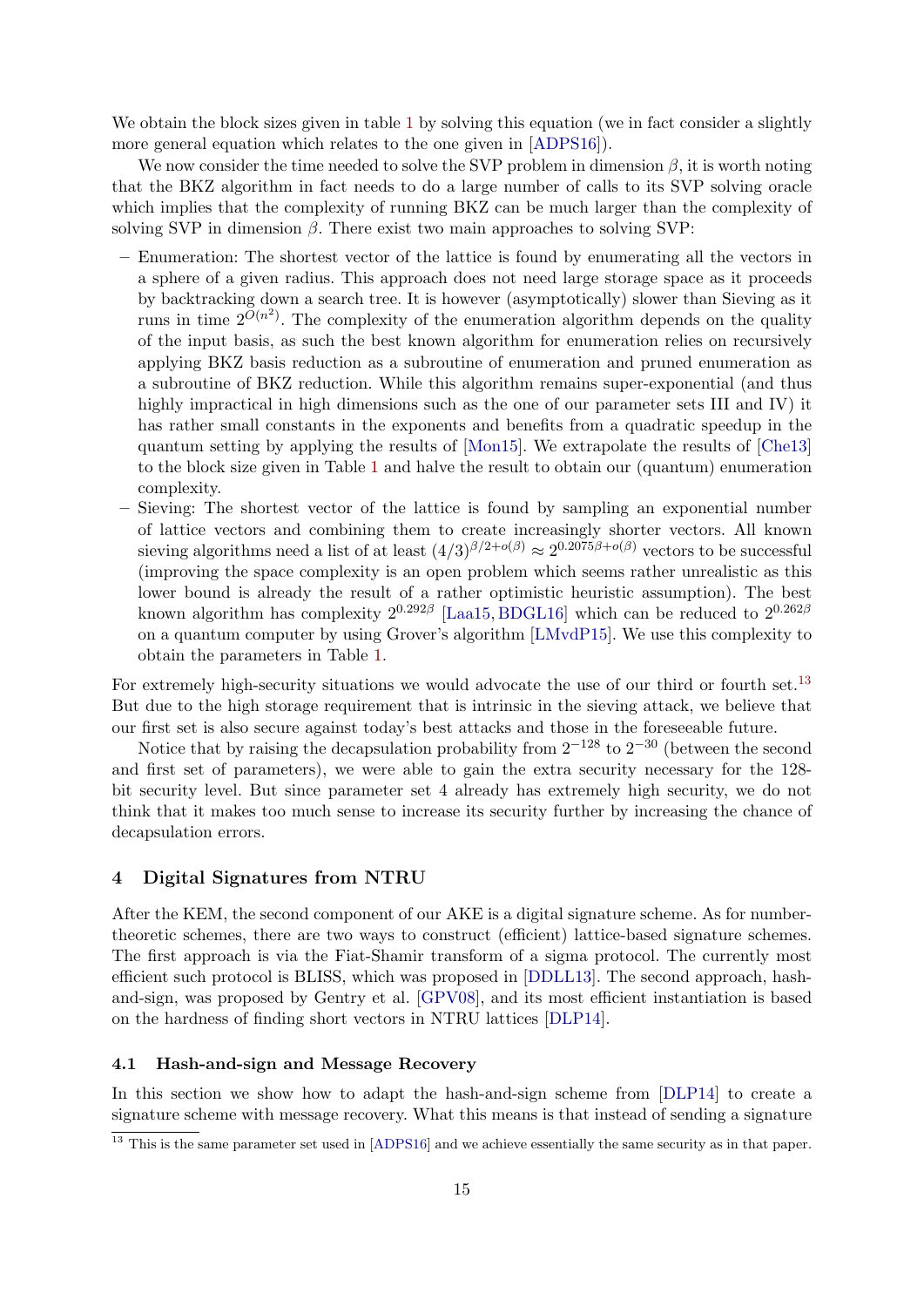and a message, one can simply send a larger signature which then allows for the entire message to be recovered. We first briefly outline the scheme from [DLP14]. In the below scheme the distribution  $D_f$  is some distribution from which secret keys are drawn and the distribution  $D_s$ is the distribution of signatures. The goal of the signer is to produce polynomials according to the distribution  $D_s$  conditioned on the message that he is signing. He is able to do that using the fact that he knows the secret NTRU keys f and g.

SigKeyGen{ f, g \$ ← D<sup>f</sup> , h ← f/g mod q Return (Ks, Kv) = ((f, g), h) } Sig((f, g), m){ t ← H(m), s1, s<sup>2</sup> \$ ← D<sup>s</sup> such that hs<sup>1</sup> + s<sup>2</sup> = t mod q Return σ = (s1, m) } Ver(h, σ = (s1, m)){ t ← H(m) s<sup>2</sup> ← t − hs<sup>1</sup> mod q if k(s1, s2)k < B then accept else reject }

We now give a brief intuition about the correctness of the scheme. The correctness relies on the fact that the polynomials  $s_1$  and  $s_2$  are drawn according to a discrete Normal distribution  $D_s$  with a small standard deviation by using the trapdoor  $f, g$  (this can be done by using e.g. [GPV08, LP15]) so for an appropriate positive value B, the probability that  $\|(\mathbf{s}_1, \mathbf{s}_2)\| < B$ is overwhelming. The condition  $s_1h+s_2 = t$  comes directly from the way  $s_1$  and  $s_2$  are obtained during the sampling.

We point out that as described above, the scheme needs to be stateful in order to be secure. In particular, it needs to output the same signature for the same  $m$ , and therefore store the signatures that were output. There are two simple ways to remove this requirement. The first way is for the signer to use a pseudo-random function on the message  $m$  (with an additional secret key) in order to derive the randomness that he will use to produce the signature. The second way is for the signer to pick a random string r and compute  $\mathbf{t} \leftarrow H(m,r)$  instead of  $H(m)$ , and then send r along with the signature. This way, the signer is almost certainly assured that he will never sign the same  $(m, r)$  pair twice.

We use the security analysis of Section 3.2 to revise the security of [DLP14] and also extend the parameters to include the ring  $\mathbb{Z}_{12289}[\mathbf{x}]/\langle \mathbf{x}^{1024} + 1 \rangle$ . The security of the scheme is based on the fact that it is hard to recover  $f$  and  $g$  from  $h$ , and that forging a signature implies finding short polynomials  $s_1, s_2$  such that  $hs_1 + s_2 = 0 \mod q$  (see [DLP14] for more formal security statements).

Based on the way that the parameters are set, recovering  $f$  and  $g$  is harder than the corresponding problem for the KEM, and so we focus on the problem of forging signatures. As in Section 3.2, this corresponds to solving an SVP instance. However, since the polynomials  $s_1$  and  $s_2$  are much larger than the polynomials of our KEM (here the coefficients of  $s_1$  and s<sub>2</sub> have standard deviation  $1.17\sqrt{q}$  which is  $\approx 50$  times larger than the ones used for the KEM) the corresponding problem is no longer unique-SVP, but rather an approximate-SVP one. To solve this problem we compute the  $\gamma$  factor of the associated lattice, as done in [DLP14] (see Table 4). To solve SVP using the BKZ algorithm, one needs the vector  $\mathbf{b}_1$  output by BKZ to be the shortest vector of the lattice, which corresponds to the condition  $\delta \leq \gamma$  where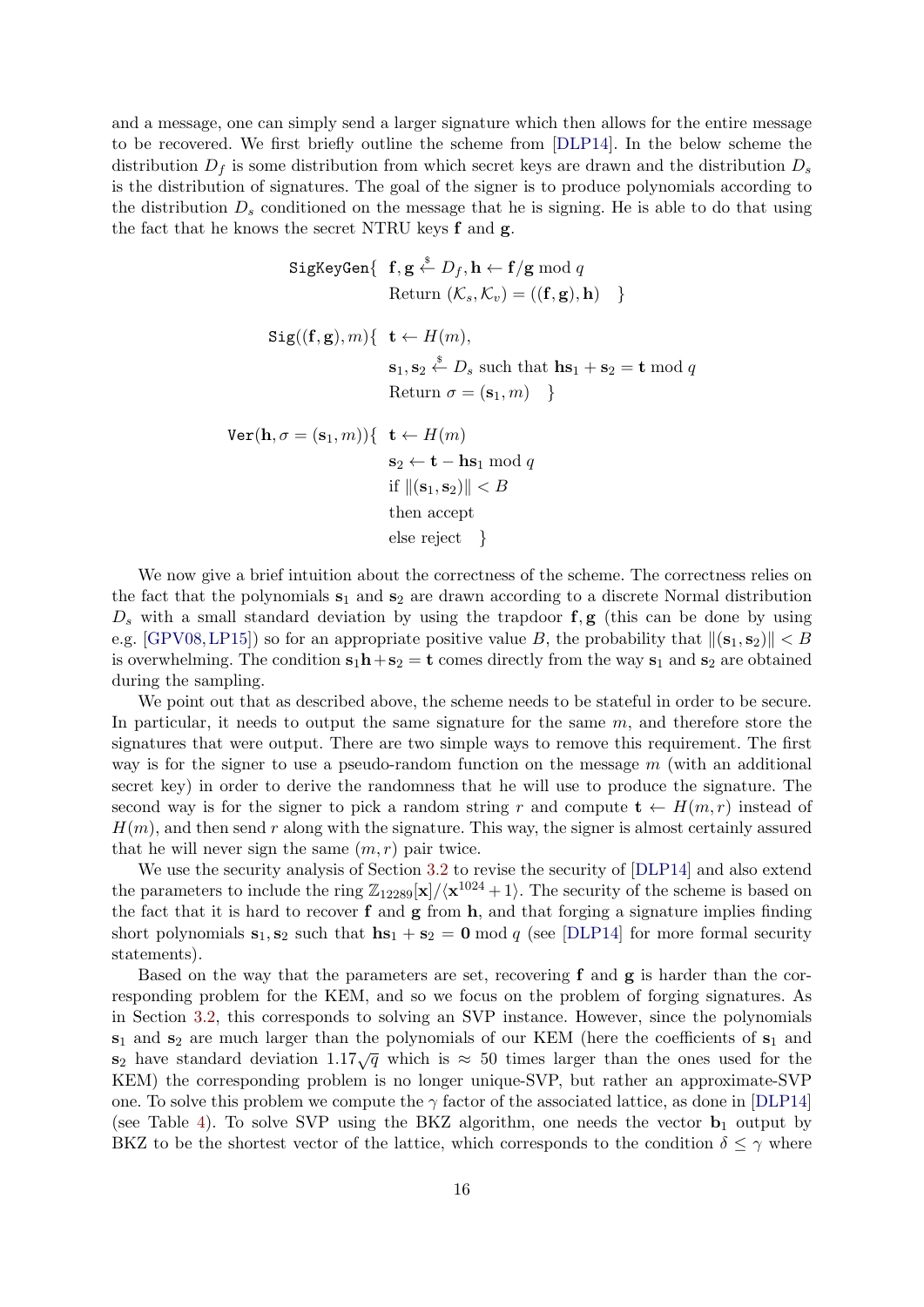|                               |                    | H                                        |
|-------------------------------|--------------------|------------------------------------------|
| Polynomial                    | $\mathbf{x}^{512}$ | $+1\overline{\mathbf{x}^{1024}}$<br>$+1$ |
| Modulus                       | 12289              | 12289                                    |
| Signing key size (bits)       | $\approx 2100$     | $\approx 3700$                           |
| Verification key<br>size      | 6956               | 13912                                    |
| (bits)                        |                    |                                          |
| message size (bits)           | 6956               | 13912                                    |
| hash-and-sign size (bits)     | $\approx 11600$    | $\approx 23300$                          |
| message-recovery hash-        | $\approx 9600$     | $\approx 18900$                          |
| and-sign size (bits)          |                    |                                          |
| Gamma factor                  | 1.0041             | 1.0022                                   |
| Block size                    | 388                | 906                                      |
| sieving complexity<br>$(\log$ | >102               | >237                                     |
| $\#operations)$               |                    |                                          |
| sieving space (log bits)      | > 85               | > 216                                    |
| enumeration complexity        | >130               | > 520                                    |
| $(\log \# operations)$        |                    |                                          |

**Table 4.** Signature parameters for  $n = 512$  and 1024,  $q = 12289$ , and message  $m \in \mathbb{Z}_q[\mathbf{x}]/\langle \mathbf{x}^n + \mathbf{y}^n \rangle$  $|1\rangle$ 

 $\delta = ((\pi \beta)^{1/\beta} \beta / 2\pi e)^{1/2(\beta - 1)}$ . From this equation we obtain the block size  $\beta$  and the analysis of Section 3.2 gives the parameters of Table 4.

#### 4.2 Signature with Message Recovery

Instead of sending the signature  $\sigma = (\mathbf{s}_1, m)$  and then letting the verification algorithm recover  $s_2$ , it may sometimes be intuitively useful to send the signature as  $s_1$ ,  $s_2$  and let the verifier somehow recover m. This may be advantageous because  $s_1$  and  $s_2$  are drawn according to small Gaussians, and may be compressed (see Section 4.3), while  $m$  can be any polynomial in  $\mathbb{Z}_q[\mathbf{x}]/\langle \mathbf{x}^n + 1 \rangle$  and so cannot be encoded in less than  $n \log(q)$  bits. In this scenario, a better solution would thus be to modify **t** so that sending  $s_1$  and  $s_2$  would allow the verifier to recover m. Our signature with message recovery can be used to recover messages of up to  $n \log q - 256$ bits, the scheme we define here can be used for messages  $m = (m_1||m_2)$  of arbitrary size but the second part of the message  $m_2$  will not benefit from message recovery and thus needs to be output as part of the signature.

$$
Sig((f, g), m = (m_1 || m_2)) \{ \mathbf{t} = (m_1 + F(H'(m)) \bmod q || H'(m))
$$
  
\n
$$
s_1, s_2 \stackrel{\$}{\leftarrow} D_s \bmod \mathbf{t} \bmod q || H'(m))
$$
  
\nReturn  $\sigma = (\mathbf{s}_1, \mathbf{s}_2, m_2)$  }  
\n
$$
Ver(\mathbf{h}, \sigma = (\mathbf{s}_1, \mathbf{s}_2, m_2)) \{ (\mathbf{t}_1 || \mathbf{t}_2) \leftarrow \mathbf{h} \mathbf{s}_1 + \mathbf{s}_2 \bmod q
$$
  
\n
$$
m_1 \leftarrow \mathbf{t}_1 - F(\mathbf{t}_2) \bmod q
$$
  
\nif  $||(\mathbf{s}_1, \mathbf{s}_2)|| < B$  and  $H'(m_1 || m_2) = \mathbf{t}_2$   
\nthen accept  
\nelse reject  $\}$ 

While the hash function H mapped to a random element of  $\mathbb{Z}_q[\mathbf{x}]/\langle \mathbf{x}^n + 1 \rangle \simeq \mathbb{Z}_q^n$  in the previous scheme, now we want  $(m_1 + F(H'(m)) \mod q \mid H'(m))$  to be a random element of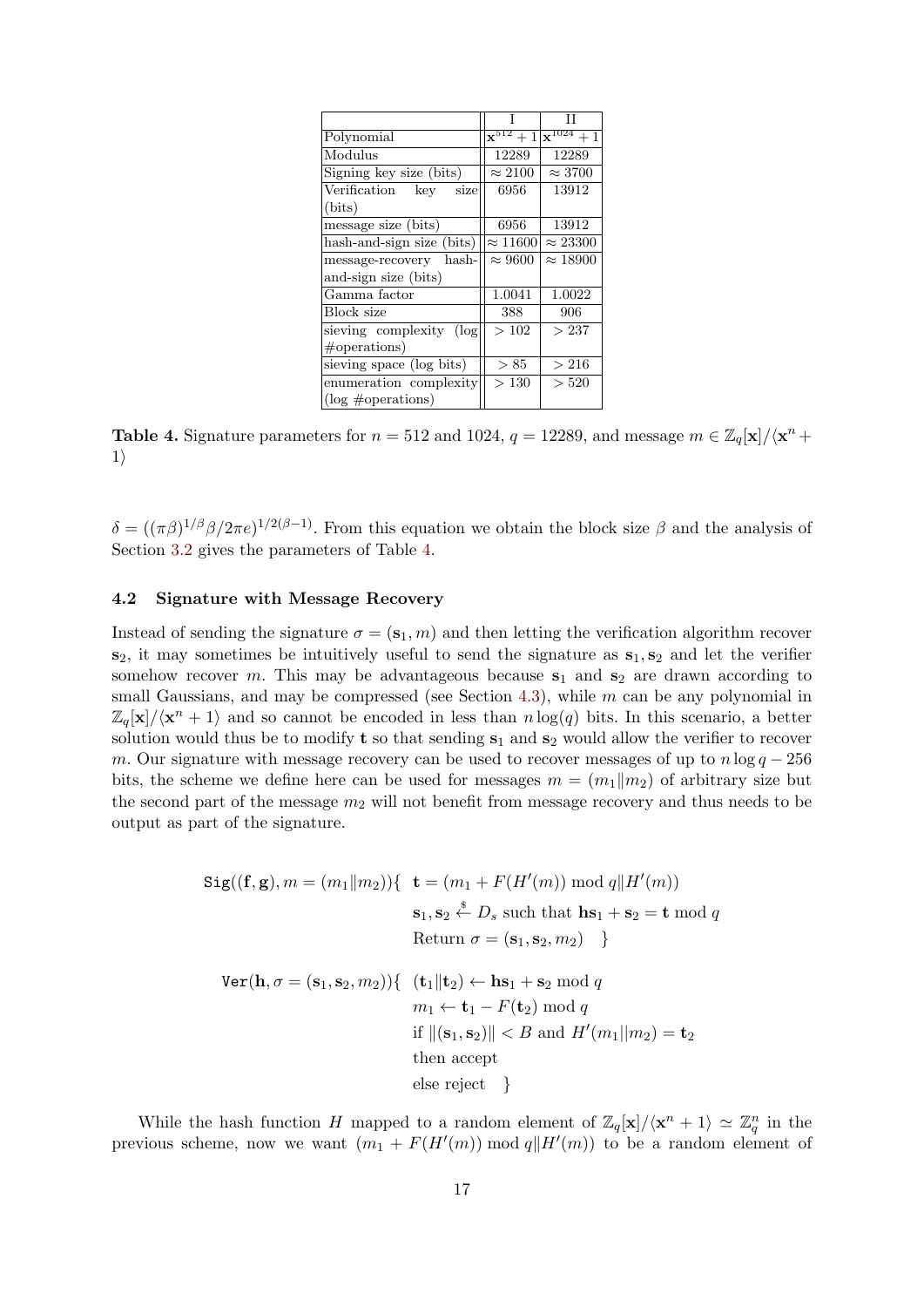$\mathbb{Z}_q[\mathbf{x}]/\langle \mathbf{x}^n + 1\rangle$ . To achieve this, we split the message m into  $(m_1||m_2)$  with  $|m_1| = n \log q - 256$ bits (note that  $m_2$  can be empty if m is small) and we set the hash function  $H'$  to output 256 bits. To prove that this scheme is secure we show that we can use an adversary that breaks this scheme to break the one from [DLP14].

Lemma 2. If the hash functions F and H are modeled as random oracles and an adversary can break the message-recovery hash-and-sign scheme signature unforgeability game with advantage  $\varepsilon$ , then there is an algorithm that can break the previous hash-and-sign scheme with probability close to  $\varepsilon$ .

Proof. We will refer to the standard scheme as scheme 1 and to the message recovery scheme as scheme 2. Assume A breaks unforgeability in scheme 2 with advantage  $\varepsilon$ . We construct a simulator S that breaks scheme 1 with probability  $\varepsilon$ . Without loss of generality we assume that A always queries  $H'$  on m before asking for a signature for a message m.

- On a query  $H'(m)$ : S sets  $(m_1||m_2) = m$ , queries the signing oracle to obtain  $H(m)$  and  $\sigma = (\mathbf{s}_1, m)$ . He then sets  $\mathbf{t} = (\mathbf{t}_1 || \mathbf{t}_2) = H(m)$ ,  $\sigma_m = (\mathbf{s}_1, \mathbf{t} - \mathbf{h} \mathbf{s}_1, m_2)$ ,  $H'(m) \leftarrow \mathbf{t}_2$  and  $F(\mathbf{t}_2) \leftarrow \mathbf{t}_1 - m_1 \mod q$ . S then returns  $\mathbf{t}_2$ .
- On a query  $\text{Sig}(m)$ . S looks up  $(m, \sigma_m)$  in his storage and returns  $\sigma_m$ .
- On a query  $F(z)$ . S checks if  $F(z)$  has already been defined. If not he sets  $F(z)$  to be random.

When A produces a forgery  $(m^* = (m_1^* || m_2^*), \sigma_m^* = (\mathbf{s}_1^*, \mathbf{s}_2^*, m_2^*)$  for scheme 2 we can assume that he has already queried  $H'$  on  $m^*$  (otherwise his advantage would be close to 0). This implies that  $H(m^*) = (\mathbf{t}_1^* || \mathbf{t}_2^*)$  with  $\mathbf{t}_2^* = H'(m^*)$  and  $F(\mathbf{t}_2^*) = \mathbf{t}_1^* - m_1^* \bmod q$ . S then outputs  $\sigma^* = (m^*, (\mathbf{s}_1^*, m^*))$  as a forgery for scheme 1. Note that  $\mathbf{t}^* = (\mathbf{t}_1^* || \mathbf{t}_2^*) = (m_1^* + F(H'(m^*)) \mod 2$  $q\|H'(m^*)) = H(m^*),$   $s_2^* = \mathbf{t}^* - \mathbf{h}s_1^*$ , and  $\|(\mathbf{s}_1^*, \mathbf{s}_2^*)\| < B$  (since A produced a valid forgery). Which means that  $(m^*, (\mathbf{s}_1^*, m^*))$  is a valid forgery for scheme 1. Giving a random value to  $F(z)$ when it is not already set is not an issue since if  $A$  were to query  $H$  on a message  $m$  such that  $H(m) = z$  (which is the only other way to query  $F(z)$ ) then A would have found a preimage of  $z$  for  $H$ , which has negligible probability.

#### 4.3 Compressing the Signature

The signature of the message-recovering version of the hash-and-sign scheme consists of a pair  $(\mathbf{s}_1, \mathbf{s}_2) \in \mathbb{Z}_q[\mathbf{x}]/\langle \mathbf{x}^n + 1 \rangle$  each of whose coefficients follows the Gaussian distribution  $D_s$ .

Naively sending the signature would result in a communication cost of  $2n \log(q)$  bits per flow. We can use the fact that the distribution is a Gaussian to reduce this cost. Indeed each coefficient of  $s_1$  and  $s_2$  is distributed according to a distribution that is very close to a one dimensional Gaussian of parameter s, the entropy of which is much lower than  $log(q)$  [DDLL13]:

$$
X \leftarrow D_s, \ \mathcal{H}(X) \le \frac{1}{s^3} + \log(\sqrt{2\pi e} s).
$$

As suggested in [DDLL13], one can use Huffman coding to encode these coefficients. This gives an efficient construction for a prefix-free encoding  $C$  that guarantees an average bit size  $E[|C(X)|]$  such that:

$$
\mathcal{H}(X) \le E[|C(X)|] < \mathcal{H}(X) + 1.
$$

According to [DLP14] the optimal standard deviation for the coefficient of  $s_1$  and  $s_2$  is  $1.17\sqrt{q} \approx 129.7$ . For such a standard deviation we have  $\mathcal{H}(X) \leq 9.06$  which gives the bound  $E[|C(X)|] < 10.06$  meaning we need an average bit size of up to 10.06 bits per coefficient, whereas simply sending the coefficients as elements of  $\mathbb{Z}_q$  would require 14 bits. In practice, however, Gaussian distributions have a Huffman encoding that is much closer to the lower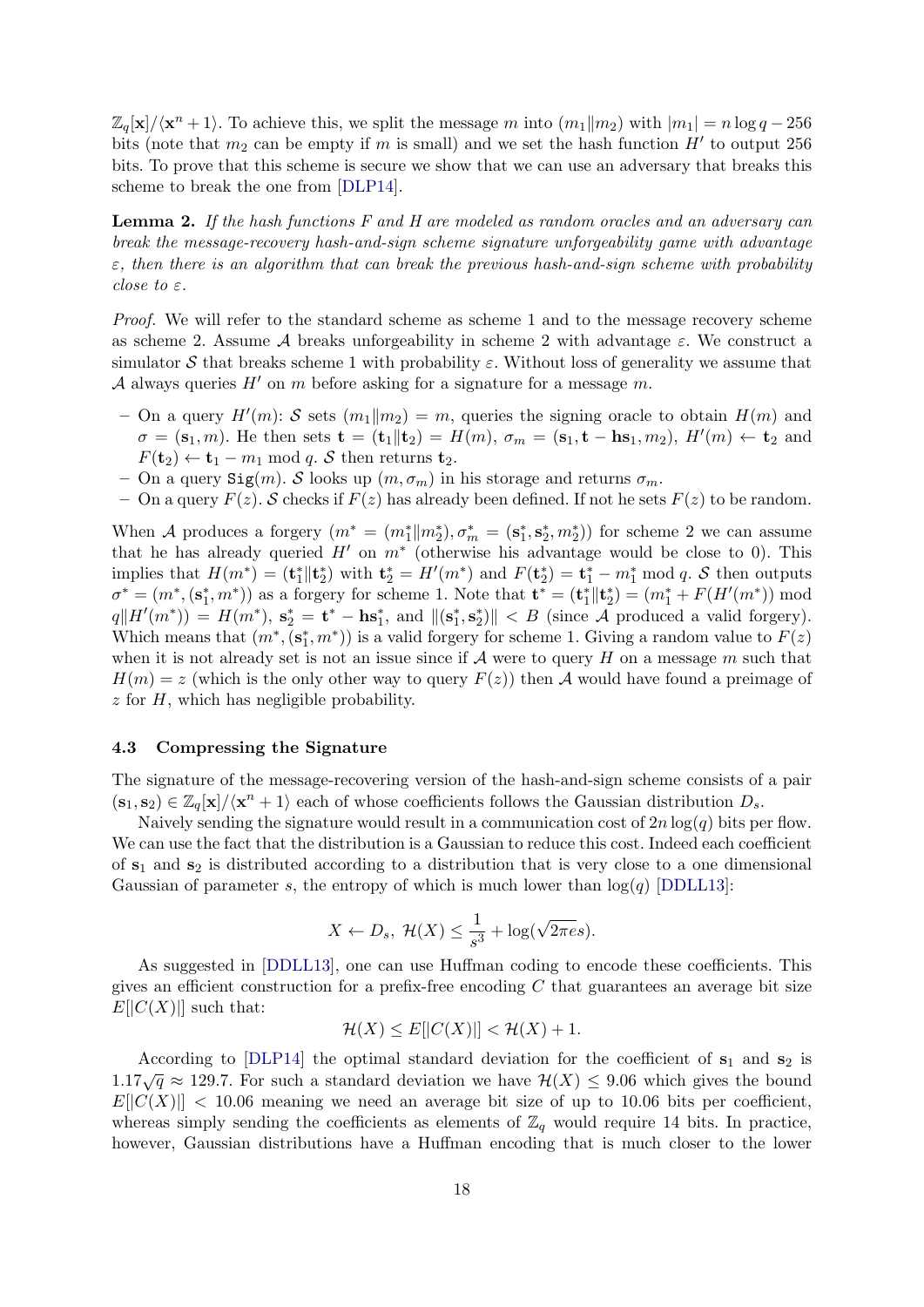Setup:

 $H_1$  and  $H_2$  are two hash function onto  $\{0,1\}^{\ell_1}$  and  $\{0,1\}^{\ell_2}$  respectively Each party (i) runs the signing key generation algorithm to get its own pair of keys:  $(\mathcal{K}_s^{(i)}, \mathcal{K}_v^{(i)}) \leftarrow$  SigKeyGen $(1^{\lambda})$ 

Protocol:

| Party 1                                                        | Party 2                                                           |                                                   |                                                                                          |
|----------------------------------------------------------------|-------------------------------------------------------------------|---------------------------------------------------|------------------------------------------------------------------------------------------|
| $sk^{(1)} \leftarrow \perp$                                    | $(K_d, K_e) \leftarrow \text{KEMKeyGen}(1^{\lambda})$             | $\sigma_1 \leftarrow \text{Sig} (K_s^{(1)}, K_e)$ | $\sigma_1 = \langle K_e \rangle_1$ if $\text{Ver} (K_v^{(1)}, \sigma_1) \neq \perp$ then |
| $K_e \leftarrow \text{Ver} (K_e^{(1)}, \sigma_1)$              | $(c, k) \leftarrow \text{Enc} (K_e)$                              | $(K_e^{(1)}, \sigma_1)$                           |                                                                                          |
| if $\text{Ver} (K_v^{(2)}, \sigma_2) \neq \perp$ then          | $\sigma_2 = \langle c, \text{Auth} \rangle_2$ else $\text{ABORT}$ |                                                   |                                                                                          |
| $(c, \text{Auth}) \leftarrow \text{Ver} (K_v^{(2)}, \sigma_2)$ | $\text{else } \text{ABORT}$                                       |                                                   |                                                                                          |
| if $\text{Auth} \stackrel{?}{=} H_2(\sigma_1, c, k')$ then     | $\sigma_2 = \langle c, \text{Auth} \rangle_2$ else $\text{ABORT}$ |                                                   |                                                                                          |
| if $\text{Auth} \stackrel{?}{=} H_2(\sigma_1, c, k')$ then     | $sk^{(2)} \leftarrow H_1(\sigma_1, \sigma_2, k)$                  |                                                   |                                                                                          |

Fig. 3. Generic 2-round forward-secure  $\varepsilon$ -AKE

bound. Experiments show that in our case we have  $E|[C(X)|] = 9.1$  which is close to optimal. For better efficiency we do not encode the low order bits since they are statistically close to uniform.

While we are able to save space by encoding Gaussians, one must first consider the size of the message that will be signed to assess the usefulness of a message-recovery signature scheme. It would be more efficient to simply sign messages whose size is smaller than that of the polynomial  $s_2$  and send them along with only  $s_1$ . To have a security of 128 bits we need the H' hash function to have 256 bits of entropy (the hash-and-sign scheme relies on the collision resistance of the hash function) which means that messages of size smaller than  $n \log(q) - 256$  bits can be hashed into a target vector for the message-recovery signature schemes. For larger messages we simply send the excess bits directly. For messages of bit-length less than  $n * 9.1$ , however, the message-recovery signature will be less efficient and therefore shouldn't be used. As an example, consider the first column of Table 4. We consider a polynomial of  $\mathbb{Z}_{12289}[\mathbf{x}]/\langle \mathbf{x}^{512}+1\rangle$  as the message m. Signing m without message recovery would take space  $|s_1|+|m| = 512 \cdot 9 \cdot 1 + 512 \cdot \log 12289 = 11615$  bits. On the other hand message-recovery can only be used on messages of size up to 512 ·log 12289−256 bits so if we use it the last 256 bits of m will have to be sent along the signature, resulting in a size of  $|s_1| + |s_2| + 256 = 2 * 512 \cdot 9.1 + 256 = 9575$  bits.

### 5 The Generic AKE Construction

In this section, we present a generic 2-round construction of a forward-secure  $\varepsilon$ -AKE that is built from an  $\varepsilon$ -KEM and a digital signature. As can be seen from the parameters in the previous section, by simply plugging in current lattice primitives into this construction, one already achieves a rather efficient concrete construction. The complete description is provided in Figure 3, and the security claim is the following: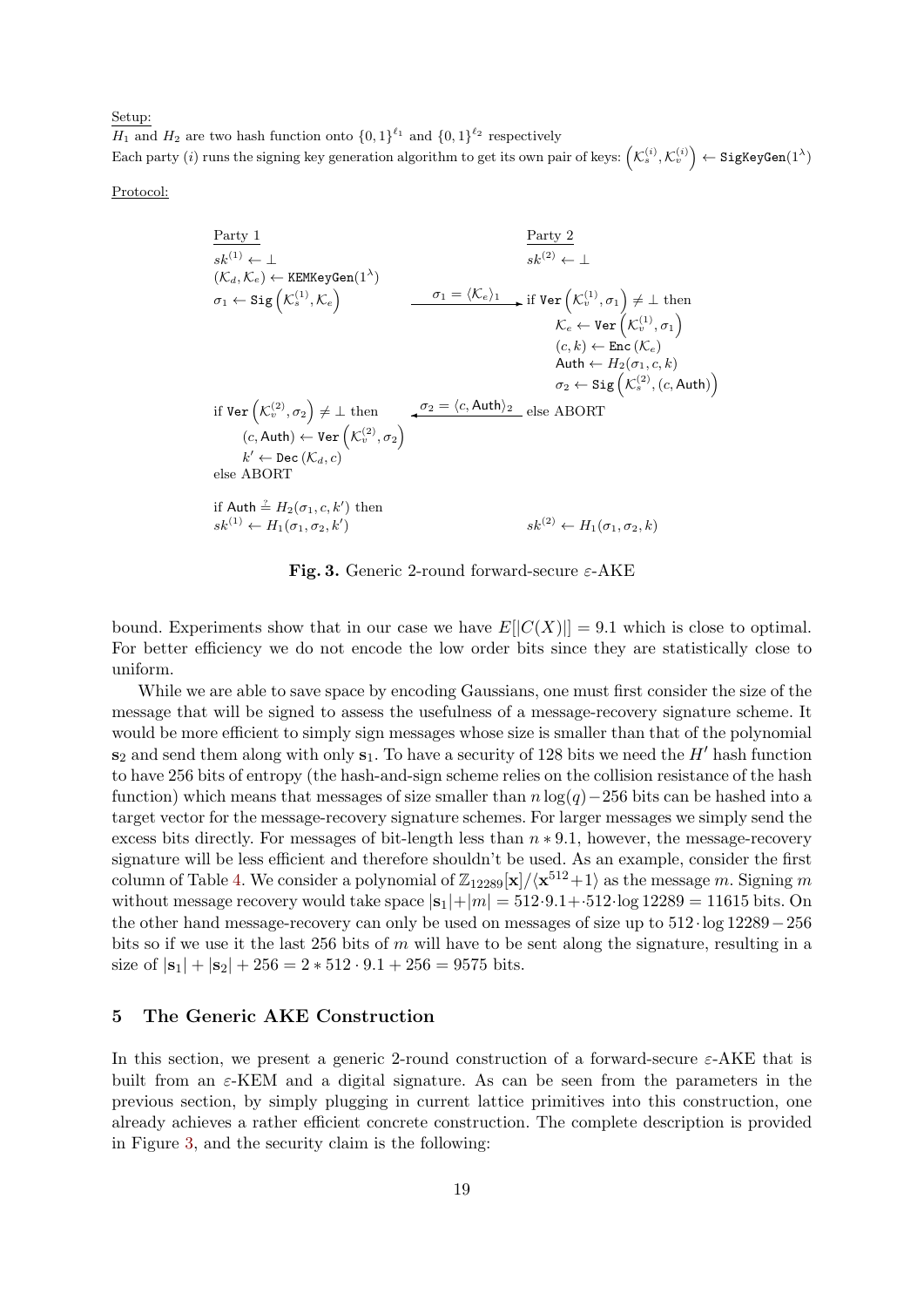**Theorem 3.** The authenticated key exchange  $\mathcal{AKE}$  described in Figure 3 is a forward-secure  $\varepsilon$ -AKE, when  $H_1$  and  $H_2$  are modeled by random oracles onto  $\{0,1\}^{\ell_1}$  and  $\{0,1\}^{\ell_2}$  respectively, if  $\Sigma$  is a secure signature scheme and KEM is a secure  $\varepsilon$ -KEM:

$$
\mathcal{A}d\mathbf{v}^{\mathsf{fs}-\mathsf{ind}}_{\mathcal{A}\mathcal{K}\mathcal{E}}(t) \leq n \times \mathsf{Succ}^{\mathsf{suf-cma}}_{\mathcal{Z}}(t) + 2q_s^2q_h \times \mathsf{Succ}^{\mathsf{cw}}_{\mathcal{K}\mathcal{E}\mathcal{M}}(t) + \frac{q_s^2}{2^{\ell_2}},
$$

where n is the number of players involved in the protocols,  $q_s$  the number of Send-queries, and  $q_h$  the number of hash-queries. With a checkable KEM, one gets

$$
\mathit{Adv}_{\mathcal{AKE}}^{\mathsf{fs-ind}}(t) \leq n \times \mathit{Succ}_{\Sigma}^{\mathsf{suf-cma}}(t) + 2q_s^2 \times \mathit{Succ}_{\mathcal{KEM}}^{\mathsf{ow}}(t') + \frac{q_s^2}{2^{\ell_2}},
$$

where  $t' \approx t + q_h \times t_{\text{check}}$ , with  $t_{\text{check}}$  the expected time to check a candidate.

Proof. The security analysis is performed with a sequence of games. It starts with the real security game, between an adversary  $A$  and a challenger, that models the indistinguishability of the fresh session keys, even in a forward-secure way. After small modifications that are shown not to alter much the advantage of the adversary, we have a final game in which the advantage of any adversary is trivially 0, which will allow us to bound the advantage of the adversary in the initial game.

**Game**  $G_0$ **:** This initial game corresponds to the real attack game in which all the honest players have signing key pairs  $(\mathcal{K}_s, \mathcal{K}_v)$ ; Send-queries are answered exactly as the honest players would do using their keys; a Corrupt-query to a player  $P$  is answered by the signing key of P; a Reveal-query to an instance  $P^i$  is answered by issuing the session key sk generated by  $P^i$  during the execution of the protocol (or  $\perp$  if no session key is set); and the Test-query to a *forward-secure fresh* instance  $P^i$  is answered, after having flipped a coin b, by either the output of Reveal $(P^i)$  or  $sk \stackrel{\$}{\leftarrow} \{0,1\}^{\ell_1}.$ 

By definition we have :

$$
Adv_{\mathcal{AKE}}^{\mathsf{fs-ind}}(\mathcal{A}) = Adv_{\mathbf{G}_0}(\mathcal{A})
$$
  
= |  $Pr[b' = 1|b = 1] - Pr[b' = 1|b = 0] |$ .

**Game**  $G_1$ **:** In this game, while the official signer is not corrupted, one does not check anymore the validity of the signatures on the flows, but aborts as soon as the proposed signature has not been generated by the simulation of a player.

Under the strong unforgeability of the signature scheme, this modification does not alter much the advantage of the adversary. More precisely, a difference occurs if a signature is refused in the current game (not generated by our simulation) whereas it would have been accepted in the previous game (still valid). Let us raise the event BadReject if one rejects such a valid signature:

$$
\mathsf{Adv}_{\mathbf{G}_0}(\mathcal{A}) \leq \mathsf{Adv}_{\mathbf{G}_1}(\mathcal{A}) + \Pr[\mathsf{BadReject}].
$$

On the other hand, in order to evaluate Pr[BadReject], we interact with a challenger of the strong unforgeability security game, against chosen-message attacks: we choose a random player among the n players involved in the AKE security game, and affect him the challenge verification key, whereas the signing oracle is used to generate signatures on flows under his name. For all the other players, nothing is changed. When BadReject is raised, with probability  $1/n$ , the forgery is under this challenge key, hence

$$
\Pr[\mathsf{BadReject}] \leq n \times \mathsf{Succ}_{\Sigma}^{\mathsf{suf-cma}}(\mathcal{A}).
$$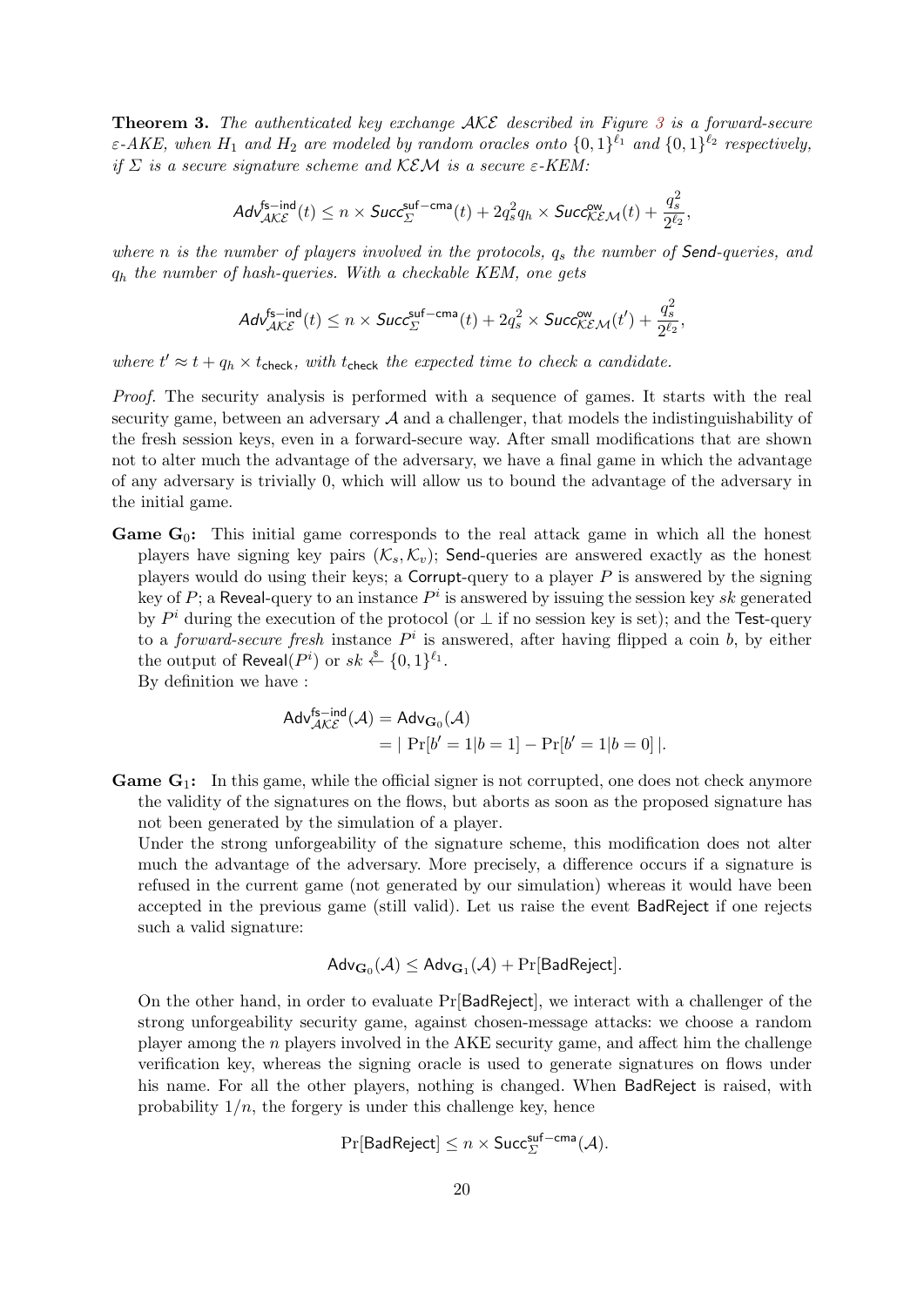Note that we do not have to wait until the very end of the execution, and so as soon as a forgery is detected, the signature scheme is broken. As a consequence, there are no issues with Corrupt-queries. If a Corrupt-query is asked to the chosen player, we abort the simulation, since we know that no forgery will happen anyway under his key.

**Game**  $G_2$ **:** Now, all the executions between uncorrupted players are honestly simulated, since the adversary cannot generate flows under their names, but can just replay a previous flow. So we have to guess which session will be tested, in order to embed a specific tuple  $(\mathcal{K}_d^*, \mathcal{K}_e^*, c^*, k^*)$ , that has been generated as usual:  $(\mathcal{K}_d^*, \mathcal{K}_e^*) \leftarrow$  KEMKeyGen $(1^{\lambda})$  and  $(c^*, k^*) \leftarrow$  $Enc(\mathcal{K}_e^*)$ . For that, we have to guess the first time  $\mathcal{K}_e^*$  is sent (the  $q_1$ -th Send-query) and when  $c^*$  is sent back (the  $q_2$ -th Send-query). More precisely, the tested session involves the pair  $(\mathcal{K}_e^*, c^*)$ , but in this session, the first flow  $\sigma_1^*$  is just a replay of the honest output to the  $q_1$ -th Send-query, and  $c^*$  is included in the  $\sigma_2^*$  output to the  $q_2$ -th Send-query.

In this game our simulator, who knows all the signing keys, generates a specific tuple  $(\mathcal{K}_d^*, \mathcal{K}_e^*, c^*, k^*)$ , and guesses  $q_1, q_2 \stackrel{\$}{\leftarrow} \{1 \ldots, q_s\}$ , where  $q_s$  is an upper-bound on the number of Send-queries. All the queries are answered as usual, except the  $q_1$ -th Send-query that is answered by a signature  $\sigma_1^*$  of  $\mathcal{K}^*_{e}$ , and the  $q_2$ -th Send-query that is answered by a signature  $\sigma_2^*$  of  $(c^*, \mathsf{Auth^*})$  if the input to that Send-query is indeed  $\sigma_1^*$  (and then Auth\* is computed in the appropriate way, using  $H_2$  and  $k^*$ ). If the input to that Send-query is not  $\sigma_1^*$ , or if the Test-query is not asked to this specific session (either to the instance that generated  $\sigma_1^*$  or to the instance that generated  $\sigma_2^*$ ), then one aborts the simulation and outputs a random bit b'. With probability greater than  $1/q_s^2$ , the guesses are correct, and so the simulator does not abort. These guesses do not impact the view of the adversary, since the simulator still uses  $\mathcal{K}_{d}^{*}$  for completing the protocol executions, we have

$$
\mathsf{Adv}_{\mathbf{G}_2}(\mathcal{A}) \geq \mathsf{Adv}_{\mathbf{G}_1}(\mathcal{A})/q_s^2.
$$

Game G<sub>3</sub>: We would like to no longer use  $\mathcal{K}_d^*$  for the simulation, but it is important for detecting decryption failures. However, only the instance who first generated  $\sigma_1^*$  will have to use it, since any other replay of  $\sigma_1^*$  will be sent by the adversary, and so the adversary is playing Party 1: no Reveal or Test-query can be asked to Party 1 in case of replay, but just to Party 2, and for the latter,  $sk^{(2)}$  can always be simulated without  $\mathcal{K}_d^*$ .

For the specific session where  $\sigma_1^*$  is sent for the first time, in case of Reveal or Test-query to Party 1, when  $k' \neq k$  (decryption failure), even if the Auth matches, one sets  $sk^{(1)} \leftarrow \perp$ . This makes a difference only if  $H_2(\sigma_1, c, k') =$  Auth while  $k' \neq k$ :

$$
\mathsf{Adv}_{\mathbf{G}_2}(\mathcal{A}) \leq \mathsf{Adv}_{\mathbf{G}_3}(\mathcal{A}) + \frac{1}{2^{\ell_2}}.
$$

Game  $G_4$ : Again, for the specific session where  $\sigma_1^*$  is sent for the first time, in case of Reveal **The G**<sub>4</sub>: Again, for the specific session where  $\sigma_1$  is sent for the first time, in case of Nevealth or Test-query to Party 1, one flips a coin to decide whether  $sk^{(1)} \leftarrow \perp$  (decryption failure) or  $sk^{(1)} \leftarrow sk^{(2)}$  (no decryption failure, and  $sk^{(2)}$  is computed using the encapsulated key known to the simulator). With probability of one-half, the guess is correct. When this guess is correct, the view of the adversary is unchanged. Let us define the flag CorrectGuess to be true when the guess is correct, and false otherwise. Of course, the simulator will not explicitly compute the value of CorrectGuess, but this Boolean is formally defined. We are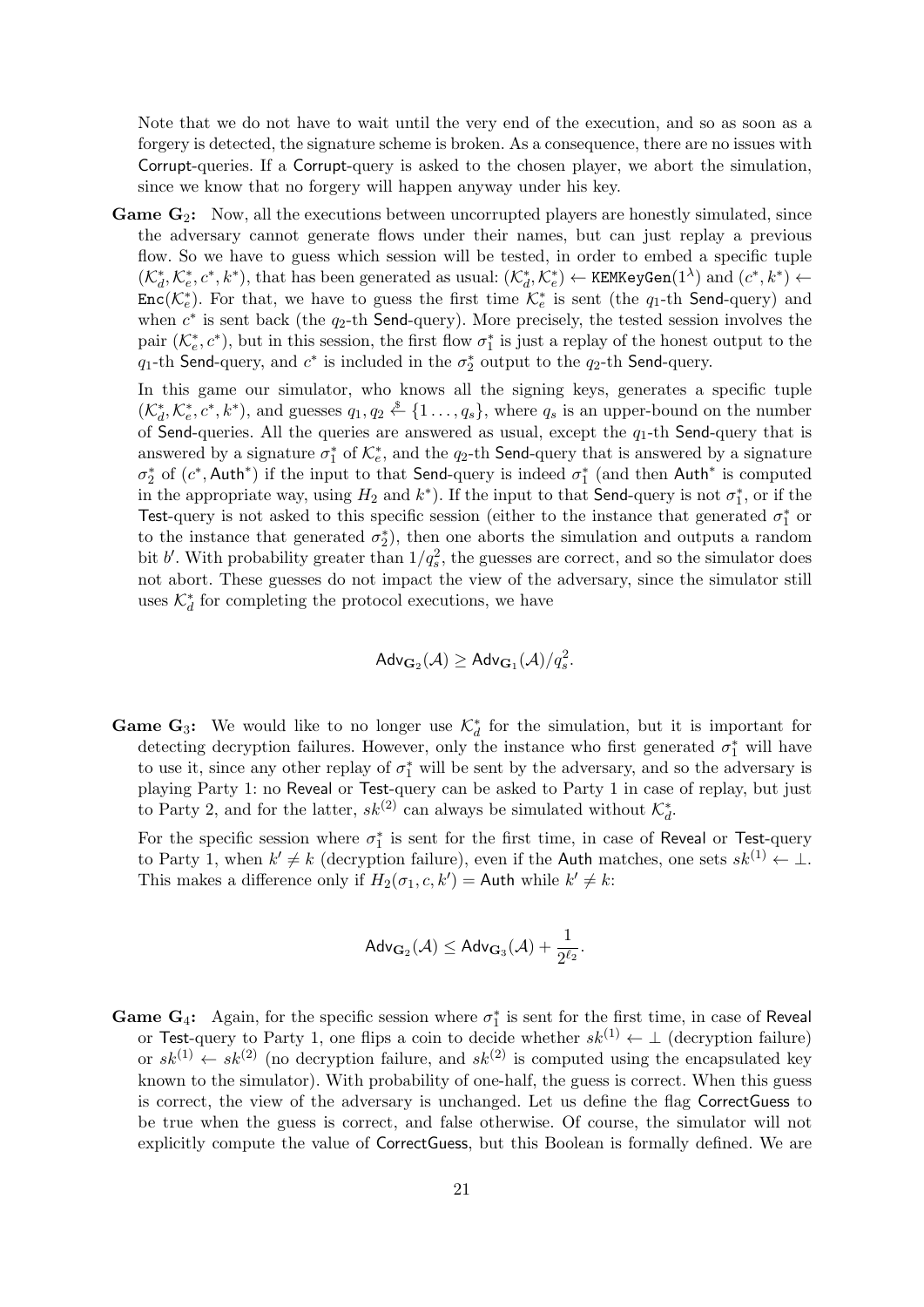now interested in

$$
\begin{aligned} \mathsf{Adv}_{\mathbf{G}_4}'(\mathcal{A}) &= \mid \Pr_{\mathbf{G}_4}[b' = 1 \land \mathsf{CorrectGuess} | b = 1] \\ &- \Pr_{\mathbf{G}_4}[b' = 1 \land \mathsf{CorrectGuess} | b = 0] \mid \\ &= \mid \Pr_{\mathbf{G}_3}[b' = 1 \land \mathsf{CorrectGuess} | b = 1] \\ &- \Pr_{\mathbf{G}_3}[b' = 1 \land \mathsf{CorrectGuess} | b = 0] \mid, \end{aligned}
$$

where in  $\mathbf{G}_3$  we could have flipped a coin and defined the flag CorrectGuess, but still using  $\mathcal{K}_d^*$  to answer the queries. So the flag CorrectGuess has no impact on the bit  $b'$  in  $\mathbf{G}_2$ , then the two events are independent:

$$
\mathsf{Adv}'_{\mathbf{G}_4}(\mathcal{A}) = \mathsf{Adv}_{\mathbf{G}_3}(\mathcal{A})/2.
$$

**Game G<sub>5</sub>:** One can note that in the previous game, the simulator does not need  $\mathcal{K}^*_{d}$ , so we slightly modify the game by being given the tuple  $(\mathcal{K}_e^*, c^*, k^*)$ , that has been generated as above:  $(\mathcal{K}_d^*, \mathcal{K}_e^*) \leftarrow$  KEMKeyGen $(1^{\lambda})$  and  $(c^*, k^*) \leftarrow$  Enc $(\mathcal{K}_e^*)$ :

$$
\mathsf{Adv}_{\mathbf{G}_5}'(\mathcal{A}) = \mathsf{Adv}_{\mathbf{G}_4}'(\mathcal{A}).
$$

Game G<sub>6</sub>: We are now just given the tuple  $(\mathcal{K}_e^*, c^*)$ , and without  $k^*$  the simulator sets Auth  $\stackrel{\$}{\leftarrow} \{0,1\}^{\ell_2}$  and  $sk^{(2)} \stackrel{\$}{\leftarrow} \{0,1\}^{\ell_1}$ . The simulation of the random oracles is perfectly indistinguishable unless the adversary asks for the actual encapsulated key  $k^*$  to either  $H_1$ or  $H_2$ . Let us denote by InHQueries the event that  $k^*$  is among the H-queries:

$$
\mathsf{Adv}'_{\mathbf{G}_5}(\mathcal{A}) \leq \mathsf{Adv}'_{\mathbf{G}_6}(\mathcal{A}) + \Pr[\mathsf{InHQueries}].
$$

In this final game, the session key of the tested session is truly random, and thus indistinguishable from the random case:

$$
\mathsf{Adv}'_{\mathbf{G}_6}(\mathcal{A})=0.
$$

If one recaps all the relations,  $\mathsf{Adv}_{\mathcal{AKE}}^{\mathsf{fs}-\mathsf{ind}}(\mathcal{A})$  is upper-bounded by

$$
n\times \mathsf{Succ}^{\mathsf{suf-cma}}_{\varSigma}(\mathcal{A}) + q_s^2\times \left(2\times \Pr[\mathsf{InHQueries}]+\frac{1}{2^{\ell_2}}\right).
$$

However, when the encapsulated key  $k^*$  of a challenge  $(\mathcal{K}^*_e, c^*)$  is in a given list, one can choose it at random, and this is the correct value with probability  $1/q_h$ , where  $q_h$  is the global number of  $H$ -queries:

$$
\Pr[\mathsf{InHQueries}] \le q_h \times \mathsf{Succ}_{\mathcal{KEM}}^{\mathsf{ow}}(\mathcal{A}),
$$

which leads to the general result

$$
\mathsf{Adv}_{\mathcal{AKE}}^{\mathsf{fs}-\mathsf{ind}}(t) \leq n \times \mathsf{Succ}_{\varSigma}^{\mathsf{suf-cma}}(t) + 2q_s^2q_h \times \mathsf{Succ}_{\mathcal{KEM}}^{\mathsf{ow}}(t) + \frac{q_s^2}{2^{\ell_2}}.
$$

But in the case a candidate for the encapsulated key can be checked (a checkable KEM), one gets:

$$
\mathsf{Adv}_{\mathcal{AKE}}^{\mathsf{fs}-\mathsf{ind}}(t) \leq n \times \mathsf{Succ}_{\varSigma}^{\mathsf{suf-cma}}(t) + 2q_s^2 \times \mathsf{Succ}_{\mathcal{KEM}}^{\mathsf{cw}}(t') + \frac{q_s^2}{2^{\ell_2}},
$$

where  $t' \approx t + q_h \times t_{\text{check}}$ , with  $t_{\text{check}}$  the expected time to check a candidate.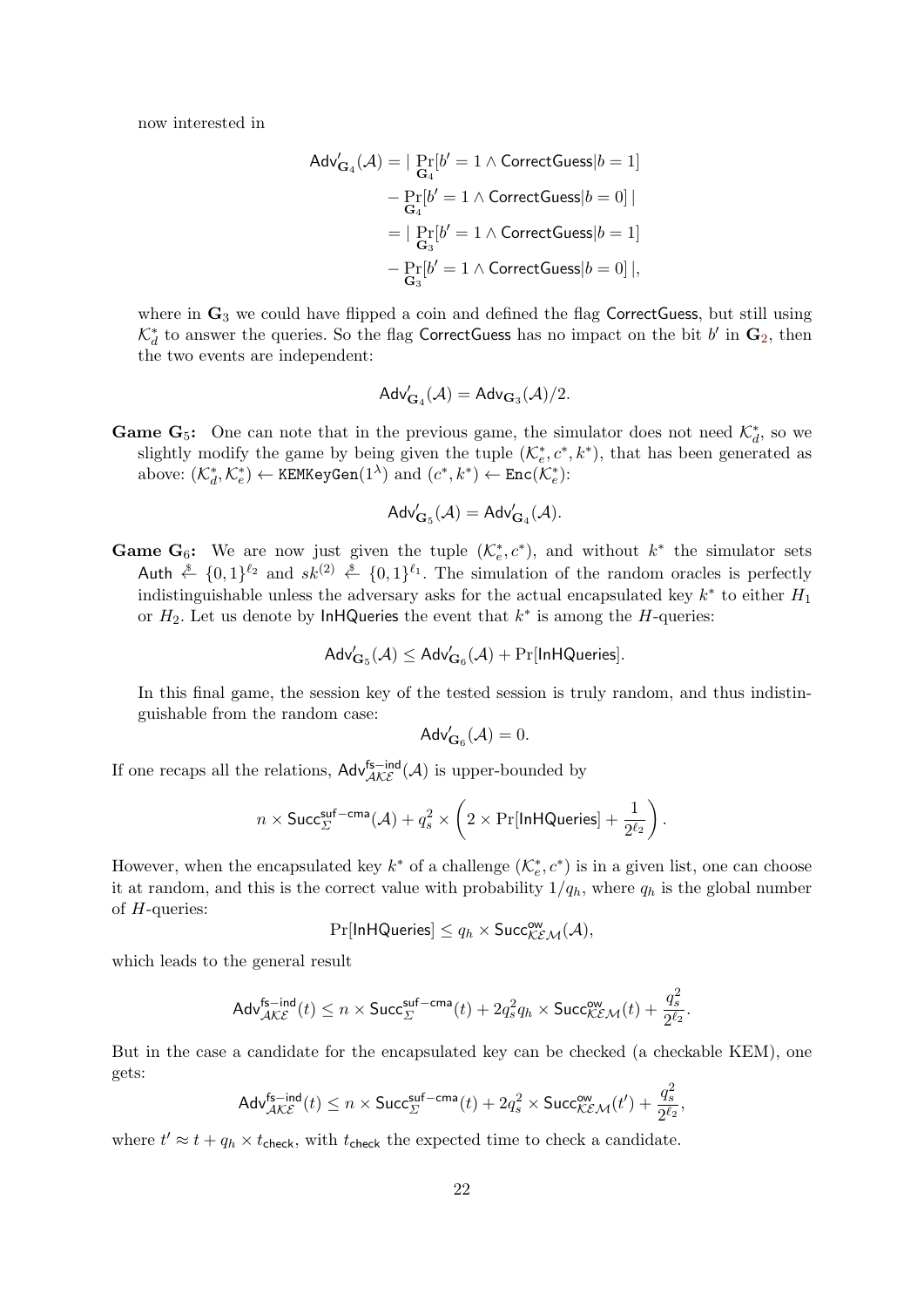Setup:

 $H_1$  and  $H_2$  are two hash function onto  $\{0,1\}^{\ell_1}$  and  $\{0,1\}^{2\ell_s}$  respectively Each party (i) runs the signing key generation algorithm to get its own pair of keys:  $(\mathcal{K}_s^{(i)}, \mathcal{K}_v^{(i)}) \leftarrow$  SigKeyGen $(1^{\lambda})$ 

Protocol:

| Party 1                                                                    | Party 2                                                                                           |                                     |
|----------------------------------------------------------------------------|---------------------------------------------------------------------------------------------------|-------------------------------------|
| $sk^{(1)} \leftarrow \bot$                                                 | $sk^{(2)} \leftarrow \bot$                                                                        |                                     |
| $(K_d, K_e) \leftarrow \text{KEMKeyGen}(1^{\lambda})$                      | $\mathcal{K}_e$                                                                                   | $(c, k) \leftarrow \text{Enc}(K_e)$ |
| $k' \leftarrow \text{Dec}(K_d, c)$                                         | $c, [\sigma_2]_{k_2} \leftarrow G_2]_{k_2} \leftarrow \text{Sig}(K_s^{(2)}, (K_e, c)) \oplus k_2$ |                                     |
| $k'_1, k'_2 \leftarrow H_2(K_e, c, k')$                                    | $c, [\sigma_2]_{k_2} \leftarrow \text{Sig}(K_s^{(2)}, (K_e, c)) \oplus k_2$                       |                                     |
| if $\text{Ver}(K_v^{(2)}, [\sigma_2]_{k_2} \oplus k'_2, (K_e, c))$ then    |                                                                                                   |                                     |
| $[\sigma_1]_{k'_1} \leftarrow \text{Sig}(K_s^{(1)}, (K_e, c)) \oplus k'_1$ |                                                                                                   |                                     |
| $sk^{(1)} \leftarrow H_1(K_e, c, k')$                                      | $[\sigma_1]_{k'_1}$                                                                               |                                     |
| else $\text{ABORT}$                                                        | $\mathcal{K}_e^{(1)} \leftarrow H_1(K_e, c, k)$                                                   |                                     |
| else $\text{ABORT}$                                                        | $\mathcal{K}_e^{(2)} \leftarrow H_1(K_e, c, k)$                                                   |                                     |

Fig. 4. 3-round forward-secure  $\varepsilon$ -AKE with identity encryption

#### 6 Adding Anonymity

In this section we consider an augmented version of our previous generic scheme that provides identity hiding, in the same vein as SIGMA-I [Kra03], the basis of IKEv2, with Identity Protection. The description is given in Figure 4. We protect the identities of both parties by hiding their signatures behind an additional encryption. Here, we simply use a one-time pad derived from the hash function  $H_2$ , but any symmetric encryption scheme could be used. This additional encryption provides semantic security of the identity of Party 1 against active attackers and semantic security of the identity of Party 2 against passive attackers. The lack of security against active attackers for Party 2 comes from the fact that an attacker can simply impersonate Party 1 for the first flow of the exchange and be able to decrypt the signature of Party 2, that can then be tested with several verification keys.

#### 6.1 Security of the Key

We first show that this protocol (in Figure 4) achieves at least the same security level as the previous one (in Figure 3).

**Theorem 4.** The authenticated key exchange  $\mathcal{AKE}$  described in Figure 4 is a forward-secure  $\varepsilon$ -AKE, when  $H_1$  and  $H_2$  are modeled by random oracles onto  $\{0,1\}^{\ell_1}$  and  $\{0,1\}^{2\ell_s}$  (where  $\ell_s$ is the bitsize of the signature space) respectively, if  $\Sigma$  is a secure signature scheme and KEM is a secure  $\varepsilon$ -KEM:

$$
\mathcal{A}d\mathbf{v}^{\mathsf{fs}-\mathsf{ind}}_{\mathcal{AKE}}(t) \leq (n+q_s^2) \times \mathcal{S} \mathsf{ucc}_{\varSigma}^{\mathsf{suf-cma}}(t) + 2q_s^2 q_h \times \mathcal{S} \mathsf{ucc}_{\mathcal{KEM}}^{\mathsf{ow}}(t) + \frac{q_s^2}{2^{\ell_s}}.
$$

where n is the number of players involved in the protocols,  $q_s$  the number of Send-queries, and  $q_h$  the number of hash-queries. With a checkable KEM, one gets

 $\sim$ 

$$
Adv_{\mathcal{AKE}}^{\mathsf{fs-ind}}(t) \le (n+q_s^2) \times \mathsf{Succ}_{\Sigma}^{\mathsf{suf-cma}}(t) + 2q_s^2 \times \mathsf{Succ}_{\mathcal{KEM}}^{\mathsf{cw}}(t') + \frac{q_s^2}{2^{\ell_s}},
$$

where  $t' \approx t + q_h \times t_{\text{check}}$ , with  $t_{\text{check}}$  the expected time to check a candidate.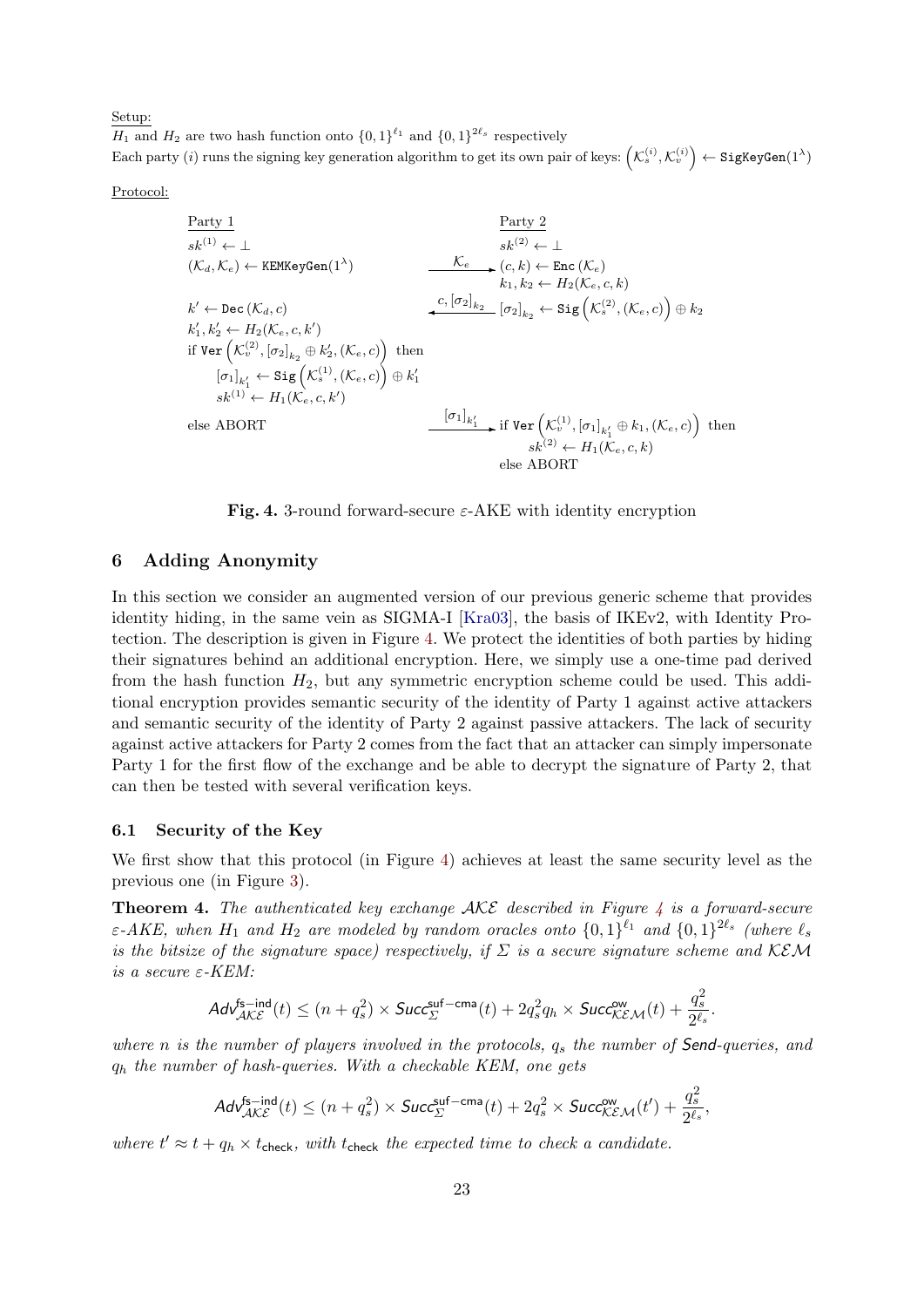Proof. The security analysis is mostly identical to the previous one. Verifying that there was no decryption error can now be done using the masks  $(k_2, k'_2)$  so the authenticator is no longer necessary, and Party 2 can no longer abort after the first flow so the first hybrid game is slightly different.

**Game G<sub>0</sub>:** This initial game corresponds to the real attack game in which all the honest players have signing key pairs  $(\mathcal{K}_s, \mathcal{K}_v)$ ; Send-queries are answered exactly as the honest players would do using their keys; a Corrupt-query to a player  $P$  is answered by the signing key of P; a Reveal-query to an instance  $P^i$  is answered by the session key sk generated by  $P^i$  during the execution of the protocol (or  $\perp$  if no session key is set); and the Test-query to a forward-secure fresh instance  $P^i$  is answered, after having flipped a coin b, by either the output of  $\mathsf{Reveal}(P^i)$  or  $sk \overset{\hspace{0.1em}\mathsf{\scriptscriptstyle\$}}{\leftarrow} \{0,1\}^{\ell_1}.$ By definition we have :

$$
Adv_{\mathcal{AKE}}^{\mathsf{fs-ind}}(\mathcal{A}) = \mathsf{Adv}_{\mathbf{G}_0}(\mathcal{A})
$$
  
= |  $\Pr[b' = 1|b = 1] - \Pr[b' = 1|b = 0]$  |.

**Game G<sub>1</sub>:** We would like to abort as soon as a flow has been modified, however doing so would alter the view of the adversary. Instead we define the BadKey flag to be raised when the first flow of the protocol has not been generated by the simulator. When playing as Party 1 we abort if the second flow of the protocol has not been generated by the simulator. When playing Party 2 we abort after the third flow if either it has not been generated by the simulator or if the BadKey flag was previously raised. As before the difference in the advantage of the attacker can be bounded by the probability of a BadReject event. By interacting with a challenger of the strong unforgeability security game we obtain like previously

$$
\Pr[\mathsf{BadReject}] \leq n \times \mathsf{Succ}_{\varSigma}^{\mathsf{suf-cma}}(\mathcal{A}).
$$

Which gives

$$
\mathsf{Adv}_{\mathbf{G}_0}(\mathcal{A}) \leq \mathsf{Adv}_{\mathbf{G}_1}(\mathcal{A}) + n \times \mathsf{Succ}_{\Sigma}^{\mathsf{suf-cma}}(\mathcal{A}).
$$

**Game G<sub>2</sub>:** We do as in  $G_2$  in the proof of Theorem 3, with a guess of the two critical flows, where to inject the challenge inpout  $\mathcal{K}^*_{e}$  and  $c^*$ .

$$
\mathsf{Adv}_{\mathbf{G}_2}(\mathcal{A}) \geq \mathsf{Adv}_{\mathbf{G}_1}(\mathcal{A})/q_s^2.
$$

Game  $G_3$ : For the session where  $\mathcal{K}^*_e$  is sent for the first time, in case of Reveal or Test-query to Party 1, when  $k' \neq k$  (decryption failure), even if the signature verification goes through, one sets  $sk^{(1)} \leftarrow \perp$ . This makes a difference if either  $k_2 = k'_2$  or  $[\sigma_2]_{k_2} \oplus k'_2$  is a valid forgery:

$$
\mathsf{Adv}_{\mathbf{G}_2}(\mathcal{A}) \leq \mathsf{Adv}_{\mathbf{G}_3}(\mathcal{A}) + \frac{1}{2^{\ell_s}} + \mathsf{Succ}^{\mathsf{suf-cma}}_{\varSigma}(t).
$$

**Game G<sub>4</sub>:** We do as in  $G_4$  in the proof of Theorem 3, with a guess for a possible decryption failure.

$$
\mathsf{Adv}_{\mathbf{G}_4}'(\mathcal{A}) = \mathsf{Adv}_{\mathbf{G}_3}(\mathcal{A})/2.
$$

**Game G<sub>5</sub>:** We do as in  $G_5$  in the proof of Theorem 3, without the decryption key.

$$
\mathsf{Adv}_{\mathbf{G}_5}'(\mathcal{A}) = \mathsf{Adv}_{\mathbf{G}_4}'(\mathcal{A}).
$$

**Game G<sub>6</sub>:** We do as in **G**<sub>6</sub> in the proof of Theorem 3, with random  $(k_1, k_2) \stackrel{\$}{\leftarrow} \{0, 1\}^{2s}$ 

$$
\mathsf{Adv}'_{\mathbf{G}_5}(\mathcal{A}) \leq \mathsf{Adv}'_{\mathbf{G}_6}(\mathcal{A}) + \Pr[\mathsf{InHQueries}].
$$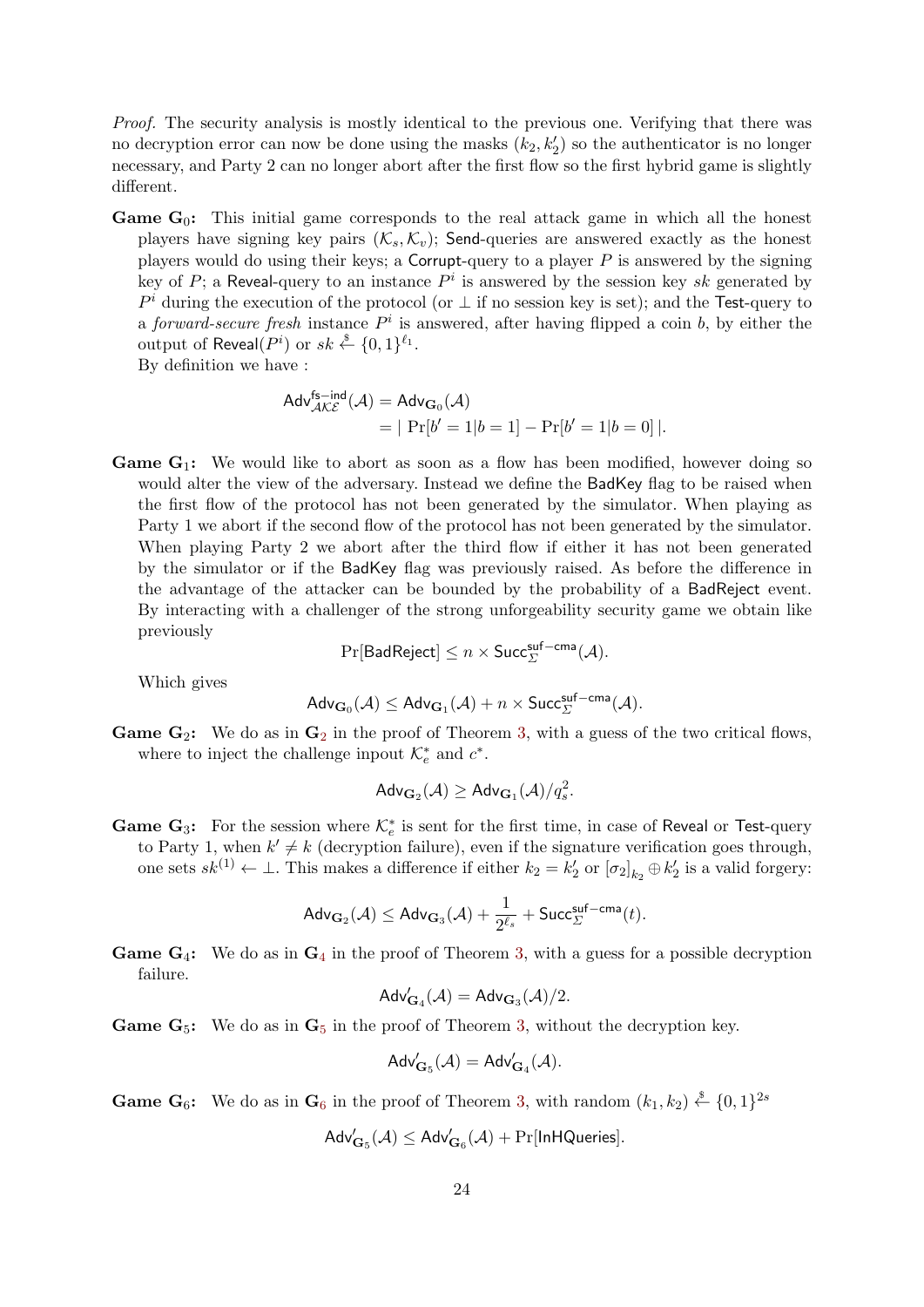We obtain the result:

$$
\mathsf{Adv}_{\mathcal{AKE}}^{\mathsf{fs-ind}}(t) \leq (n+q_s^2) \times \mathsf{Succ}_{\varSigma}^{\mathsf{suf-cma}}(t) + 2q_s^2 q_h \times \mathsf{Succ}_{\mathcal{KEM}}^{\mathsf{ow}}(t) + \frac{q_s^2}{2^{\ell_s}},
$$

and in the case of a checkable KEM:

$$
\mathsf{Adv}_{\mathcal{AKE}}^{\mathsf{fs-ind}}(t) \leq (n+q_s^2) \times \mathsf{Succ}_{\varSigma}^{\mathsf{suf-cma}}(t) + 2q_s^2 \times \mathsf{Succ}_{\mathcal{KEM}}^{\mathsf{cw}}(t') + \frac{q_s^2}{2^{\ell_s}}.
$$

# 6.2 Anonymity

We now consider the identity protection in the new protocol (in Figure 4). To this aim, we consider an interaction between an attacker and a challenger in which the challenger choses an identity at random between  $U_0$  and  $U_1$  (represented by the verification and signature key associated to each identity) and runs the key exchange protocol with the attacker. After this run the attacker should be unable to distinguish the identity used by the challenger with anything but a negligible advantage. More formally we define four security games corresponding to whether the adversary is passive or active and whether it attacks the identity of Party 1 or Party 2.

- The security game for a **passive attacker against Party 1** is as follows:
	- The adversary A generates signing keys  $(\mathcal{K}_s^{(0)}, \mathcal{K}_v^{(0)})$ ,  $(\mathcal{K}_s^{(1)}, \mathcal{K}_v^{(1)})$ , and  $(\mathcal{K}_s, \mathcal{K}_v)$  for the identities  $U_0$ ,  $U_1$ , and V, respectively
	- The challenger  $C$  flips a bit  $b$
	- A observes a simulation of an honest execution of the protocol between the user  $U_b$  acting as Party 1 and user V acting as Party 2.
	- $\mathcal A$  outputs its guess  $b'$  of the bit  $b$

The advantage of the passive adversary against Player 1 is  $\mathsf{Adv}_{\mathcal{AKE}}^{pass-1}(\mathcal{A}) = |\Pr[b' = 1|b =$  $1] - Pr[b' = 1|b = 0]$ .

- The security game for a passive attacker against Party 2 is as follows:
	- The adversary A generates signing keys  $(\mathcal{K}_s, \mathcal{K}_v)$ ,  $(\mathcal{K}_s^{(0)}, \mathcal{K}_v^{(0)})$ , and  $(\mathcal{K}_s^{(1)}, \mathcal{K}_v^{(1)})$ , and for the identities  $V, U_0$ , and  $U_1$ , respectively
	- The challenger  $C$  flips a bit  $b$
	- A observes a simulation of an honest execution of the protocol between the user  $V$  acting as Party 1 and user  $U_b$  acting as Party 2.

• A outputs its guess  $b'$  of the bit  $b$ 

The advantage of the passive adversary against Player 2 is  $\mathsf{Adv}^{pass-2}_{\mathcal{AKE}}(\mathcal{A}) = |\Pr[b' = 1|b = 1]$  $1] - Pr[b' = 1|b = 0]$ .

- The security game for an active attacker against Party 1 is as follows:
	- The adversary A generates signing keys  $(\mathcal{K}_s^{(0)}, \mathcal{K}_v^{(0)})$  and  $(\mathcal{K}_s^{(1)}, \mathcal{K}_v^{(1)})$  for two identities  $U_0$  and  $U_1$
	- The challenger  $\mathcal C$  flips a bit b
	- A plays on behalf of Party 2 (but without a valid signature key) and runs the key exchange protocol with  $\mathcal C$  who uses identity  $U_b$  for Party 1
	- A outputs his guess b' of the bit b

The advantage of an active adversary against Player 1 is  $\mathsf{Adv}_{\mathcal{AKE}}^{act-1}(\mathcal{A}) = |\Pr[b' = 1|b =$  $1] - Pr[b' = 1|b = 0]$ .

One can note that the passive attacks against Party 1 and Party 2 are symmetric, and so similar. On the other hand while we can obtain security for an active attacker against Party 1, we cannot achieve such a notion for an attacker against Party 2. Since the protocol does not have to terminate for an attack to occur, there is no chance to hide the identity of Party 2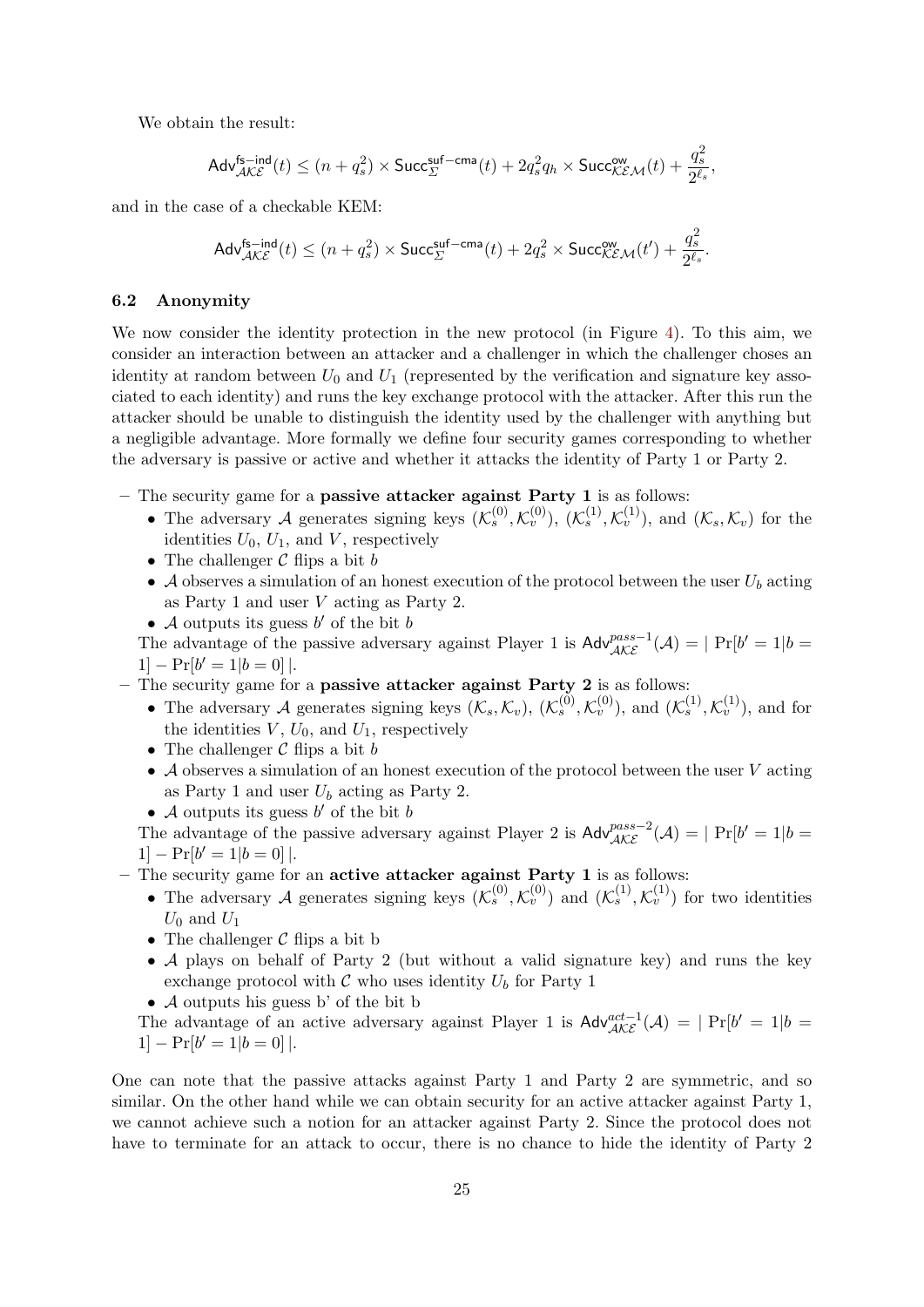against active attackers when the protocol has no more than 3 flows. In our case, if A generates  $(\mathcal{K}_e, \mathcal{K}_d)$  and plays honestly until it receives  $U_b$ 's flow, it can then decrypt the signature and try the verification keys  $\mathcal{K}_v^{(0)}$  and  $\mathcal{K}_v^{(1)}$  to recover the bit b. A cannot complete the protocol, but it can guess  $b$  with overwhelming probability.

**Theorem 5.** The authenticated key exchange  $\mathcal{AKE}$  described in Figure 4 protects identities of both parties against passive attackers, as well as Party 1's identity against active attackers.

Proof. Let us first consider Party 2's anonymity against a passive attacker: The sequence of games used in this proof is similar to the one used for semantic security (for Theorem 4), but it is somewhat simpler as there is no need to guess the flows nor to prove that flows are not modified, since we are against a passive adversary.

**Game G<sub>0</sub>:** This game corresponds to the real attack game in which  $\mathcal{A}$  generates the signature keys for V,  $U_0$ ,  $U_1$ . The simulator flips a bit b and runs the protocol between V and  $U_b$ . A then outputs his guess  $b'$ .

$$
\mathsf{Adv}_{\mathcal{AKE}}^{pass-2}(\mathcal{A}) = \mathsf{Adv}_{\mathbf{G}_0}(\mathcal{A}) = |\Pr[b'=1|b=1] - \Pr[b'=1|b=0]|.
$$

**Game G<sub>1</sub>:** When decrypting, if  $k' \neq k$  (decryption failure), even if the signature verification goes through, one sets  $sk^{(1)} \leftarrow \perp$ . This makes a difference if either  $k_2 = k'_2$  or  $[\sigma_2]_{k_2} \oplus k'_2$  is a valid forgery:

$$
\mathsf{Adv}_{\mathbf{G}_0}(\mathcal{A}) \leq \mathsf{Adv}_{\mathbf{G}_1}(\mathcal{A}) + \frac{1}{2^{\ell_s}} + \mathsf{Succ}^{\mathsf{suf-cma}}_{\varSigma}(t).
$$

**Game G<sub>2</sub>:** Since Party 1 now aborts when  $k \neq k'$  we can set  $(k'_1, k'_2) = (k_1, k_2)$ . In this game we set  $(k_1, k_2) \stackrel{\$}{\leftarrow} \{0, 1\}^{2\ell_s}$ . This simulation of the random oracle is perfectly indistinguishable unless A queries the key k used by Party 2 to  $H_2$ . We denote by InHQueries such an event, we have:

 $\mathsf{Adv}_{\mathbf{G}_1}(\mathcal{A}) \leq \mathsf{Adv}_{\mathbf{G}_2}(\mathcal{A}) + \Pr[\mathsf{InHQ}$ ueries $].$ 

Given  $q_h$  the number of queries made to  $H_2$ , if k is in this list of queries one can guess which query at random and break the one-wayness of  $KEM$  with probability  $1/q_h$ .

$$
\Pr[\mathsf{InHQueries}] \le q_h \times \mathsf{Succ}_{\mathcal{KEM}}^{\mathsf{ow}}(\mathcal{A}),
$$

**Game G<sub>3</sub>:** In this game we take  $[\sigma_2]_{k_2} \stackrel{\$}{\leftarrow} \{0,1\}^{2\ell_s}$  this does not affect the advantage of the adversary since the mask  $k_2$  was already completely random.

$$
\mathsf{Adv}_{\mathbf{G}_2}(\mathcal{A}) = \mathsf{Adv}_{\mathbf{G}_3}(\mathcal{A}).
$$

In this final game since the encrypted signature  $[\sigma_2]_{k_2}$  is truly random,  ${\cal A}$  has no advantage in deciding whether it belongs to  $U_0$  or  $U_1$ :

$$
\mathsf{Adv}_{\mathbf{G}_3}(\mathcal{A}) = 0
$$

Using these relations we obtain the final advantage of the adversary:

$$
\mathsf{Adv}_{\mathcal{AKE}}^{\mathit{pass-2}}(t) \leq \mathsf{Succ}_{\varSigma}^{\mathit{suf-cma}}(t) + q_h \times \mathsf{Succ}_{\mathcal{KEM}}^{\mathit{ow}}(t) + \frac{1}{2^{\ell_s}}.
$$

We omit the proof of security for passive attackers against Party 1 as it is nearly identical.

We now consider the security against an active attacker on Party 1: In the game  $\mathbf{G}_1$  in the proof of Theorem 4 we show that aborting as soon as the second flow is modified does not significantly reduce the advantage of the adversary. A's knowledge of the signature key of Party 1 has no incidence on this proof. This implies that an active adversary will cause an abort before the third flow. It is then direct that aborting before the third flow of the protocol prevents the attacker from distinguishing between users  $U_0$  and  $U_1$  as the first flow of the protocol is completely independent from the identity of Party 1.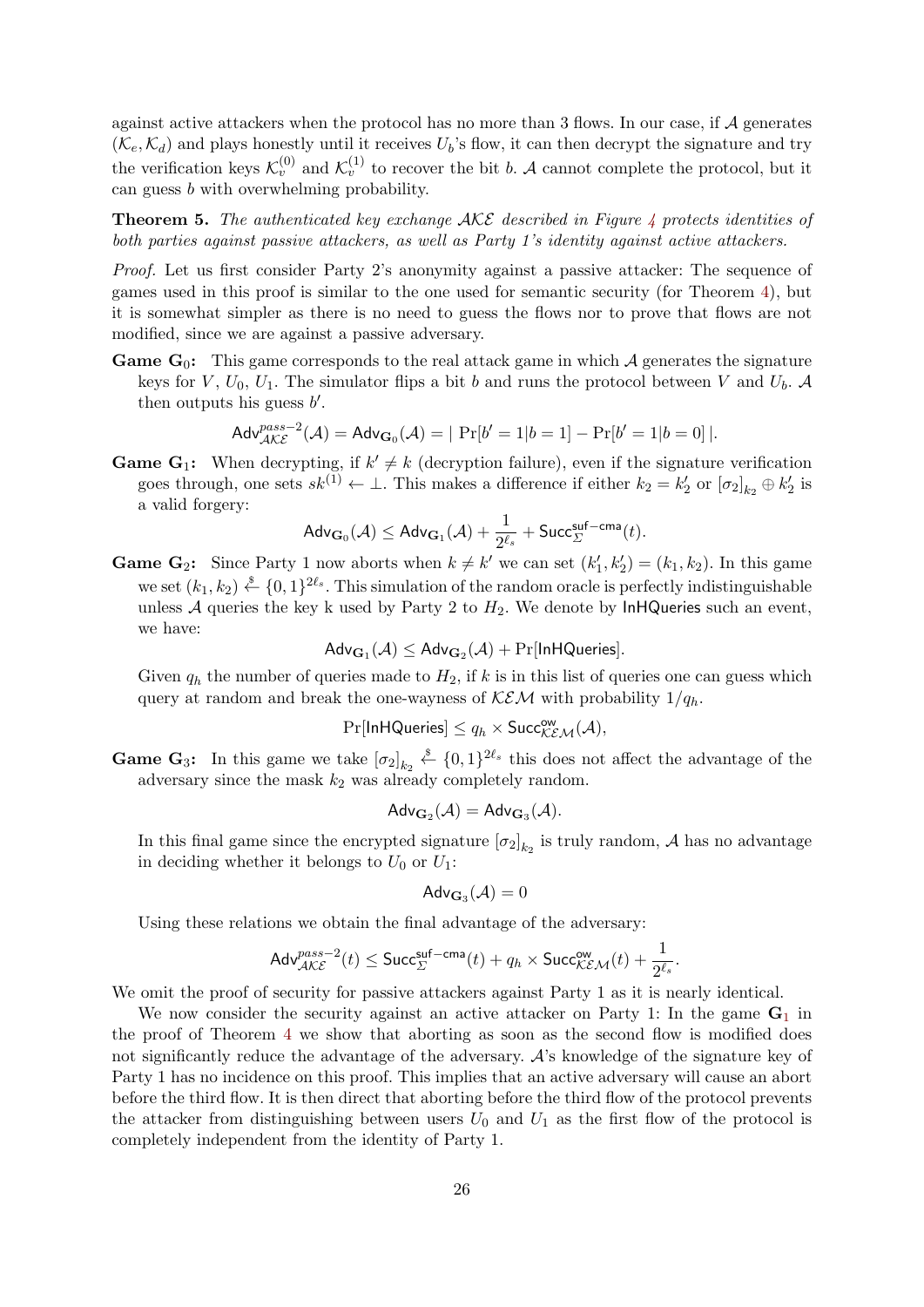### References

- ABD16. Martin Albrecht, Shi Bai, and Léo Ducas. A subfield lattice attack on overstretched NTRU assumptions: Cryptanalysis of some FHE and graded encoding schemes. Crypto, 2016.
- ADPS16. Erdem Alkim, Léo Ducas, Thomas Pöppelmann, and Peter Schwabe. Post-quantum key exchange a new hope. USENIX, 2016.
- ADR02. Jee Hea An, Yevgeniy Dodis, and Tal Rabin. On the security of joint signature and encryption. In Lars R. Knudsen, editor, EUROCRYPT 2002, volume 2332 of LNCS, pages 83–107. Springer, April / May 2002.
- BCK98. Mihir Bellare, Ran Canetti, and Hugo Krawczyk. A modular approach to the design and analysis of authentication and key exchange protocols (extended abstract). In 30th ACM STOC, pages 419–428. ACM Press, May 1998.
- BCLvV16. Daniel J. Bernstein, Chitchanok Chuengsatiansup, Tanja Lange, and Christine van Vredendaal. NTRU prime. IACR Cryptology ePrint Archive, 2016:461, 2016.
- BCNS15. Joppe W. Bos, Craig Costello, Michael Naehrig, and Douglas Stebila. Post-quantum key exchange for the TLS protocol from the ring learning with errors problem. In 2015 IEEE Symposium on Security and Privacy, SP 2015, San Jose, CA, USA, May 17-21, 2015, pages 553–570, 2015.
- BDGL16. Anja Becker, L´eo Ducas, Nicolas Gama, and Thijs Laarhoven. New directions in nearest neighbor searching with applications to lattice sieving. In Proceedings of the Twenty-Seventh Annual ACM-SIAM Symposium on Discrete Algorithms, SODA 2016, Arlington, VA, USA, January 10-12, 2016, pages 10–24, 2016.
- BDJR97. Mihir Bellare, Anand Desai, Eric Jokipii, and Phillip Rogaway. A concrete security treatment of symmetric encryption. In 38th FOCS, pages 394-403. IEEE Computer Society Press, October 1997. BR93. Mihir Bellare and Phillip Rogaway. Random oracles are practical: A paradigm for designing efficient protocols. In V. Ashby, editor, ACM CCS 93, pages 62–73. ACM Press, November 1993.
- BR94. Mihir Bellare and Phillip Rogaway. Entity authentication and key distribution. In Douglas R. Stinson, editor, CRYPTO'93, volume 773 of LNCS, pages 232–249. Springer, August 1994.
- Che13. Yuanmi Chen. Lattice reduction and concrete security of fully homomorphic encryption. PhD thesis, Universite Paris Diderot, Paris, 2013.
- CJL16. Jung Hee Cheon, Jinhyuck Jeong, and Changmin Lee. An algorithm for NTRU problems and cryptanalysis of the GGH multilinear map without an encoding of zero. IACR Cryptology ePrint Archive, 2016.
- CK02. Ran Canetti and Hugo Krawczyk. Security analysis of ike's signature-based key-exchange protocol. In Advances in Cryptology - CRYPTO 2002, 22nd Annual International Cryptology Conference, Santa Barbara, California, USA, August 18-22, 2002, Proceedings, pages 143–161, 2002.
- DDLL13. Léo Ducas, Alain Durmus, Tancrède Lepoint, and Vadim Lyubashevsky. Lattice signatures and bimodal gaussians. In CRYPTO (1), pages 40–56, 2013.
- DLP14. Léo Ducas, Vadim Lyubashevsky, and Thomas Prest. Efficient identity-based encryption over NTRU lattices. In ASIACRYPT, pages 22–41, 2014.
- DP15. Léo Ducas and Thomas Prest. A hybrid gaussian sampler for lattices over rings. IACR Cryptology ePrint Archive, 2015:660, 2015.
- DXL12. Jintai Ding, Xiang Xie, and Xiaodong Lin. A simple provably secure key exchange scheme based on the learning with errors problem. Cryptology ePrint Archive, Report 2012/688, 2012. [http:](http://eprint.iacr.org/) [//eprint.iacr.org/](http://eprint.iacr.org/).
- GLP12. Tim Güneysu, Vadim Lyubashevsky, and Thomas Pöppelmann. Practical lattice-based cryptography: A signature scheme for embedded systems. In CHES, pages 530–547, 2012.
- GMR88. Shafi Goldwasser, Silvio Micali, and Ronald L. Rivest. A digital signature scheme secure against adaptive chosen-message attacks. SIAM J. Comput., 17(2):281–308, 1988.
- GPV08. Craig Gentry, Chris Peikert, and Vinod Vaikuntanathan. Trapdoors for hard lattices and new cryptographic constructions. In STOC, pages 197–206, 2008.
- HHGP<sup>+</sup>03. Jeffrey Hoffstein, Nick Howgrave-Graham, Jill Pipher, Joseph H. Silverman, and William Whyte. Ntrusign: Digital signatures using the ntru lattice. In CT-RSA, pages 122–140, 2003.
- HNP<sup>+</sup>03. Nick Howgrave-Graham, Phong Q. Nguyen, David Pointcheval, John Proos, Joseph H. Silverman, Ari Singer, and William Whyte. The impact of decryption failures on the security of NTRU encryption. In CRYPTO, pages 226–246, 2003.
- How07. Nick Howgrave-Graham. A hybrid lattice-reduction and meet-in-the-middle attack against NTRU. In CRYPTO, pages 150–169, 2007.
- HPS98. Jeffrey Hoffstein, Jill Pipher, and Joseph H. Silverman. NTRU: A ring-based public key cryptosystem. In ANTS, pages 267–288, 1998.
- HPS<sup>+</sup>14. Jeffrey Hoffstein, Jill Pipher, John M. Schanck, Joseph H. Silverman, and William Whyte. Transcript secure signatures based on modular lattices. In PQCrypto, pages 142–159, 2014.